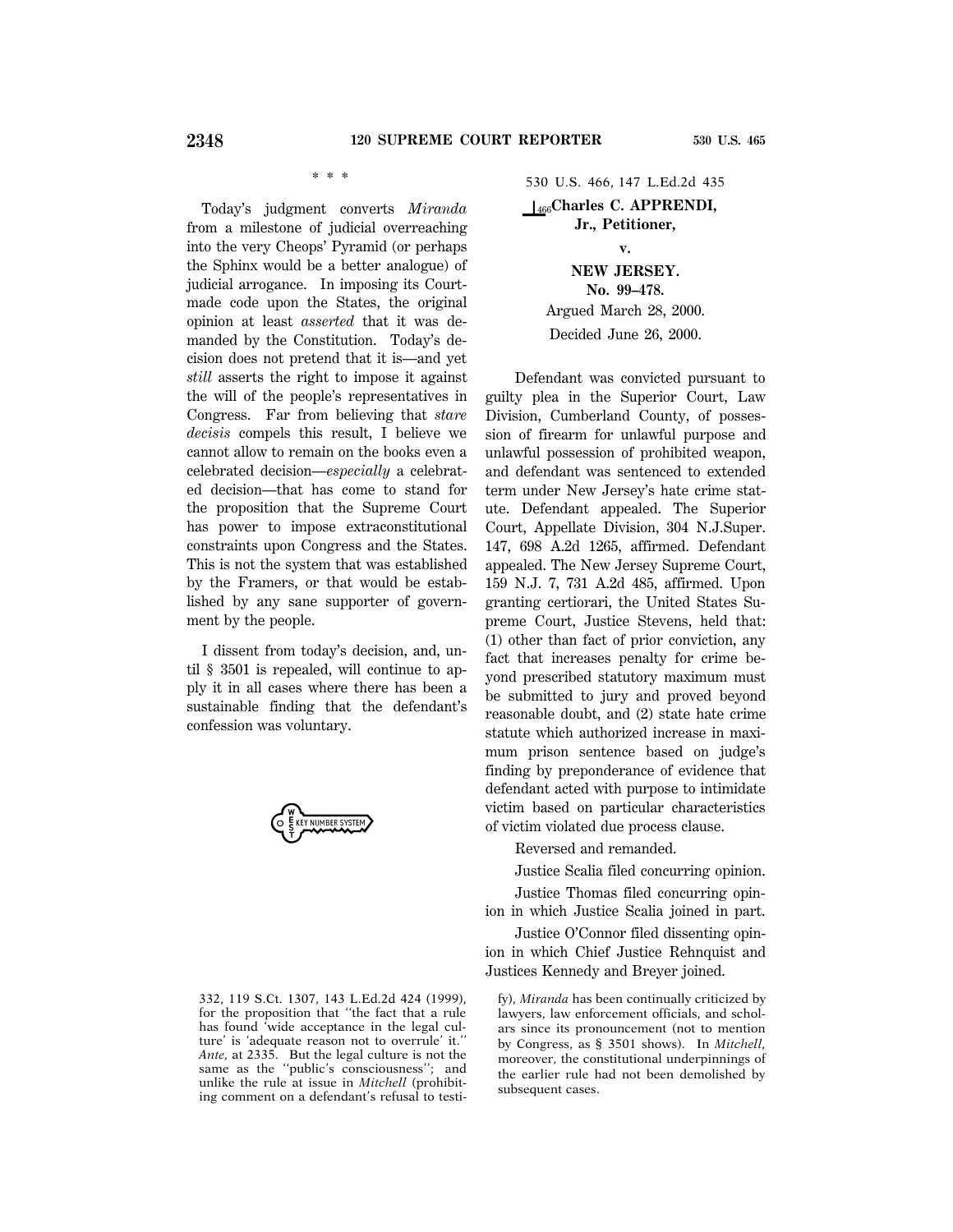Justice Breyer filed dissenting opinion in which Chief Justice Rehnquist joined.

# **1. Criminal Law**  $\approx 561(1)$  $Jury \approx 34(2)$

Criminal defendant is entitled to jury determination that he is guilty of every element of crime with which he is charged, beyond reasonable doubt. U.S.C.A. Const. Amends. 6, 14.

## **2. Criminal Law**  $\infty$ **561(1)**

Criminal defendant has right to have jury verdict based on proof beyond reasonable doubt.

#### **3. Sentencing and Punishment**  $\approx 201$

Judge's role in sentencing is constrained at its outer limits by facts alleged in indictment and found by jury.

## **4. Sentencing and Punishment**  $\infty$ **322, 329**

Other than the fact of prior conviction, any fact that increases penalty for crime beyond prescribed statutory maximum must be submitted to jury, and proved beyond reasonable doubt.

## **5. Jury**  $\infty 34(1)$

### **Sentencing and Punishment**  $\approx 322$

It is unconstitutional for legislature to remove from jury the assessment of facts, other than the fact of prior conviction, that increase prescribed range of penalties to which criminal defendant is exposed, and such facts must be established by proof beyond reasonable doubt. U.S.C.A. Const. Amend. 14.

# **6. Civil Rights** O**472.1 Constitutional Law**  $\infty$ **270(1) Sentencing and Punishment**  $\approx 8$

New Jersey hate crime statute which allowed judge to make factual determination, based on preponderance of evidence, which would increase maximum sentence of defendant convicted of second degree offense of unlawful possession of prohibited weapon from ten to 20 years, thereby imposing punishment identical to that state imposed for first degree crime, violated due process; due process clause required such factual determinations to be made by jury on basis of proof beyond reasonable doubt. U.S.C.A. Const.Amend. 14; N.J.S.A. 2C:43–6, subd. a(1), 2C:43–7, subd. a(3), 2C:44–3, subd. e.

## **7. Criminal Law**  $\approx 568$

Relevant inquiry in determining whether finding is essential element of offense which must be decided by jury beyond reasonable doubt is one not of form, but of effect, namely whether required finding exposes defendant to greater punishment than that authorized by jury's guilty verdict.

## **8. Civil Rights** O**472.1**

## **Sentencing and Punishment**  $\approx 322$ **, 329**

Mere fact that state legislature placed its hate crime sentence enhancer within sentencing provisions of criminal code does not mean that finding of biased purpose to intimidate which is required for hate crime sentence enhancement is not essential element of offense which must be decided by jury beyond reasonable doubt. N.J.S.A. 2C:43–6, subd. a(1), 2C:43–7, subd. a(3), 2C:44–3, subd. e.

# *Syllabus \**

Petitioner Apprendi fired several shots into the home of an African–American family and made a statement—which he later retracted—that he did not want the family in his neighborhood because of their race. He was charged under New Jersey law with, *inter alia,* second-degree possession of a firearm for an unlawful purpose, which carries a prison term of 5 to 10 years. The count did not refer to the State's hate crime statute, which provides for an enhanced sentence if a trial judge finds, by a preponderance of the evidence, that the defendant committed the crime

<sup>\*</sup> The syllabus constitutes no part of the opinion of the Court but has been prepared by the Reporter of Decisions for the convenience of

the reader. See *United States v. Detroit Timber & Lumber Co.,* 200 U.S. 321, 337, 26 S.Ct. 282, 50 L.Ed. 499.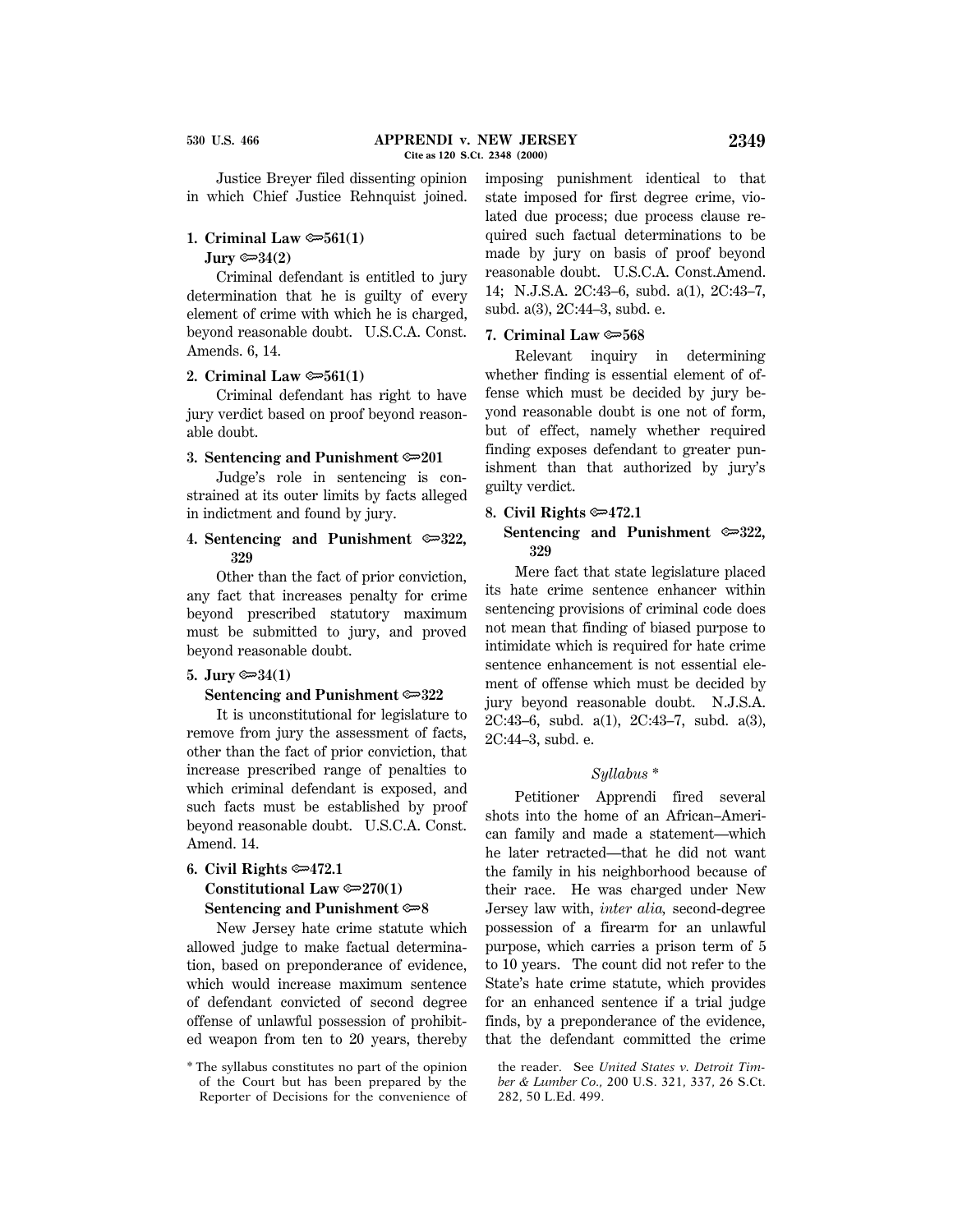with a purpose to intimidate a person or group because of, *inter alia,* race. After Apprendi pleaded guilty, the prosecutor filed a motion to enhance the sentence. The court found by a preponderance of the evidence that the shooting was racially motivated and sentenced Apprendi to a 12– year term on the firearms count. In upholding the sentence, the appeals court rejected Apprendi's claim that the Due Process Clause requires that a bias finding be proved to a jury beyond a reasonable doubt. The State Supreme Court affirmed.

*Held:* The Constitution requires that any fact that increases the penalty for a crime beyond the prescribed statutory maximum, other than the fact of a prior conviction, must be submitted to a jury and proved beyond a reasonable doubt. Pp. 2354–2366.

(a) The answer to the narrow constitutional question presented—whether Apprendi's sentence was permissible, given that it exceeds the 10–year maximum for the offense charged—was foreshadowed by the holding in *Jones v. United States,* 526 U.S. 227, 119 S.Ct. 1215, 143 L.Ed.2d 311, that, with regard to federal law, the Fifth Amendment's Due Process Clause and the Sixth Amendment's notice and jury trial guarantees require that any fact other than prior conviction that increases the maximum penalty for a crime must be charged in an indictment, submitted to a jury, and proved beyond a reasonable doubt. The Fourteenth Amendment commands the same answer when a state statute is involved. Pp. 2354–2355.

(b) The Fourteenth Amendment right to due process and the Sixth Amendment right to trial by jury, taken together, entitle a criminal defendant to a jury determination that he is guilty of every element of the crime with which he is charged, beyond a reasonable doubt. *E.g., In re Winship,* 397 U.S. 358, 364, 90 S.Ct. 1068, 25 L.Ed.2d 368. The historical foundation for these principles extends down centuries into the common law. While  $\iota_{467}$ judges in

this country have long exercised discretion in sentencing, such discretion is bound by the range of sentencing options prescribed by the legislature. See, *e.g., United States v. Tucker,* 404 U.S. 443, 447, 92 S.Ct. 589, 30 L.Ed.2d 592. The historic inseparability of verdict and judgment and the consistent limitation on judges' discretion highlight the novelty of a scheme that removes the jury from the determination of a fact that exposes the defendant to a penalty exceeding the maximum he could receive if punished according to the facts reflected in the jury verdict alone. Pp. 2355–2360.

(c) *McMillan v. Pennsylvania,* 477 U.S. 79, 106 S.Ct. 2411, 91 L.Ed.2d 67, was the first case in which the Court used ''sentencing factor'' to refer to a fact that was not found by the jury but could affect the sentence imposed by the judge. In finding that the scheme at issue there did not run afoul of *Winship's* strictures, this Court did not budge from the position that (1) constitutional limits exist to States' authority to define away facts necessary to constitute a criminal offense, 477 U.S., at 85–88, 106 S.Ct. 2411, and (2) a state scheme that keeps from the jury facts exposing defendants to greater or additional punishment may raise serious constitutional concerns, *id.,* at 88, 106 S.Ct. 2411. *Almendarez–Torres v. United States,* 523 U.S. 224, 118 S.Ct. 1219, 140 L.Ed.2d 350—in which the Court upheld a federal law allowing a judge to impose an enhanced sentence based on prior convictions not alleged in the indictment—represents at best an exceptional departure from the historic practice. Pp. 2360–2363.

(d) In light of the constitutional rule expressed here, New Jersey's practice cannot stand. It allows a jury to convict a defendant of a second-degree offense on its finding beyond a reasonable doubt and then allows a judge to impose punishment identical to that New Jersey provides for first-degree crimes on his finding, by a preponderance of the evidence, that the defendant's purpose was to intimidate his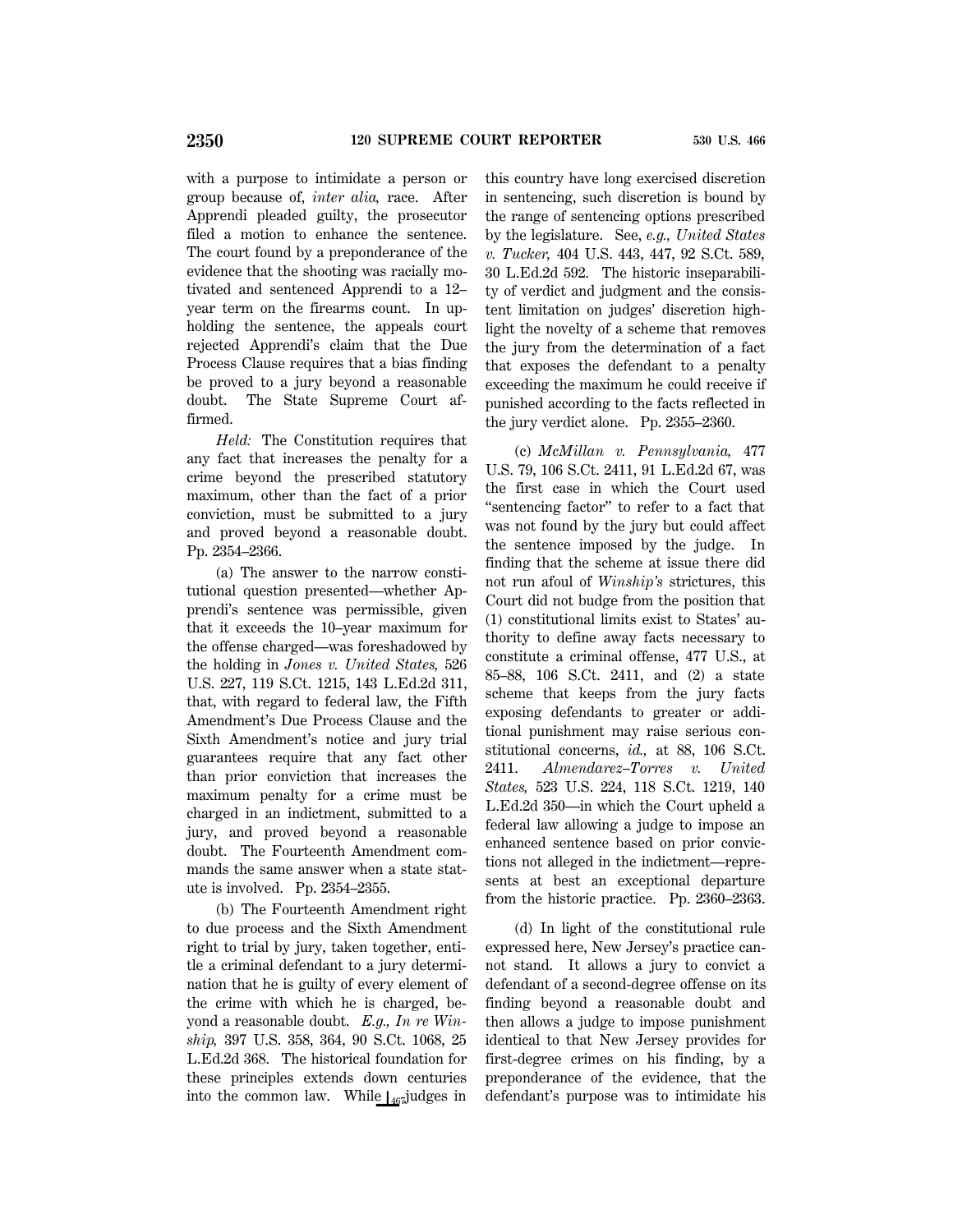victim based on the victim's particular characteristic. The State's argument that the biased purpose finding is not an ''element'' of a distinct hate crime offense but a ''sentencing factor'' of motive is nothing more than a disagreement with the rule applied in this case. Beyond this, the argument cannot succeed on its own terms. It does not matter how the required finding is labeled, but whether it exposes the defendant to a greater punishment than that authorized by the jury's verdict, as does the sentencing ''enhancement'' here. The degree of culpability the legislature associates with factually distinct conduct has significant implications both for a defendant's liberty and for the heightened stigma associated with an offense the legislature has selected as worthy of greater punishment. That the State placed the enhancer within the criminal code's sentencing provisions does not mean that it is not an essential element of the offense. Pp. 2363–2366.

159 N.J. 7, 731 A.2d 485, reversed and remanded.

 $1468$ STEVENS, J., delivered the opinion of the Court, in which SCALIA, SOUTER, THOMAS, and GINSBURG, JJ., joined. SCALIA, J., filed a concurring opinion, *post,* p. 2367. THOMAS, J., filed a concurring opinion, in which SCALIA, J., joined as to Parts I and II, *post,* p. 2367. O'CONNOR, J., filed a dissenting opinion, in which REHNQUIST, C.J., and KENNEDY and BREYER, JJ., joined, *post,* p. 2380. BREYER, J., filed a dissenting opinion, in which REHNQUIST, C.J., joined, *post,* p. 2396.

Joseph D. O'Neill and Charles I. Coant, Vineland, NJ, for petitioner.

Lisa S. Gochman, Trenton, NJ, for respondent.

Edward C. DuMont, for United States as amicus curiae, by special leave of the Court.

For U.S. Supreme Court briefs, see: 2000 WL 35843 (Pet.Brief) 2000 WL 177168 (Resp.Brief) 2000 WL 297724 (Reply.Brief)

Justice STEVENS delivered the opinion of the Court.

A New Jersey statute classifies the possession of a firearm for an unlawful purpose as a ''second-degree'' offense. N.J. Stat. Ann. § 2C:39–4(a) (West 1995). Such an offense is punishable by imprisonment for ''between five years and 10 years."  $§$  2C:43–6(a)(2). A separate statute, described by that State's Supreme Court as a ''hate crime'' law, provides for an ''extended term'' of imprisonment if the trial judge finds, by a preponderance of the evidence, that "[t]he deffendant<sub>469</sub> in committing the crime acted with a purpose to intimidate an individual or group of individuals because of race, color, gender, handicap, religion, sexual orientation or ethnicity.'' N.J. Stat. Ann. § 2C:44–3(e) (West Supp. 1999–2000). The extended term authorized by the hate crime law for second-degree offenses is imprisonment for "between 10 and 20 years."  $$2C:43-$ 7(a)(3).

The question presented is whether the Due Process Clause of the Fourteenth Amendment requires that a factual determination authorizing an increase in the maximum prison sentence for an offense from 10 to 20 years be made by a jury on the basis of proof beyond a reasonable doubt.

## I

At 2:04 a.m. on December 22, 1994, petitioner Charles C. Apprendi, Jr., fired several .22–caliber bullets into the home of an African–American family that had recently moved into a previously all-white neighborhood in Vineland, New Jersey. Apprendi was promptly arrested and, at 3:05 a.m., admitted that he was the shooter. After further questioning, at 6:04 a.m., he made a statement—which he later retracted that even though he did not know the occupants of the house personally, ''because they are black in color he does not want them in the neighborhood." 159 N.J. 7, 10, 731 A.2d 485, 486 (1999).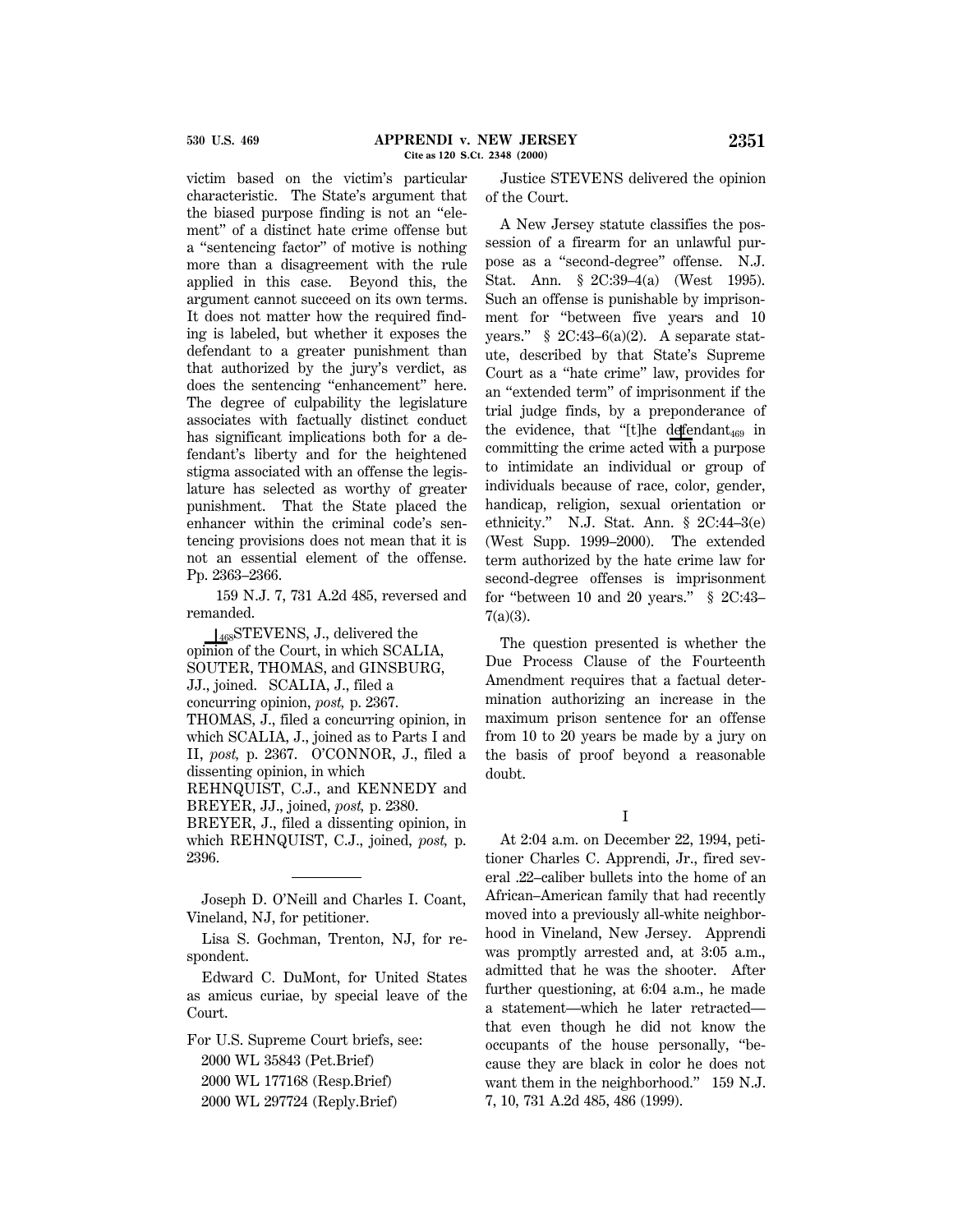A New Jersey grand jury returned a 23–count indictment charging Apprendi with four first-degree, eight second-degree, six third-degree, and five fourth-degree offenses. The charges alleged shootings on four different dates, as well as the unlawful possession of various weapons. None of the counts referred to the hate crime statute, and none alleged that Apprendi acted with a racially biased purpose.

The parties entered into a plea agreement, pursuant to which Apprendi pleaded guilty to two counts (3 and 18) of seconddegree possession of a firearm for an unlawful purpose, $_{470}$  N.J. Stat. Ann. § 2C:39-4a (West  $\overline{1995}$ ), and one count (22) of the third-degree offense of unlawful possession of an antipersonnel bomb, § 2C:39–3a; the prosecutor dismissed the other 20 counts. Under state law, a second-degree offense carries a penalty range of 5 to 10 years,  $$2C:43-6(a)(2);$  a third-degree offense carries a penalty range of between 3 and 5 years,  $\S 2C:43-6(a)(3)$ . As part of the plea agreement, however, the State reserved the right to request the court to impose a higher "enhanced" sentence on count 18 (which was based on the December 22 shooting) on the ground that that offense was committed with a biased purpose, as described in § 2C:44–3(e). Apprendi, correspondingly, reserved the right to challenge the hate crime sentence enhancement on the ground that it violates the United States Constitution.

At the plea hearing, the trial judge heard sufficient evidence to establish Apprendi's guilt on counts 3, 18, and 22; the judge then confirmed that Apprendi understood the maximum sentences that could be imposed on those counts. Because the plea agreement provided that the sentence on the sole third-degree offense (count 22) would run concurrently with the other sentences, the potential sentences on the two second-degree counts were critical. If the judge found no basis for the biased purpose enhancement, the maximum consecutive sentences on those counts would amount to 20 years in aggregate; if, however, the judge enhanced the sentence on count 18, the maximum on that count alone would be 20 years and the maximum for the two counts in aggregate would be 30 years, with a 15–year period of parole ineligibility.

After the trial judge accepted the three guilty pleas, the prosecutor filed a formal motion for an extended term. The trial judge thereafter held an evidentiary hearing on the issue of Apprendi's ''purpose'' for the shooting on December 22. Apprendi adduced evidence from a psychologist and from seven character witnesses who testified that he did not  $\frac{1}{471}$ have a reputation for racial bias. He also took the stand himself, explaining that the incident was an unintended consequence of overindulgence in alcohol, denying that he was in any way biased against African– Americans, and denying that his statement to the police had been accurately described. The judge, however, found the police officer's testimony credible, and concluded that the evidence supported a finding ''that the crime was motivated by racial bias.'' App. to Pet. for Cert. 143a. Having found ''by a preponderance of the evidence'' that Apprendi's actions were taken ''with a purpose to intimidate'' as provided by the statute, *id.,* at 138a, 139a, 144a, the trial judge held that the hate crime enhancement applied. Rejecting Apprendi's constitutional challenge to the statute, the judge sentenced him to a 12–year term of imprisonment on count 18, and to shorter concurrent sentences on the other two counts.

Apprendi appealed, arguing, *inter alia,* that the Due Process Clause of the United States Constitution requires that the finding of bias upon which his hate crime sentence was based must be proved to a jury beyond a reasonable doubt, *In re Winship,* 397 U.S. 358, 90 S.Ct. 1068, 25 L.Ed.2d 368 (1970). Over dissent, the Appellate Division of the Superior Court of New Jersey upheld the enhanced sentence.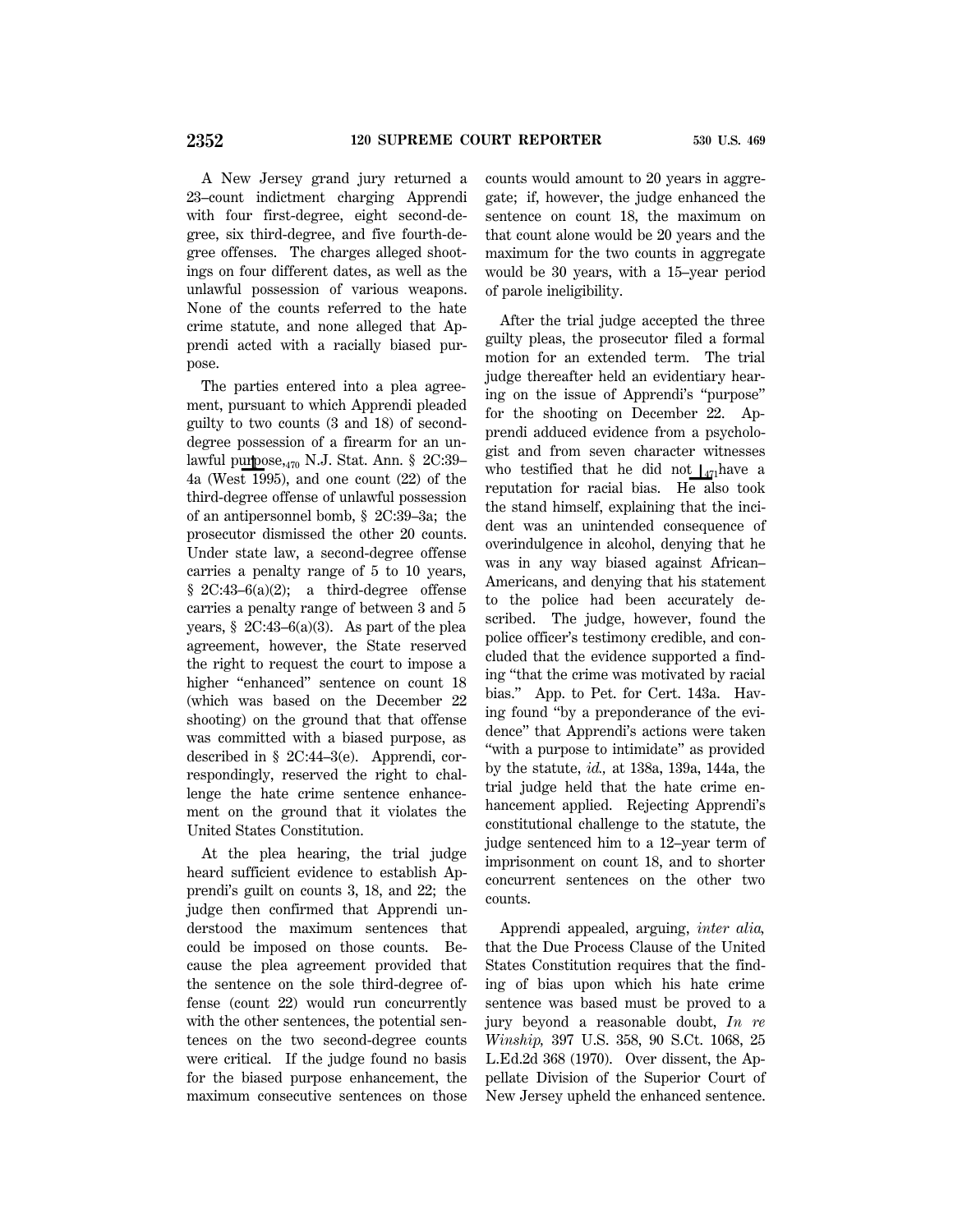304 N.J.Super. 147, 698 A.2d 1265 (1997). Relying on our decision in *McMillan v. Pennsylvania,* 477 U.S. 79, 106 S.Ct. 2411, 91 L.Ed.2d 67 (1986), the appeals court found that the state legislature decided to make the hate crime enhancement a ''sentencing factor,'' rather than an element of an underlying offense—and that decision was within the State's established power to define the elements of its crimes. The hate crime statute did not create a presumption of guilt, the court determined, and did not appear '' 'tailored to permit the  $\ldots$  finding to be a tail which wags the dog of the substantive offense.'" 304 N.J.Super., at 154, 698 A.2d, at 1269 (quoting *McMillan,* 477 U.S., at 88, 106 S.Ct. 2411). Characterizing the required finding as one of ''motive,'' the court described it as a traditional ''sentencing factor,'' one not considered an "essential $_{472}$  element" of any crime unless the legislature so provides. 304 N.J.Super., at 158, 698 A.2d, at 1270. While recognizing that the hate crime law did expose defendants to "'greater and additional punishment," id., at 156, 698 A.2d, at 1269 (citing *McMillan,* 477 U.S., at 88, 106 S.Ct. 2411), the court held that that ''one factor standing alone'' was not sufficient to render the statute unconstitutional, 307 N.J.Super., at 156, 698 A.2d, at 1269.

A divided New Jersey Supreme Court affirmed. 159 N.J. 7, 731 A.2d 485 (1999). The court began by explaining that while due process only requires the State to prove the "elements" of an offense beyond a reasonable doubt, the mere fact that a state legislature has placed a criminal component ''within the sentencing provisions'' of the criminal code ''does not mean that the finding of a biased purpose to intimidate is not an essential element of the offense.'' *Id.,* at 20, 731 A.2d, at 492. ''Were that the case,'' the court continued, ''the Legislature could just as easily allow judges, not juries, to determine if a kidnapping victim has been released unharmed.'' *Ibid.* (citing state precedent requiring such a finding to be submitted to a jury and proved beyond a reasonable doubt). Neither could the constitutional question be settled simply by defining the hate crime statute's ''purpose to intimidate'' as ''motive'' and thereby excluding the provision from any traditional conception of an ''element'' of a crime. Even if one could characterize the language this way—and the court doubted that such a characterization was accurate—proof of motive did not ordinarily ''increase the penal consequences to an actor.'' *Ibid.* Such "[l]abels," the court concluded, would not yield an answer to Apprendi's constitutional question. *Ibid.*

While noting that we had just last year expressed serious doubt concerning the constitutionality of allowing penalty-enhancing findings to be determined by a judge by a preponderance of the evidence, *Jones v. United States,* 526 U.S.  $\frac{1}{473}$ 227, 119 S.Ct. 1215, 143 L.Ed.2d 311 (1999), the court concluded that those doubts were not essential to our holding. Turning then, as the appeals court had, to *McMillan,* as well as to *Almendarez–Torres v. United States,* 523 U.S. 224, 118 S.Ct. 1219, 140 L.Ed.2d 350 (1998), the court undertook a multifactor inquiry and then held that the hate crime provision was valid. In the majority's view, the statute did not allow impermissible burden shifting, and did not ''create a separate offense calling for a separate penalty.'' 159 N.J., at 24, 731 A.2d, at 494. Rather, "the Legislature simply took one factor that has always been considered by sentencing courts to bear on punishment and dictated the weight to be given that factor.'' *Ibid.,* 731 A.2d, at 494–495. As had the appeals court, the majority recognized that the state statute was unlike that in *McMillan* inasmuch as it increased the maximum penalty to which a defendant could be subject. But it was not clear that this difference alone would ''change the constitutional calculus,'' especially where, as here, ''there is rarely any doubt whether the defendants committed the crimes with the purpose of intimidating the victim on the basis of race or ethnicity.'' 159 N.J.,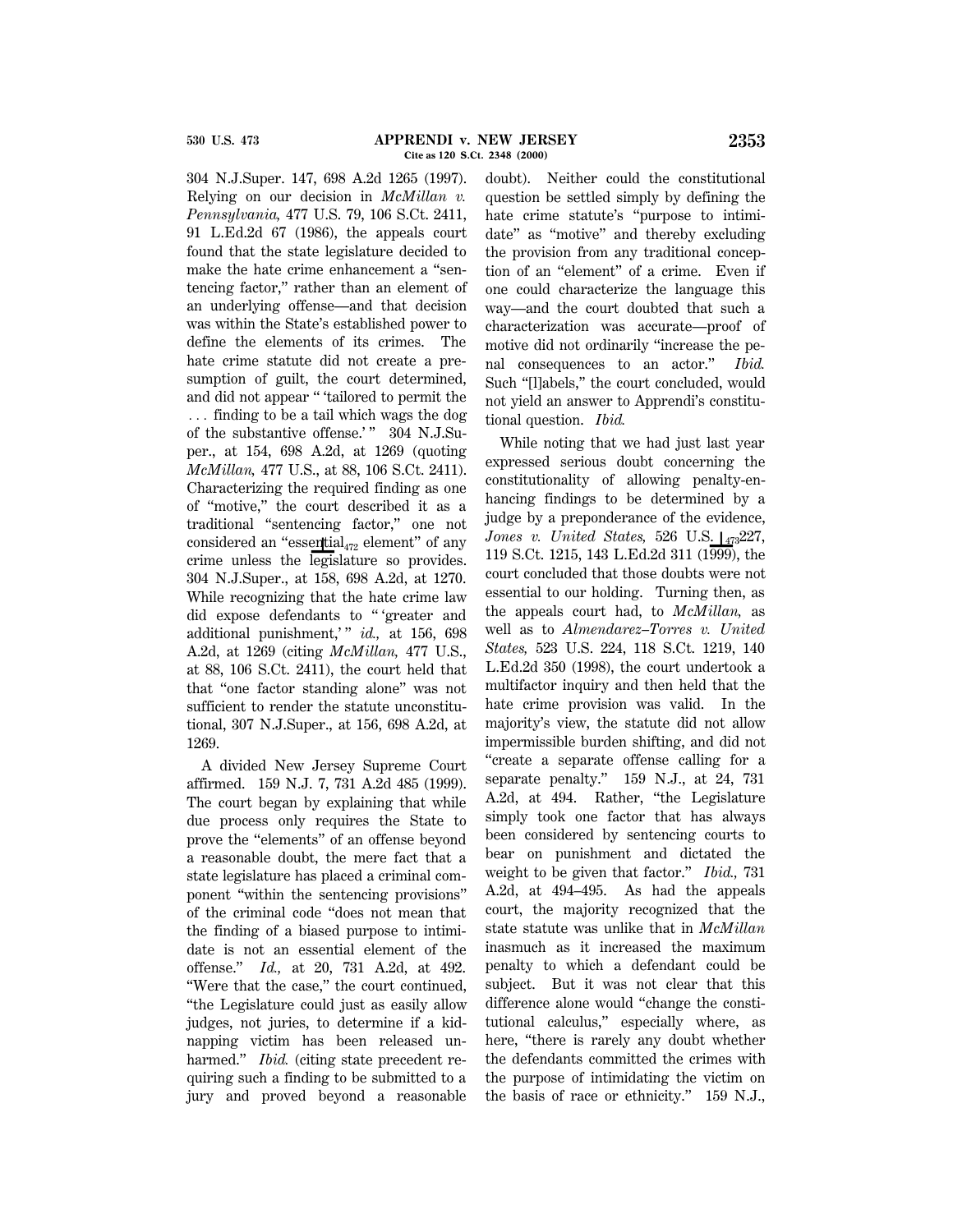at 24–25, 731 A.2d, at 495. Moreover, in light of concerns ''idiosyncratic'' to hate crime statutes drawn carefully to avoid "punishing thought itself," the enhancement served as an appropriate balance between those concerns and the State's compelling interest in vindicating the right ''to be free of invidious discrimination.'' *Id.,* at 25–26, 731 A.2d, at 495.

The dissent rejected this conclusion, believing instead that the case turned on two critical characteristics: (1) ''[A] defendant's mental state in committing the subject offense ... necessarily involves a finding so integral to the charged offense that it must be characterized as an element thereof"; and (2) "the significantly increased sentencing range triggered by  $\ldots$ the finding of a purpose to intimidate'' means that the purpose ''must be treated as a material element [that] must be found by a jury beyond a reasonable doubt.''  $\frac{1}{474}$ *Id.*, at 30, 731 A.2d, at 498. In the dissent's view, the facts increasing sentences in both *Almendarez–Torres* (recidivism) and *Jones* (serious bodily injury) were quite distinct from New Jersey's required finding of purpose here; the latter finding turns directly on the conduct of the defendant during the crime and defines a level of culpability necessary to form the hate crime offense. While acknowledging "analytical tensions" in this Court's post-*Winship* jurisprudence, the dissenters concluded that ''there can be little doubt that the sentencing factor applied to this defendant—the purpose to intimidate a victim because of race—must fairly be regarded as an element of the crime requiring inclusion in the indictment and proof beyond a reasonable doubt.'' 159 N.J., at 51, 731 A.2d, at 512.

We granted certiorari, 528 U.S. 1018, 120 S.Ct. 525, 145 L.Ed.2d 407 (1999), and now reverse.

II

It is appropriate to begin by explaining why certain aspects of the case are not relevant to the narrow issue that we must resolve. First, the State has argued that even without the trial judge's finding of racial bias, the judge could have imposed consecutive sentences on counts 3 and 18 that would have produced the 12–year term of imprisonment that Apprendi received; Apprendi's actual sentence was thus within the range authorized by statute for the three offenses to which he pleaded guilty. Brief for Respondent 4. The constitutional question, however, is whether the 12–year sentence imposed on count 18 was permissible, given that it was above the 10–year maximum for the offense charged in that count. The finding is legally significant because it increased indeed, it doubled—the maximum range within which the judge could exercise his discretion, converting what otherwise was a maximum 10–year sentence on that count into a minimum sentence. The sentences on counts 3 and 22 have no more relevance to our disposition than the dismissal of the remaining 18 counts.

 $\frac{1}{475}$ Second, although the constitutionality of basing an enhanced sentence on racial bias was argued in the New Jersey courts, that issue was not raised here.**<sup>1</sup>** The substantive basis for New Jersey's enhancement is thus not at issue; the adequacy of New Jersey's procedure is. The strength of the state interests that are served by the hate crime legislation has no more bearing on this procedural question than the strength of the interests served by other provisions of the criminal code.

Third, we reject the suggestion by the State Supreme Court that ''there is rarely any doubt'' concerning the existence of the biased purpose that will support an enhanced sentence, 159 N.J., at 25, 731 A.2d,

**<sup>1.</sup>** We have previously rejected a First Amendment challenge to an enhanced sentence based on a jury finding that the defendant had intentionally selected his victim because of

the victim's race. *Wisconsin v. Mitchell,* 508 U.S. 476, 480, 113 S.Ct. 2194, 124 L.Ed.2d 436 (1993).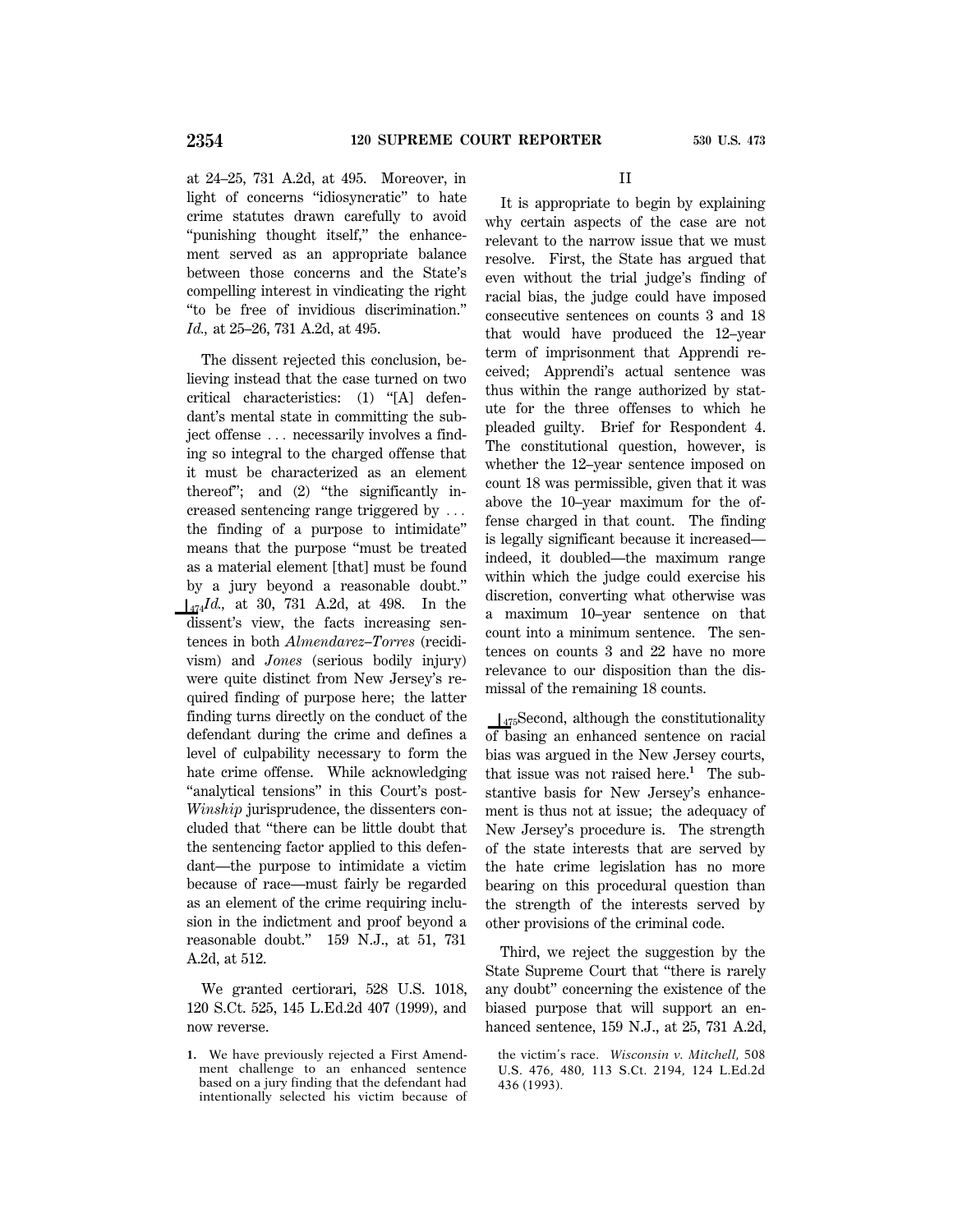at 495. In this very case, that issue was the subject of the full evidentiary hearing we described. We assume that both the purpose of the offender, and even the known identity of the victim, will sometimes be hotly disputed, and that the outcome may well depend in some cases on the standard of proof and the identity of the factfinder.

Fourth, because there is no ambiguity in New Jersey's statutory scheme, this case does not raise any question concerning the State's power to manipulate the prosecutor's burden of proof by, for example, relying on a presumption rather than evidence to establish an element of an offense, cf. *Mullaney v. Wilbur,* 421 U.S. 684, 95 S.Ct. 1881, 44 L.Ed.2d 508 (1975); *Sandstrom v. Montana,* 442 U.S. 510, 99 S.Ct. 2450, 61 L.Ed.2d 39 (1979), or by placing the affirmative defense label on ''at least some elements'' of traditional crimes, *Patterson v. New York,* 432 U.S. 197, 210, 97 S.Ct. 2319, 53 L.Ed.2d 281 (1977). The prosecutor did not invoke any presumption to buttress the evidence of racial bias and did not claim that Apprendi had the burden of disproving an improper motive. The question whether Apprendi had a constitutional right to  $\begin{bmatrix} 476 \\ 476 \end{bmatrix}$  a jury find such bias on the basis of proof beyond a reasonable doubt is starkly presented.

Our answer to that question was foreshadowed by our opinion in *Jones v. United States,* 526 U.S. 227, 119 S.Ct. 1215, 143 L.Ed.2d 311 (1999), construing a federal statute. We there noted that ''under the Due Process Clause of the Fifth Amendment and the notice and jury trial guarantees of the Sixth Amendment, any fact

- **2.** O. Holmes, The Common Law 40 (M. Howe ed.1963).
- **3.** Apprendi has not here asserted a constitutional claim based on the omission of any reference to sentence enhancement or racial bias in the indictment. He relies entirely on the fact that the ''due process of law'' that the Fourteenth Amendment requires the States to provide to persons accused of crime encompasses the right to a trial by jury, *Duncan v. Louisiana,* 391 U.S. 145, 88 S.Ct. 1444, 20

(other than prior conviction) that increases the maximum penalty for a crime must be charged in an indictment, submitted to a jury, and proven beyond a reasonable doubt.'' *Id.,* at 243, n. 6, 119 S.Ct. 1215. The Fourteenth Amendment commands the same answer in this case involving a state statute.

### III

In his 1881 lecture on the criminal law, Oliver Wendell Holmes, Jr., observed: ''The law threatens certain pains if you do certain things, intending thereby to give you a new motive for not doing them. If you persist in doing them, it has to inflict the pains in order that its threats may continue to be believed."<sup>2</sup> New Jersey threatened Apprendi with certain pains if he unlawfully possessed a weapon and with additional pains if he selected his victims with a purpose to intimidate them because of their race. As a matter of simple justice, it seems obvious that the procedural safeguards designed to protect Apprendi from unwarranted pains should apply equally to the two acts that New Jersey has singled out for punishment. Merely using the label ''sentence enhancement'' to describe the latter surely does not provide a principled basis for treating them differently.

**[1]** At stake in this case are constitutional protections of surpassing importance: the proscription of any deprivation of liberty without ''due process of law,'' Amdt. 14, and the guarantee that ''[i]n all criminal prosecutions, the accused shall enjoy the right to a speedy and public trial, by an impartial<sub>477</sub> jury," Amdt.  $6.^3$  Taken

L.Ed.2d 491 (1968), and the right to have every element of the offense proved beyond a reasonable doubt, *In re Winship,* 397 U.S. 358, 90 S.Ct. 1068, 25 L.Ed.2d 368 (1970). That Amendment has not, however, been construed to include the Fifth Amendment right to ''presentment or indictment of a Grand Jury'' that was implicated in our recent decision in *Almendarez–Torres v. United States,* 523 U.S. 224, 118 S.Ct. 1219, 140 L.Ed.2d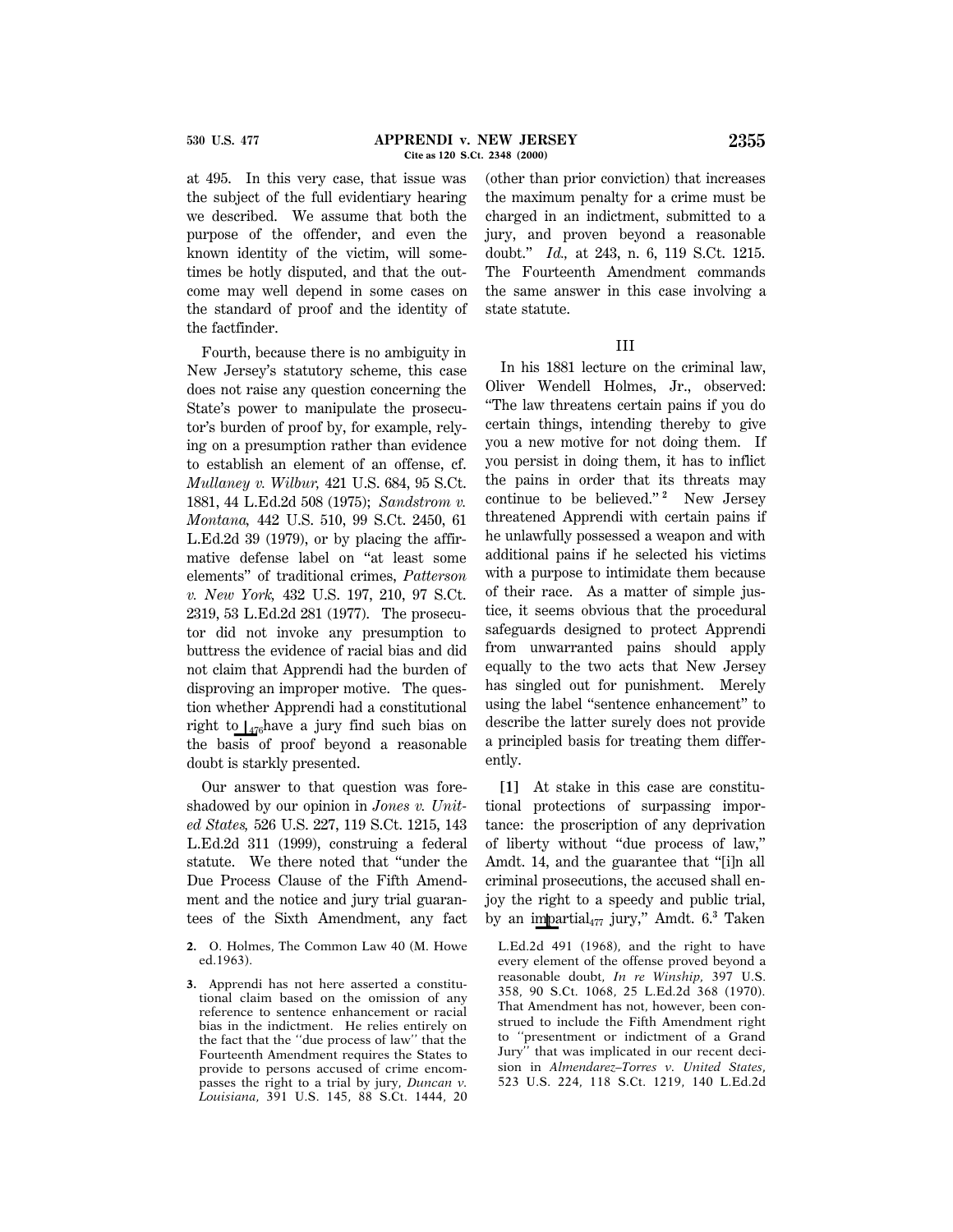together, these rights indisputably entitle a criminal defendant to ''a jury determination that [he] is guilty of every element of the crime with which he is charged, beyond a reasonable doubt.'' *United States v. Gaudin,* 515 U.S. 506, 510, 115 S.Ct. 2310, 132 L.Ed.2d 444 (1995); see also *Sullivan v. Louisiana,* 508 U.S. 275, 278, 113 S.Ct. 2078, 124 L.Ed.2d 182 (1993); *Winship,* 397 U.S., at 364, 90 S.Ct. 1068 (''[T]he Due Process Clause protects the accused against conviction except upon proof beyond a reasonable doubt of every fact necessary to constitute the crime with which he is charged").

As we have, unanimously, explained, *Gaudin,* 515 U.S., at 510–511, 115 S.Ct. 2310, the historical foundation for our recognition of these principles extends down centuries into the common law. ''[T]o guard against a spirit of oppression and tyranny on the part of rulers,'' and ''as the great bulwark of [our] civil and political liberties,'' 2 J. Story, Commentaries on the Constitution of the United States 540–541 (4th ed. 1873), trial by jury has been understood to require that ''*the truth of every accusation,* whether preferred in the shape of indictment, information, or appeal, should afterwards be confirmed by the unanimous suffrage of twelve of [the defendant's] equals and neighbours $\ldots$ ." 4 W. Blackstone, Commentaries on the Laws of England 343 (1769) (hereinafter Blackstone) (emphasis added). See also *Duncan v. Louisiana,* 391 U.S. 145, 151–154, 88 S.Ct. 1444, 20 L.Ed.2d 491 (1968).

[2]  $\vert_{478}$ Equally well founded is the companion right to have the jury verdict based on proof beyond a reasonable doubt. ''The 'demand for a higher degree of persuasion in criminal cases was recurrently expressed from ancient times, [though] its crystallization into the formula ''beyond a reasonable doubt'' seems to have occurred

350 (1998). We thus do not address the indictment question separately today.

as late as 1798. It is now accepted in common law jurisdictions as the measure of persuasion by which the prosecution must convince the trier of all the essential elements of guilt.' C. McCormick, Evidence § 321, pp. 681–682 (1954); see also 9 J. Wigmore, Evidence § 2497 (3d ed.1940).'' *Winship,* 397 U.S., at 361, 90 S.Ct. 1068. We went on to explain that the reliance on the ''reasonable doubt'' standard among common-law jurisdictions '' 'reflect[s] a profound judgment about the way in which law should be enforced and justice administered.' '' *Id.,* at 361–362, 90 S.Ct. 1068 (quoting *Duncan,* 391 U.S., at 155, 88 S.Ct. 1444).

Any possible distinction between an ''element'' of a felony offense and a ''sentencing factor'' was unknown to the practice of criminal indictment, trial by jury, and judgment by court **<sup>4</sup>** as it existed during the years surrounding our Nation's founding. As a general rule, criminal proceedings were submitted to a jury after being initiated by an indictment containing ''all the facts and circumstances which constitute the offence,  $\dots$  stated with such certainty and precision, that the defendant  $\ldots$  may be enabled to determine the species of offence they constitute, in order that he may prepare his defence accordingly ... and *that there may be no doubt as to the judgment which should be given,* if the defendant be convicted.'' J. Archbold, Pleading and Evidence in Criminal Cases 44 (15th ed. 1862) (emphasis added). The defendant's ability to predict with certainty the judgment from the face of the felony indictment flowed from the invariable linkage of punishment with crime. See 4 Blackstone<sub>479</sub> 369–370 (after verdict, and barring a defect in the indictment, pardon, or benefit of clergy, ''the court *must pronounce that judgment, which the law hath annexed to the crime* " (emphasis added)).

court, 4 Blackstone 368—the stage approximating in modern terms the imposition of sentence.

**<sup>4.</sup>** ''[A]fter trial and conviction are past,'' the defendant is submitted to ''judgment'' by the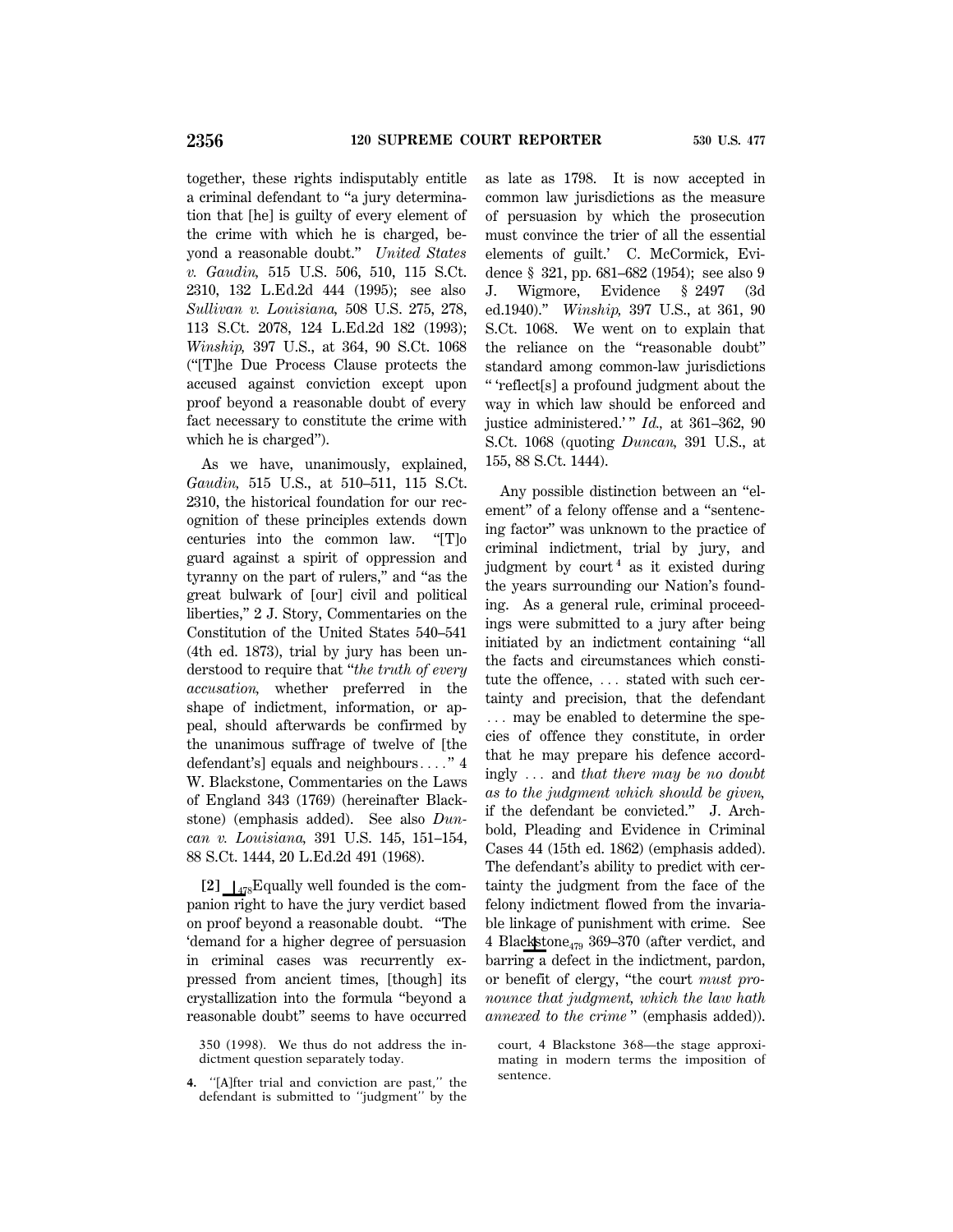**530 U.S. 480**

Thus, with respect to the criminal law of felonious conduct, ''the English trial judge of the later eighteenth century had very little explicit discretion in sentencing. The substantive criminal law tended to be sanction-specific; it prescribed a particular sentence for each offense. The judge was meant simply to impose that sentence (unless he thought in the circumstances that the sentence was so inappropriate that he should invoke the pardon process to commute it).'' Langbein, The English Criminal Trial Jury on the Eve of the French Revolution, in The Trial Jury in England, France, Germany 1700–1900, pp. 36–37 (A. Schioppa ed.1987).**<sup>5</sup>** As Blackstone, among many others, has made clear,**<sup>6</sup>** "[t]he judgment,<sub>480</sub> though pronounced or awarded by the judges, is not their determination or sentence, but the determination and sentence of the law.'' 3 Blackstone 396 (emphasis deleted).**<sup>7</sup>**

- **5.** As we suggested in *Jones v. United States,* 526 U.S. 227, 119 S.Ct. 1215, 143 L.Ed.2d 311 (1999), juries devised extralegal ways of avoiding a guilty verdict, at least of the more severe form of the offense alleged, if the punishment associated with the offense seemed to them disproportionate to the seriousness of the conduct of the particular defendant. *Id.,* at 245, 119 S.Ct. 1215 (''This power to thwart Parliament and Crown took the form not only of flat-out acquittals in the face of guilt but of what today we would call verdicts of guilty to lesser included offenses, manifestations of what Blackstone described as 'pious perjury' on the jurors' part. 4 Blackstone 238–239'').
- **6.** As the principal dissent would chide us for this single citation to Blackstone's third volume, rather than his fourth, *post,* at 2381 (opinion of O'CONNOR, J.), we suggest that Blackstone himself directs us to it for these purposes. See 4 Blackstone 343 (''The antiquity and excellence of this [jury] trial, for the settling of civil property, has before been explained at large''). See 3 *id.,* at 379 (''Upon these accounts the trial by jury ever has been, and I trust ever will be, looked upon as the glory of the English law. And, if it has so great an advantage over others in regulating civil property, how much must that advantage be heightened, when it is applied to criminal cases!''); 4 *id.,* at 343 (''And it will hold much stronger in criminal cases; since, in times of

This practice at common law held true when indictments were issued pursuant to statute. Just as the circumstances of the crime and the intent of the defendant at the time of commission were often essential elements to be alleged in the indictment, so too were the circumstances mandating a particular punishment. ''Where a statute annexes a higher degree of punishment to a common-law felony, if committed under particular circumstances, an indictment for the offence, in order to bring the defendant within that higher degree of punishment, must expressly charge it to have been committed under those circumstances, and must state the circumstances with certainty and precision. [2 M. Hale, Pleas of the Crown \*170]." Archbold, Pleading and Evidence in Criminal Cases, at 51. If, then, ''upon an indictment under the statute, the prosecutor prove the felony to have been committed, but fail in proving it to have been committed under

difficulty and danger, more is to be apprehended from the violence and partiality of judges appointed by the crown, in suits between the king and the subject, than in disputes between one individual and another, to settle the metes and boundaries of private property''); 4 *id.,* at 344 (''What was said of juries in general, and the trial thereby, in *civil* cases, will greatly shorten our present remarks, with regard to the trial of *criminal* suits; indictments, informations, and appeals'').

**7.** The common law of punishment for misdemeanors—those ''smaller faults, and omissions of less consequence,'' 4 *id.,* at 5—was, as we noted in *Jones,* 526 U.S., at 244, 119 S.Ct. 1215, substantially more dependent upon judicial discretion. Subject to the limitations that the punishment not ''touch life or limb,'' that it be proportionate to the offense, and, by the 17th century, that it not be ''cruel or unusual,'' judges most commonly imposed discretionary ''sentences'' of fines or whippings upon misdemeanants. J. Baker, Introduction to English Legal History 584 (3d ed.1990). Actual sentences of imprisonment for such offenses, however, were rare at common law until the late 18th century, *ibid.,* for ''the idea of prison as a punishment would have seemed an absurd expense," Baker, Criminal Courts and Procedure at Common Law 1550–1800, in Crime in England 1550– 1800, p. 43 (J. Cockburn ed.1977).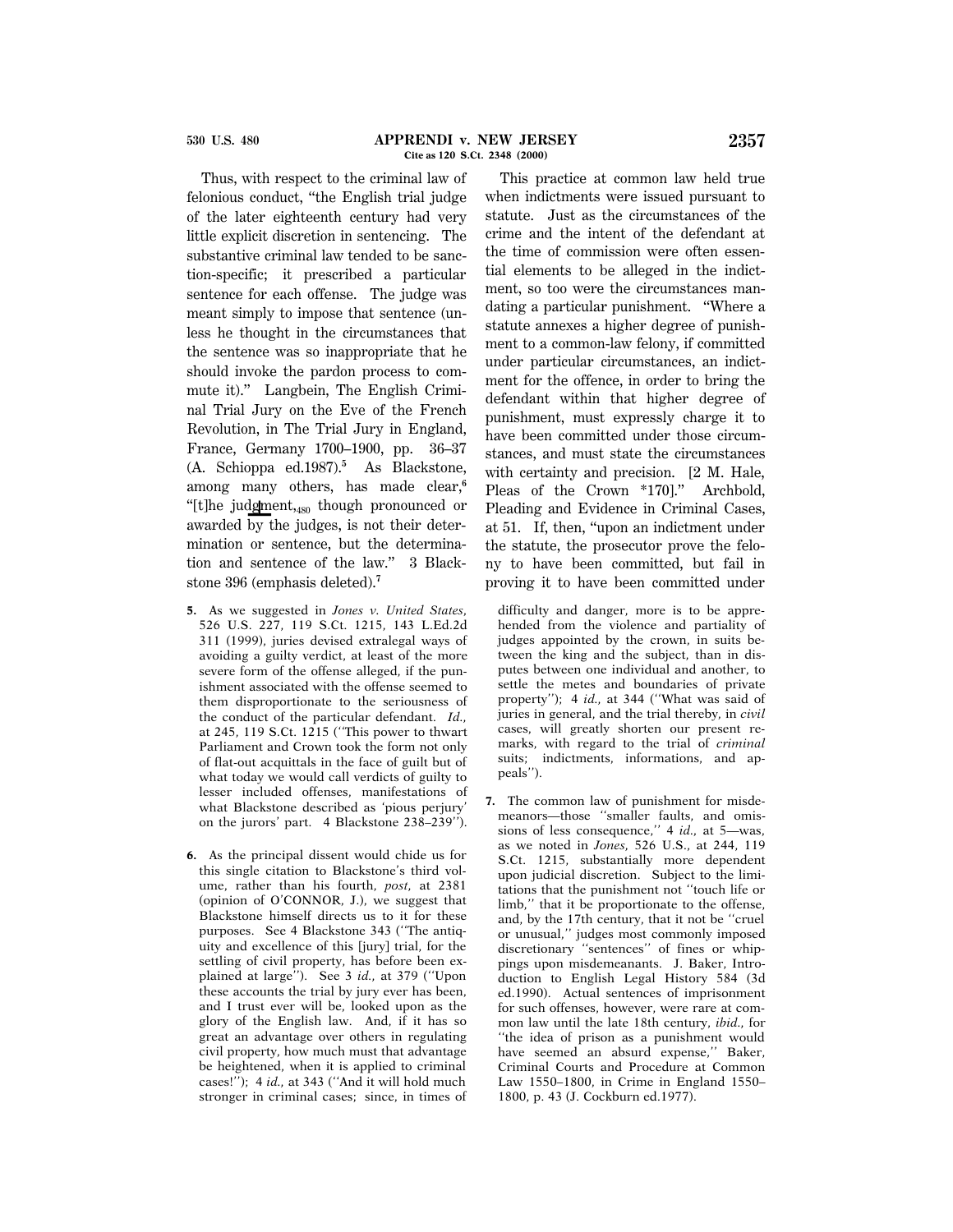the circumstances specified in the statute, the  $\left| \right|_{481}$ defendant shall be convicted of the common-law felony only.'' *Id.,* at 188.**<sup>8</sup>**

We should be clear that nothing in this history suggests that it is impermissible for judges to exercise discretion—taking into consideration various factors relating both to offense and offender—in imposing a judgment *within the range* prescribed by statute. We have often noted that judges in this country have long exercised discretion of this nature in imposing sentence *within statutory limits* in the individual case. See, *e.g., Williams v. New York,* 337 U.S. 241, 246, 69 S.Ct. 1079, 93 L.Ed. 1337 (1949) (''[B]oth before and since the American colonies became a nation, courts in this country and in England practiced a policy under which a sentencing judge could exercise a wide discretion in the sources and types of evidence used to assist him in determining the kind and extent of punishment to be imposed *within limits fixed by law* '' (emphasis added)). As in *Williams,* our periodic recognition of judges' broad

- **8.** To the extent the principal dissent appears to take issue with our reliance on Archbold (among others) as an authoritative source on the common law of the relevant period, *post,* at 2381–2382, we simply note that Archbold has been cited by numerous opinions of this Court for that very purpose, his Criminal Pleading treatise being generally viewed as ''an essential reference book for every criminal lawyer working in the Crown Court.'' Biographical Dictionary of the Common Law 13 (A. Simpson ed.1984); see also Holdsworth, The Literature of the Common Law, in 13 A History of English Law 464–465 (A. Goodhart & H. Hanbury eds.1952).
- **9.** See also 1 J. Bishop, Criminal Law §§ 933– 934(1) (9th ed. 1923) (''With us legislation ordinarily fixes the penalties for the common law offences equally with the statutory ones .... Under the common-law procedure, the court determines in each case what *within the limits of the law* shall be the punishment, the question being one of discretion'' (emphasis added)); *id.,* § 948 (''[I]f the law has given the court a discretion as to the punishment, it will look in pronouncing sentence into any evidence proper to influence a judicious magistrate to make it heavier or lighter, yet not to exceed the limits fixed for what of crime is within the allegation and the verdict. Or this sort of evidence may be placed before the jury

discretion in sentencing—since the 19thcentury shift in this country from statutes providing fixed-term sentences to those providing judges discretion within a permissible range, Note, The Admissibility of Character Evidence in Determining Sentence, 9 U. Chi. L.Rev. 715 (1942)—has been regularly accompanied by the qualification that that discretion was bound by the range of sentencing options prescribed by the legislature. See, *e.g., United States v. Tucker,* 404 U.S. 443, 447, 92 S.Ct. 589, 30 L.Ed.2d 592 (1972) (agreeing that ''[t]he Government is also on solid ground in asserting that a  $\vert_{482}$ sentence imposed by a federal district judge, *if within statutory limits,* is generally not subject to review'' (emphasis added)); *Williams,* 337 U.S., at 246, 247, 69 S.Ct. 1079 (explaining that, in contrast to the guilt stage of trial, the judge's task in sentencing is to determine, ''within fixed statutory or constitutional limits[,] the type and extent of punishment after the issue of guilt'' has been resolved).**<sup>9</sup>**

at the trial, if it has the power to assess the punishment. But in such a case the aggravating matter must not be of a crime separate from the one charged in the indictment,—a rule not applicable where a delinquent offence under an habitual criminal act is involved'' (footnotes omitted)).

The principal dissent's discussion of *Williams, post,* at 2392–2393, fails to acknowledge the significance of the Court's caveat that judges' discretion is constrained by the ''limits fixed by law.'' Nothing in *Williams* implies that a judge may impose a more severe sentence than the maximum authorized by the facts found by the jury. Indeed, the commentators cited in the dissent recognize precisely this same limitation. See *post,* at 2392–2393 (quoting K. Stith & J. Cabranes, Fear of Judging: Sentencing Guidelines in the Federal Courts 9 (1998) (''From the beginning of the Republic, federal judges were entrusted with wide sentencing discretion ..., permitting the sentencing judge to impose any term of imprisonment and any fine *up to the statutory maximum* '' (emphasis added)); Lynch, Towards A Model Penal Code, Second (Federal?), 2 Buffalo Crim. L.Rev. 297, 320 (1998) (noting that judges in discretionary sentencing took account of facts relevant to a particular offense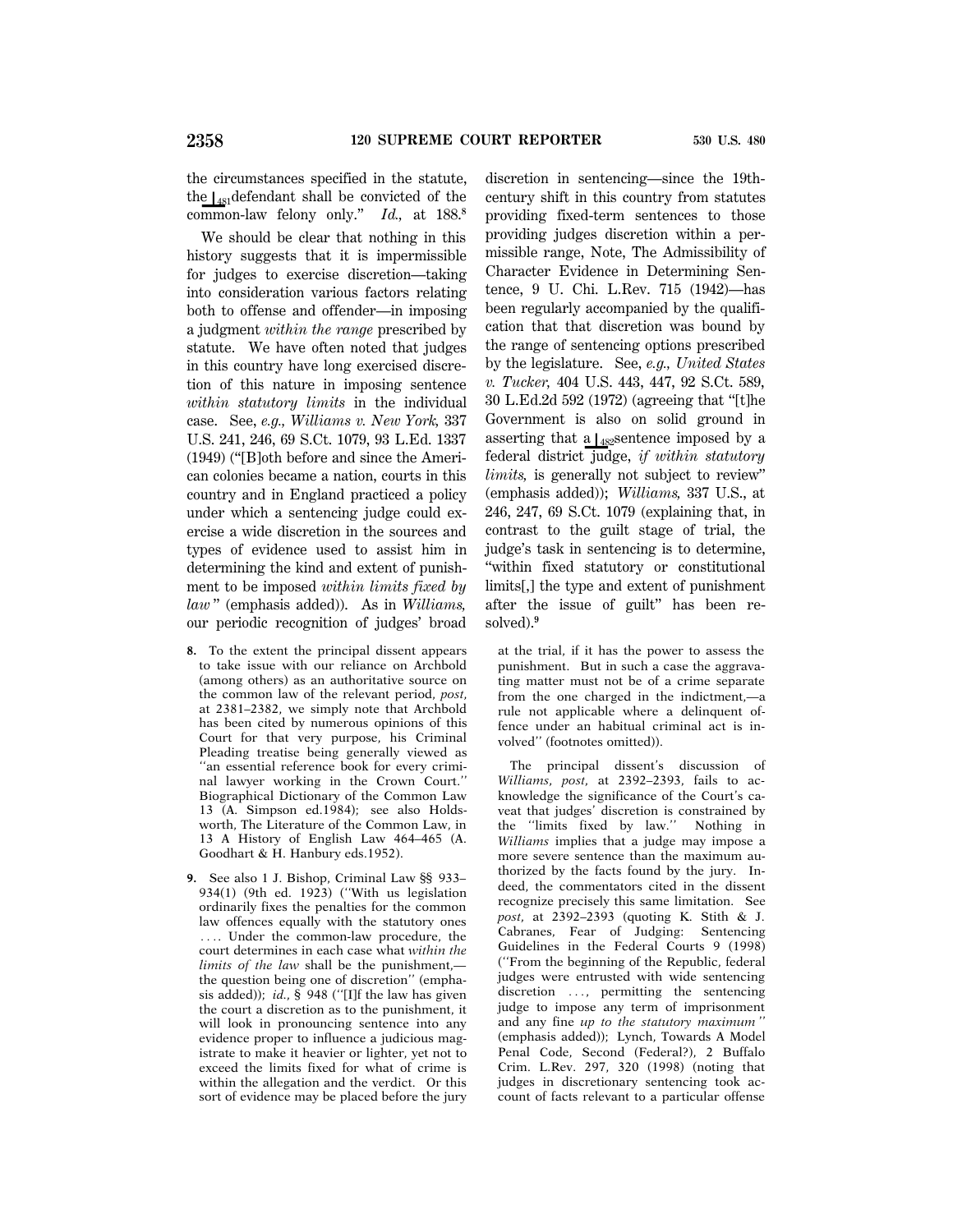**[3]** The historic link between verdict and judgment and the consistent limitation on judges' discretion to operate within the limits of the legal penalties provided highlight the novelty of a legislative scheme that removes the jury from  $\frac{1}{483}$ the determination of a fact that, if found, exposes the criminal defendant to a penalty *exceeding* the maximum he would receive if punished according to the facts reflected in the jury verdict alone.**<sup>10</sup>**

We do not suggest that trial practices cannot change in the course of centuries and still remain true to the principles that emerged from the Framers' fears ''that the jury right could be lost not only by gross denial, but by erosion.'' *Jones,* 526 U.S., at 247–248, 119 S.Ct. 1215.**<sup>11</sup>** But practice must at least adhere to the basic principles undergirding the requirements of trying to a jury all facts necessary to constitute a statutory offense, and proving those facts beyond reasonable<sub>484</sub> doubt. As we made clear in *Winship,* the ''reasonable doubt'' requirement ''has [a] vital role in our criminal procedure for cogent reasons.'' 397 U.S., at 363, 90 S.Ct. 1068. Prosecution subjects the criminal defendant both to ''the possibility that he may lose his liberty upon conviction and  $\ldots$  the certainty that

''within the spectrum of conduct covered by the statute of conviction'')).

**10.** In support of its novel view that this Court has ''long recognized'' that not all facts affecting punishment need go to the jury, *post,* at 2380, the principal dissent cites three cases decided within the past quarter century; and each of these is plainly distinguishable. Rather than offer any historical account of its own that would support the notion of a ''sentencing factor'' legally increasing punishment beyond the statutory maximum—and Justice THOMAS' concurring opinion in this case makes clear that such an exercise would be futile—the dissent proceeds by mischaracterizing our account. The evidence we describe that punishment was, by law, tied to the offense (enabling the defendant to discern, barring pardon or clergy, his punishment from the face of the indictment), and the evidence that American judges have exercised sentencing discretion within a legally prescribed range (enabling the defendant to discern from he would be stigmatized by the conviction.'' *Ibid.* We thus require this, among other, procedural protections in order to ''provid[e] concrete substance for the presumption of innocence,'' and to reduce the risk of imposing such deprivations erroneously. *Ibid.* If a defendant faces punishment beyond that provided by statute when an offense is committed under certain circumstances but not others, it is obvious that both the loss of liberty and the stigma attaching to the offense are heightened; it necessarily follows that the defendant should not—at the moment the State is put to proof of those circumstances—be deprived of protections that have, until that point, unquestionably attached.

Since *Winship,* we have made clear beyond peradventure that *Winship's* due process and associated jury protections extend, to some degree, ''to determinations that [go] not to a defendant's guilt or innocence, but simply to the length of his sentence.'' *Almendarez–Torres,* 523 U.S., at 251, 118 S.Ct. 1219 (SCALIA, J., dissenting). This was a primary lesson of *Mullaney v. Wilbur,* 421 U.S. 684, 95 S.Ct. 1881, 44 L.Ed.2d 508 (1975), in which we invalidated a Maine statute that presumed that a defendant who acted with an intent

- the statute of indictment what maximum punishment conviction under that statute could bring), point to a single, consistent conclusion: The judge's role in sentencing is constrained at its outer limits by the facts alleged in the indictment and found by the jury. Put simply, facts that expose a defendant to a punishment greater than that otherwise legally prescribed were by definition ''elements'' of a separate legal offense.
- **11.** As we stated in *Jones:* ''One contributor to the ratification debates, for example, commenting on the jury trial guarantee in Art. III, § 2, echoed Blackstone in warning of the need 'to guard with the most jealous circumspection against the introduction of new, and arbitrary methods of trial, which, under a variety of plausible pretenses, may in time, imperceptibly undermine this best preservative of LIBERTY.' A [New Hampshire] Farmer, No. 3, June 6, 1788, quoted in The Complete Bill of Rights 477 (N. Cogan ed.1997).'' 526 U.S., at 248, 119 S.Ct. 1215.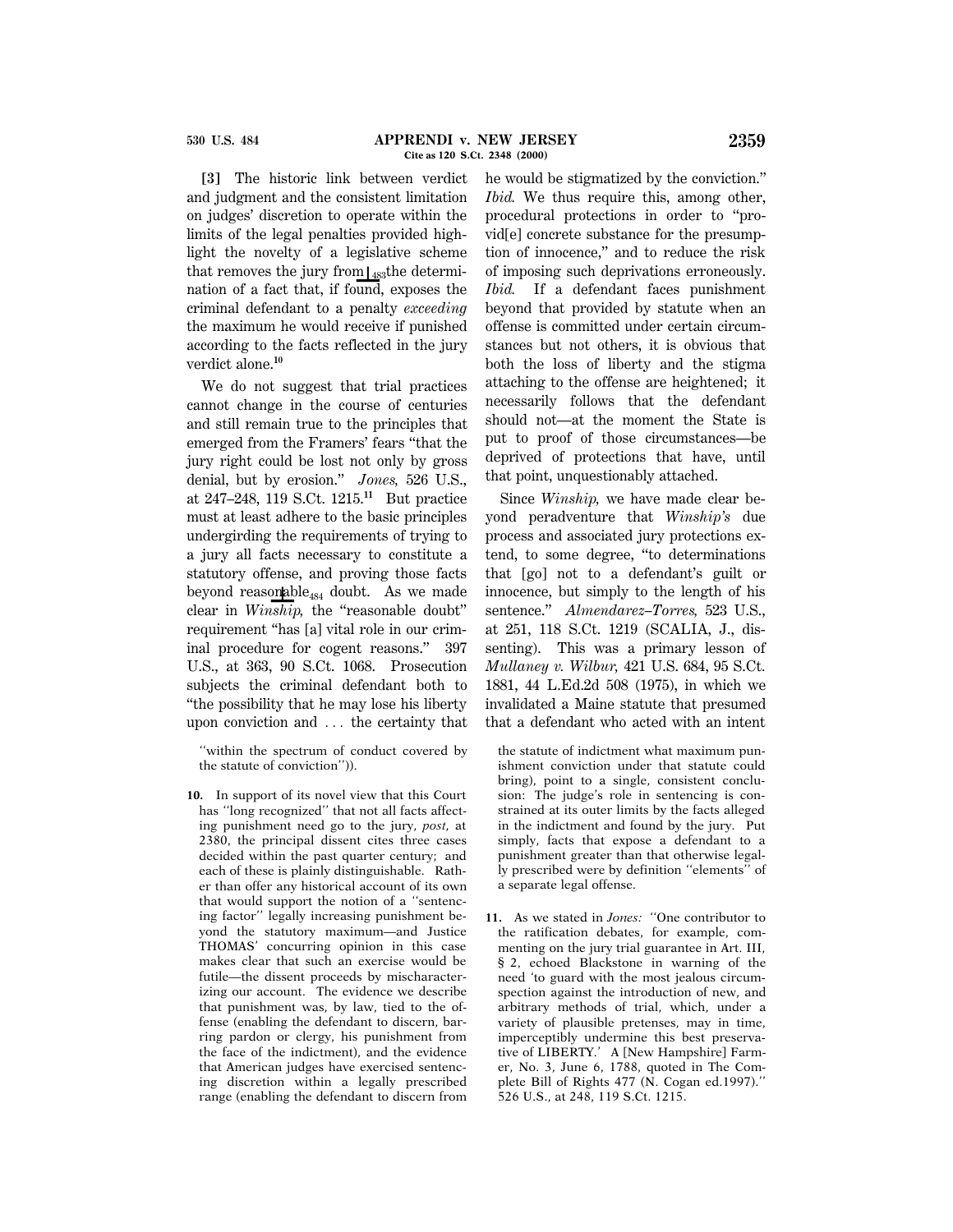to kill possessed the ''malice aforethought'' necessary to constitute the State's murder offense (and therefore, was subject to that crime's associated punishment of life imprisonment). The statute placed the burden on the defendant of proving, in rebutting the statutory presumption, that he acted with a lesser degree of culpability, such as in the heat of passion, to win a reduction in the offense from murder to manslaughter (and thus a reduction of the maximum punishment of 20 years).

The State had posited in *Mullaney* that requiring a defendant to prove heat-ofpassion intent to overcome a preSsumption<sub>485</sub> of murderous intent did not implicate *Winship* protections because, upon conviction of either offense, the defendant would lose his liberty and face societal stigma just the same. Rejecting this argument, we acknowledged that criminal law "is concerned not only with guilt or innocence in the abstract, but also with the degree of criminal culpability'' assessed. 421 U.S., at 697–698, 95 S.Ct. 1881. Because the "consequences" of a guilty verdict for murder and for manslaughter differed substantially, we dismissed the possibility that a State could circumvent the protections of *Winship* merely by ''redefin[ing] the elements that constitute different crimes, characterizing them as factors that bear solely on the extent of punishment.'' 421 U.S., at 698, 95 S.Ct. 1881.**<sup>12</sup>**

## IV

It was in *McMillan v. Pennsylvania,* 477 U.S. 79, 106 S.Ct. 2411, 91 L.Ed.2d 67

**12.** Contrary to the principal dissent's suggestion, *post,* at 2384–2385, *Patterson v. New York,* 432 U.S. 197, 198, 97 S.Ct. 2319, 53 L.Ed.2d 281 (1977), posed no direct challenge to this aspect of *Mullaney.* In upholding a New York law allowing defendants to raise and prove extreme emotional distress as an affirmative defense to murder, *Patterson* made clear that the state law still required the State to prove every element of that State's offense of murder and its accompanying punishment. ''No further facts are either presumed or inferred in order to constitute the crime.'' 432 U.S., at 205–206, 97 S.Ct. 2319. New York, unlike Maine, had not made malice afore(1986), that this Court, for the first time, coined the term ''sentencing factor'' to refer to a fact that was not found by a jury but that could affect the sentence imposed by the judge. That case involved a challenge to the State's Mandatory<sub>486</sub> Minimum Sentencing Act, 42 Pa. Cons.Stat. § 9712 (1982). According to its provisions, anyone convicted of certain felonies would be subject to a mandatory minimum penalty of five years' imprisonment if the judge found, by a preponderance of the evidence, that the person ''visibly possessed a firearm'' in the course of committing one of the specified felonies. 477 U.S., at 81–82, 106 S.Ct. 2411. Articulating for the first time, and then applying, a multifactor set of criteria for determining whether the *Winship* protections applied to bar such a system, we concluded that the Pennsylvania statute did not run afoul of our previous admonitions against relieving the State of its burden of proving guilt, or tailoring the mere form of a criminal statute solely to avoid *Winship's* strictures. 477 U.S., at 86–88, 106 S.Ct. 2411.

We did not, however, there budge from the position that (1) constitutional limits exist to States' authority to define away facts necessary to constitute a criminal offense, *id.,* at 85–88, 106 S.Ct. 2411, and (2) that a state scheme that keeps from the jury facts that ''expos[e] [defendants] to greater or additional punishment,'' *id.,* at 88, 106 S.Ct. 2411, may raise serious constitutional concern. As we explained:

thought, or any described *mens rea,* part of its statutory definition of second-degree murder; one could tell from the face of the statute that if one intended to cause the death of another person and did cause that death, one could be subject to sentence for a second-degree offense. *Id.,* at 198, 97 S.Ct. 2319. Responding to the argument that our view could be seen ''to permit state legislatures to reallocate burdens of proof by labeling as affirmative defenses at least some elements of the crimes now defined in their statutes,'' the Court made clear in the very next breath that there were ''obviously constitutional limits beyond which the States may not go in this regard.'' *Id.,* at 210, 97 S.Ct. 2319.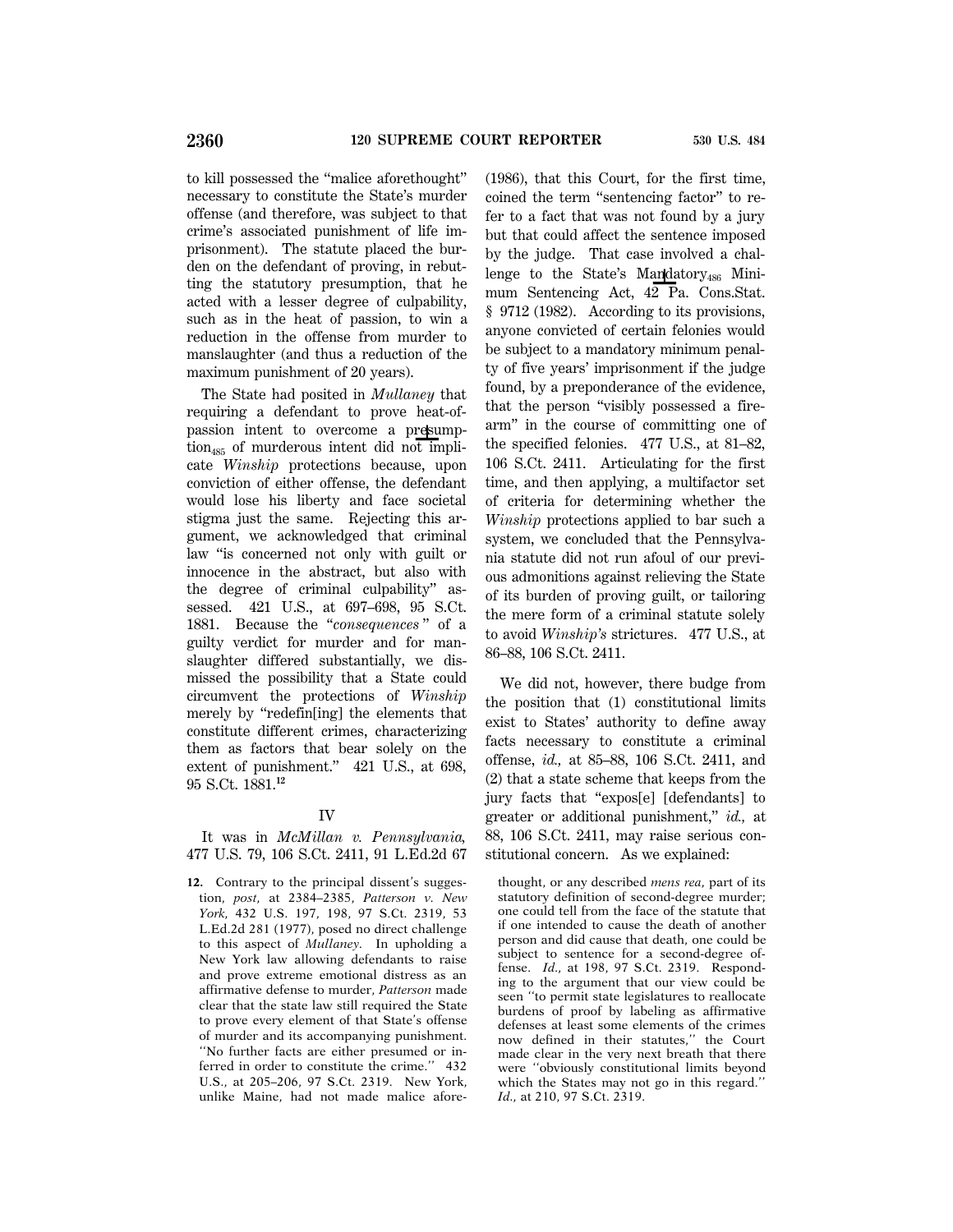''Section 9712 neither alters the maximum penalty for the crime committed nor creates a separate offense calling for a separate penalty; it operates solely to limit the sentencing court's discretion in selecting a penalty within the range already available to it without the special finding of visible possession of a fire $arm...$  The statute gives no impression of having been tailored to permit the visible possession finding to be a tail which wags the dog of the substantive offense. Petitioners' claim that visible possession under the Pennsylvania statute is 'really' an element of the offenses for which they are being punished—that Pennsylvania has in effect defined a new set of upgraded felonies—would have at least more superficial appeal if a finding of visible possession exposed them to greater or additional punishment, $_{487}$  cf. 18 U.S.C. § 2113(d) (providing separate and greater punishment for bank robberies accomplished through 'use of a dangerous weapon or device'), but it does not.'' *Id.,* at 87–88, 106 S.Ct. 2411.**<sup>13</sup>**

Finally, as we made plain in *Jones* last Term, *Almendarez–Torres v. United States,* 523 U.S. 224, 118 S.Ct. 1219, 140 L.Ed.2d 350 (1998), represents at best an exceptional departure from the historic practice that we have described. In that case, we considered a federal grand jury indictment, which charged the petitioner with ''having been 'found in the United States  $\ldots$  after being deported,'" in violation of 8 U.S.C. § 1326(a)—an offense carrying a maximum sentence of two years. 523 U.S., at 227, 118 S.Ct. 1219. Almendarez–Torres pleaded guilty to the indictment, admitting at the plea hearing that he had been deported, that he had unlawfully reentered this country, and that ''the earlier deportation had taken place 'pursuant to' three earlier 'convictions' for aggravated felonies.'' *Ibid.* The Government then filed a presentence report indicating that Almendarez–Torres' offense fell within the bounds of § 1326(b) because, as specified in that provision, his original deportation had been subsequent to an aggravated felony conviction; accordingly, Almendarez– Torres could be subject to a sentence of up to 20 years. Almendarez–Torres objected, contending that because the indictment ''had not mentioned his earlier aggravated felony convictions,'' he could be sentenced to no more than two years in prison. *Ibid.*

S488Rejecting Almendarez–Torres' objection, we concluded that sentencing him to a term higher than that attached to the offense alleged in the indictment did not violate the strictures of *Winship* in that case. Because Almendarez–Torres had *admitted* the three earlier convictions for aggravated felonies—all of which had been entered pursuant to proceedings with substantial procedural safeguards of their own—no question concerning the right to a jury trial or the standard of proof that would apply to a contested issue of fact was before the Court. Although our conclusion in that case was based in part on our application of the criteria we had invoked in *McMillan,* the specific question decided concerned the sufficiency of the indictment. More important, as *Jones* made crystal clear, 526 U.S., at 248–249, 119 S.Ct. 1215, our conclusion in *Almendarez–Torres* turned heavily upon the fact that the additional sentence to which the defendant was subject was ''the prior commission of a serious crime.'' 523 U.S., at 230, 118 S.Ct. 1219; see also *id.,* at 243, 118 S.Ct. 1219 (explaining that ''recidivism  $\ldots$  is a traditional, if not the most traditional, basis for a sentencing court's in-

*McMillan* opinion itself. Conscious of the likelihood that legislative decisions may have been made in reliance on *McMillan,* we reserve for another day the question whether *stare decisis* considerations preclude reconsideration of its narrower holding.

**<sup>13.</sup>** The principal dissent accuses us of today 'overruling *McMillan.*" *Post*, at 2385. We do not overrule *McMillan.* We limit its holding to cases that do not involve the imposition of a sentence more severe than the statutory maximum for the offense established by the jury's verdict—a limitation identified in the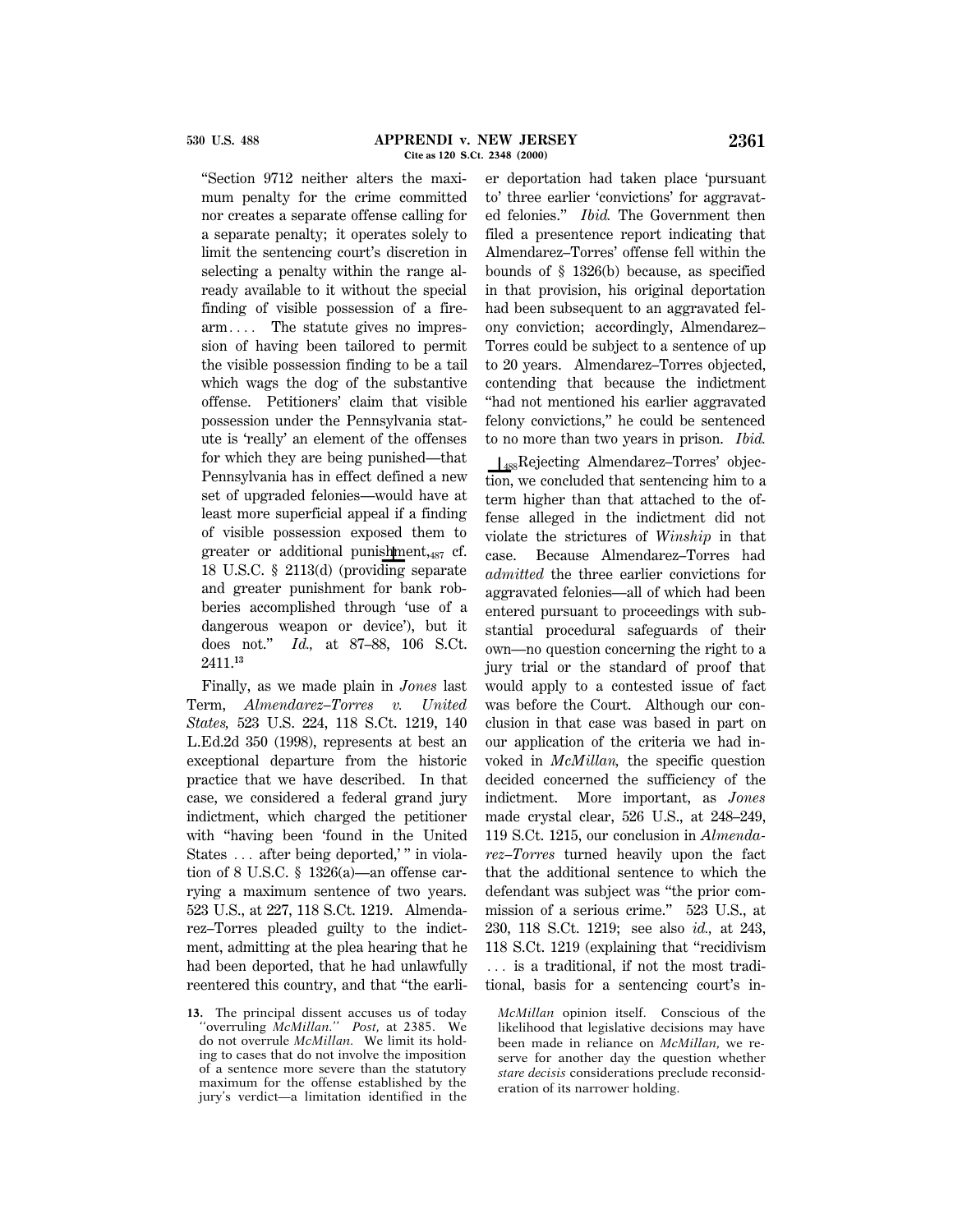creasing an offender's sentence''); *id.,* at 244, 118 S.Ct. 1219 (emphasizing ''the fact that recidivism 'does not relate to the commission of the offense ...'"); *Jones*, 526 U.S., at 249–250, n. 10, 119 S.Ct. 1215 (''The majority and the dissenters in *Almendarez–Torres* disagreed over the legitimacy of the Court's decision to restrict its holding to recidivism, but both sides agreed that the Court had done just that''). Both the certainty that procedural safeguards attached to any ''fact'' of prior conviction, and the reality that Almendarez– Torres did not challenge the accuracy of that ''fact'' in his case, mitigated the due process and Sixth Amendment concerns otherwise implicated in allowing a judge to determine a ''fact'' increasing punishment beyond the maximum of the statutory range.**<sup>14</sup>**

**14.** The principal dissent's contention that our decision in *Monge v. California,* 524 U.S. 721, 118 S.Ct. 2246, 141 L.Ed.2d 615 (1998), ''demonstrates that *Almendarez–Torres* was'' something other than a limited exception to the jury trial rule is both inaccurate and misleading. *Post,* at 2387. *Monge* was another recidivism case in which the question presented and the bulk of the Court's analysis related to the scope of double jeopardy protections in sentencing. The dissent extracts from that decision the majority's statement that ''the Court has rejected an absolute rule that an enhancement constitutes an element of the offense any time that it increases the maximum sentence.'' 524 U.S., at 729, 118 S.Ct. 2246. Far from being part of ''reasoning essential'' to the Court's holding, *post,* at 2387, that statement was in response to a dissent by Justice SCALIA on an issue that the Court itself had, a few sentences earlier, insisted ''was neither considered by the state courts nor discussed in petitioner's brief before this Court.'' 524 U.S., at 728, 118 S.Ct. 2246. Moreover, the sole citation supporting the *Monge* Court's proposition that ''the Court has rejected'' such a rule was none other than *Almendarez–Torres;* as we have explained, that case simply cannot bear that broad reading. Most telling of *Monge*'*s* distance from the issue at stake in this case is that the double jeopardy question in *Monge* arose because the State had failed to satisfy its own statutory burden of proving beyond a reasonable doubt that the defendant had committed a prior offense (and was therefore subject to an enhanced, recidivism-based sen-

 $\log$ Even though it is arguable that *Almendarez–Torres* was incorrectly decided,**<sup>15</sup>** and that a logical application of our reasoning today should apply if the recidivist issue were  $\perp_{490}$ contested, Apprendi does not contest the decision's validity and we need not revisit it for purposes of our decision today to treat the case as a narrow exception to the general rule we recalled at the outset. Given its unique facts, it surely does not warrant rejection of the otherwise uniform course of decision during the entire history of our jurisprudence.

**[4, 5]** In sum, our reexamination of our cases in this area, and of the history upon which they rely, confirms the opinion that we expressed in *Jones.* Other than the fact of a prior conviction, any fact that increases the penalty for a crime beyond

- tence). 524 U.S., at 725, 118 S.Ct. 2246 (''According to California law, a number of procedural safeguards surround the assessment of prior conviction allegations: Defendants may invoke the right to a jury trial  $\ldots$ ; the prosecution must prove the allegations beyond a reasonable doubt; and the rules of evidence apply''). The Court thus itself warned against a contrary double jeopardy rule that could ''create disincentives that would diminish these important procedural protections.'' *Id.,* at 734, 118 S.Ct. 2246.
- **15.** In addition to the reasons set forth in Justice SCALIA's dissent, 523 U.S., at 248–260, 118 S.Ct. 1219, it is noteworthy that the Court's extensive discussion of the term ''sentencing factor'' virtually ignored the pedigree of the pleading requirement at issue. The rule was succinctly stated by Justice Clifford in his separate opinion in *United States v. Reese,* 92 U.S. 214, 232–233, 23 L.Ed. 563 (1875): ''[T]he indictment must contain an allegation of every fact which is legally essential to the punishment to be inflicted.'' As he explained in ''[s]peaking of that principle, Mr. Bishop says it pervades the entire system of the adjudged law of criminal procedure, as appears by all the cases; that, wherever we move in that department of our jurisprudence, we come in contact with it; and that we can no more escape from it than from the atmosphere which surrounds us. 1 Bishop, Cr. Pro., 2d ed., sect. 81; Archbold's Crim. Plead., 15th ed., 54; 1 Stark Crim. Plead., 236; 1 Am. Cr. Law, 6th rev. ed., sect. 364; *Steel v. Smith,* 1 Barn. & Ald. 99.''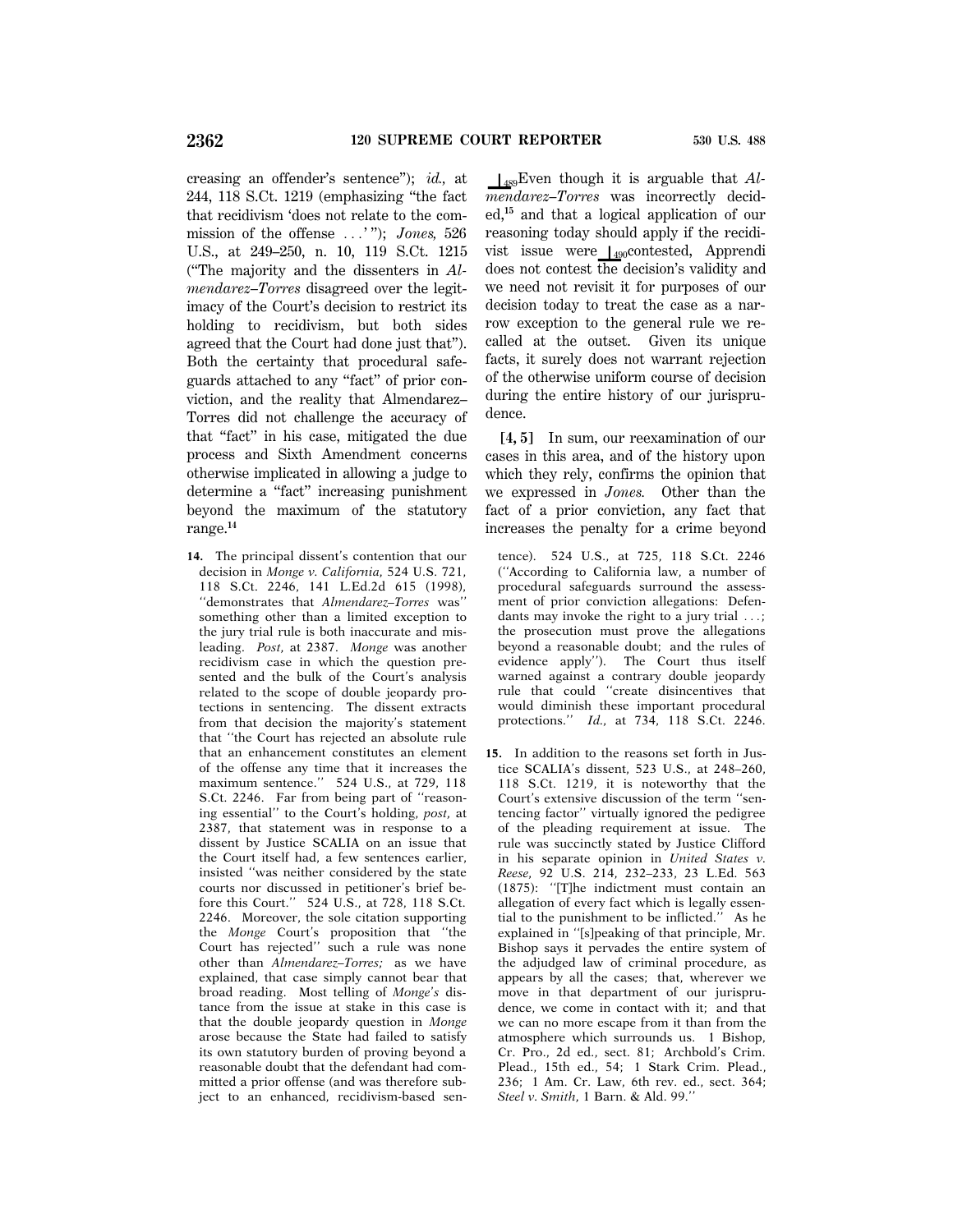the prescribed statutory maximum must be submitted to a jury, and proved beyond a reasonable doubt. With that exception, we endorse the statement of the rule set forth in the concurring opinions in that case: ''[I]t is unconstitutional for a legislature to remove from the jury the assessment of facts that increase the prescribed range of penalties to which a criminal defendant is exposed. It is equally clear that such facts must be established by proof beyond a reasonable doubt.'' 526 U.S., at 252–253, 119 S.Ct. 1215 (opinion of STE-VENS, J.); see also *id.,* at 253, 119 S.Ct. 1215 (opinion of SCALIA, J.).**<sup>16</sup>**

# $\perp$ <sub>491</sub>V

**[6]** The New Jersey statutory scheme that Apprendi asks us to invalidate allows a jury to convict a defendant of a seconddegree offense based on its finding beyond a reasonable doubt that he unlawfully pos-

**16.** The principal dissent would reject the Court's rule as a ''meaningless formalism,'' because it can conceive of hypothetical statutes that would comply with the rule and achieve the same result as the New Jersey statute. *Post,* at 2388–2390. While a State could, hypothetically, undertake to revise its entire criminal code in the manner the dissent suggests, *post,* at 2389—extending all statutory maximum sentences to, for example, 50 years and giving judges guided discretion as to a few specially selected factors within that range—this possibility seems remote. Among other reasons, structural democratic constraints exist to discourage legislatures from enacting penal statutes that expose *every* defendant convicted of, for example, weapons possession, to a maximum sentence exceeding that which is, in the legislature's judgment, generally proportional to the crime. This is as it should be. Our rule ensures that a State is obliged ''to make its choices concerning the substantive content of its criminal laws with full awareness of the consequences, unable to mask substantive policy choices'' of exposing all who are convicted to the maximum sentence it provides. *Patterson v. New York,* 432 U.S., at 228–229, n. 13, 97 S.Ct. 2319 (Powell, J., dissenting). So exposed, ''[t]he political check on potentially harsh legislative action is then more likely to operate.'' *Ibid.*

In all events, if such an extensive revision of the State's entire criminal code were enacted

sessed a prohibited weapon; after a subsequent and separate proceeding, it then allows a judge to impose punishment identical to that New Jersey provides for crimes of the first degree, N.J. Stat. Ann. § 2C:43–6(a)(1) (West 1999), based upon the judge's finding, by a preponderance of the evidence, that the defendant's ''purpose'' for unlawfully possessing the weapon was ''to intimidate'' his victim on the basis of a particular characteristic the victim possessed. In light of the constitutional rule explained<sub>492</sub> above, and all of the cases supporting it, this practice cannot stand.

New Jersey's defense of its hate crime enhancement statute has three primary components: (1) The required finding of biased purpose is not an ''element'' of a distinct hate crime offense, but rather the traditional ''sentencing factor'' of motive; (2) *McMillan* holds that the legislature can

for the purpose the dissent suggests, or if New Jersey simply reversed the burden of the hate crime finding (effectively assuming a crime was performed with a purpose to intimidate and then requiring a defendant to prove that it was not, *post,* at 2390), we would be required to question whether the revision was constitutional under this Court's prior decisions. See *Patterson,* 432 U.S., at 210, 97 S.Ct. 2319; *Mullaney v. Wilbur,* 421 U.S. 684, 698–702, 95 S.Ct. 1881, 44 L.Ed.2d 508 (1975).

Finally, the principal dissent ignores the distinction the Court has often recognized, see, *e.g., Martin v. Ohio,* 480 U.S. 228, 107 S.Ct. 1098, 94 L.Ed.2d 267 (1987), between facts in aggravation of punishment and facts in mitigation. See *post,* at 2389–2390. If facts found by a jury support a guilty verdict of murder, the judge is authorized by that jury verdict to sentence the defendant to the maximum sentence provided by the murder statute. If the defendant can escape the statutory maximum by showing, for example, that he is a war veteran, then a judge that finds the fact of veteran status is neither exposing the defendant to a deprivation of liberty greater than that authorized by the verdict according to statute, nor is the judge imposing upon the defendant a greater stigma than that accompanying the jury verdict alone. Core concerns animating the jury and burden-of-proof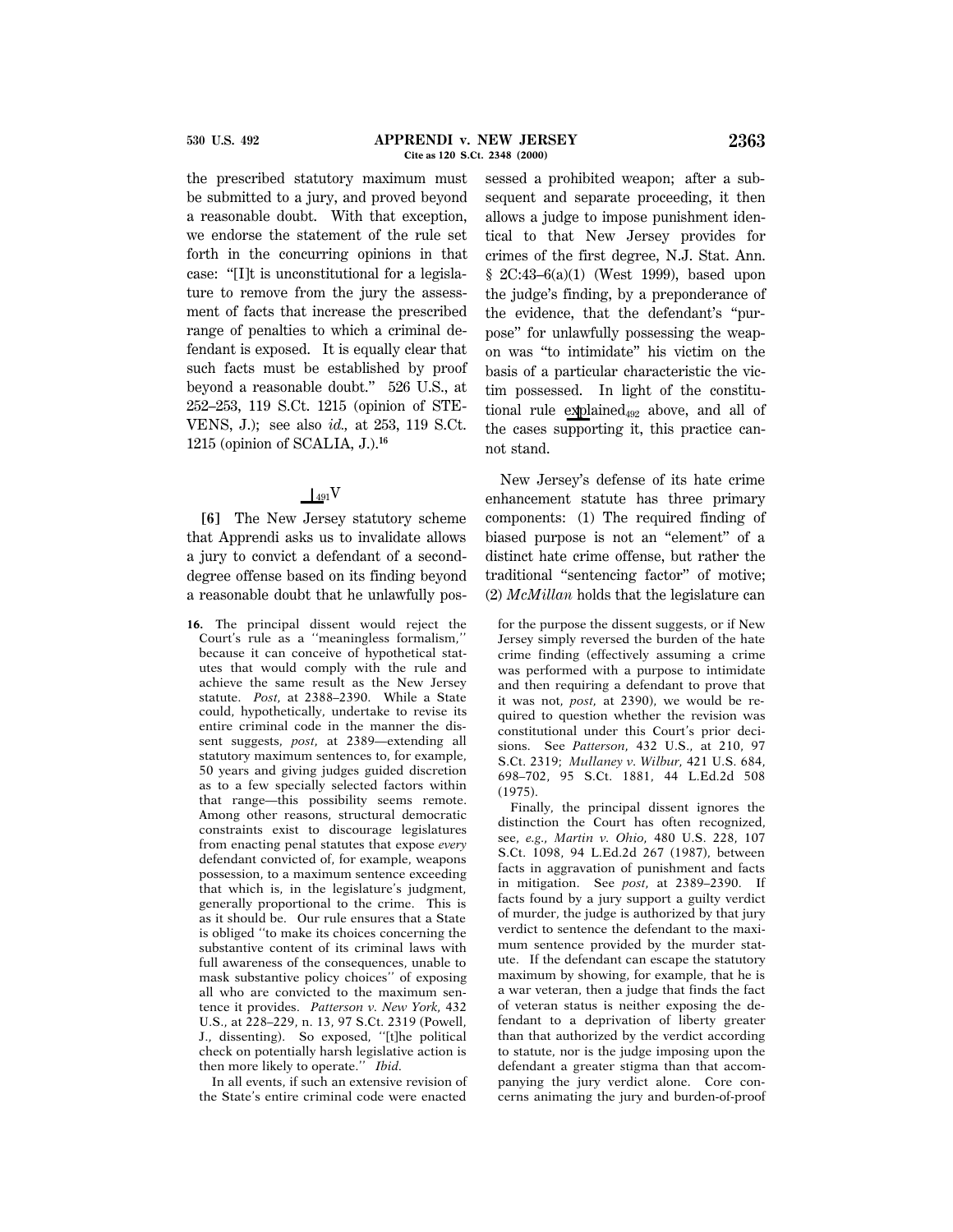authorize a judge to find a traditional sentencing factor on the basis of a preponderance of the evidence; and (3) *Almendarez– Torres* extended *McMillan's* holding to encompass factors that authorize a judge to impose a sentence beyond the maximum provided by the substantive statute under which a defendant is charged. None of these persuades us that the constitutional rule that emerges from our history and case law should incorporate an exception for this New Jersey statute.

New Jersey's first point is nothing more than a disagreement with the rule we apply today. Beyond this, we do not see how the argument can succeed on its own terms. The state high court evinced substantial skepticism at the suggestion that the hate crime statute's ''purpose to intimidate'' was simply an inquiry into ''motive.'' We share that skepticism. The text of the statute requires the factfinder to determine whether the defendant possessed, at the time he committed the subject act, a "purpose to intimidate" on account of, *inter alia,* race. By its very terms, this statute mandates an examination of the

requirements are thus absent from such a scheme.

- **17.** Among the most common definitions of *mens rea* is ''criminal intent.'' Black's Law Dictionary 1137 (rev. 4th ed.1968). That dictionary unsurprisingly defines ''purpose'' as synonymous with intent, *id.,* at 1400, and ''intent'' as, among other things, ''a state of mind,'' *id.,* at 947. But we need not venture beyond New Jersey's own criminal code for a definition of purpose that makes it central to the description of a criminal offense. As the dissenting judge on the state appeals court pointed out, according to the New Jersey Criminal Code, ''[a] person acts purposely with respect to the nature of his conduct or a result thereof if it is his conscious object to engage in conduct of that nature or to cause such a result.'' N.J. Stat. Ann. § 2C:2–2(b)(1) (West 1999). The hate crime statute's application to those who act ''with a *purpose to intimidate* because of'' certain status-based characteristics places it squarely within the inquiry whether it was a defendant's ''conscious object'' to intimidate for that reason.
- **18.** Whatever the effect of the State Supreme Court's comment that the law here targets ''motive,'' 159 N.J. 7, 20, 731 A.2d 485, 492

defendant's state of mind—a concept known well to the criminal law as the defendant's *mens rea.***<sup>17</sup>** It makes no difference in identifying the nature  $\begin{bmatrix} 4930 \end{bmatrix}$  this finding that Apprendi was also required, in order to receive the sentence he did for weapons possession, to have possessed the weapon with a ''purpose to use [the weapon] unlawfully against the person or property of another,'' § 2C:39–4(a). A second *mens rea* requirement hardly defeats the reality that the enhancement statute imposes of its own force an intent requirement necessary for the imposition of sentence. On the contrary, the fact that the language and structure of the ''purpose to use'' criminal offense is identical in relevant respects to the language and structure of the ''purpose to intimidate'' provision demonstrates to us that it is precisely a particular criminal *mens rea* that the hate crime enhancement statute seeks to target. The defendant's intent in committing a crime is perhaps as close as one might hope to come to a core criminal offense ''element.'' **<sup>18</sup>**

(1999)—and it is highly doubtful that one could characterize that comment as a ''binding'' interpretation of the state statute, see *Wisconsin v. Mitchell,* 508 U.S., at 483–484, 113 S.Ct. 2194 (declining to be bound by state court's characterization of state law's ''operative effect''), even if the court had not immediately thereafter called into direct question its ''ability to view this finding as merely a search for motive,'' 159 N.J., at 21, 731 A.2d, at 492—a State cannot through mere characterization change the nature of the conduct actually targeted. It is as clear as day that this hate crime law defines a particular kind of prohibited *intent,* and a particular intent is more often than not the *sine qua non* of a violation of a criminal law.

When the principal dissent at long last confronts the actual statute at issue in this case in the final few pages of its opinion, it offers in response to this interpretation only that our reading is contrary to ''settled precedent'' in *Mitchell. Post,* at 2396. Setting aside the fact that Wisconsin's hate crime statute was, in text and substance, different from New Jersey's, *Mitchell* did not even begin to consider whether the Wisconsin hate crime requirement was an offense ''element'' or not; it did not have to—the required finding under the Wisconsin statute was made by the jury.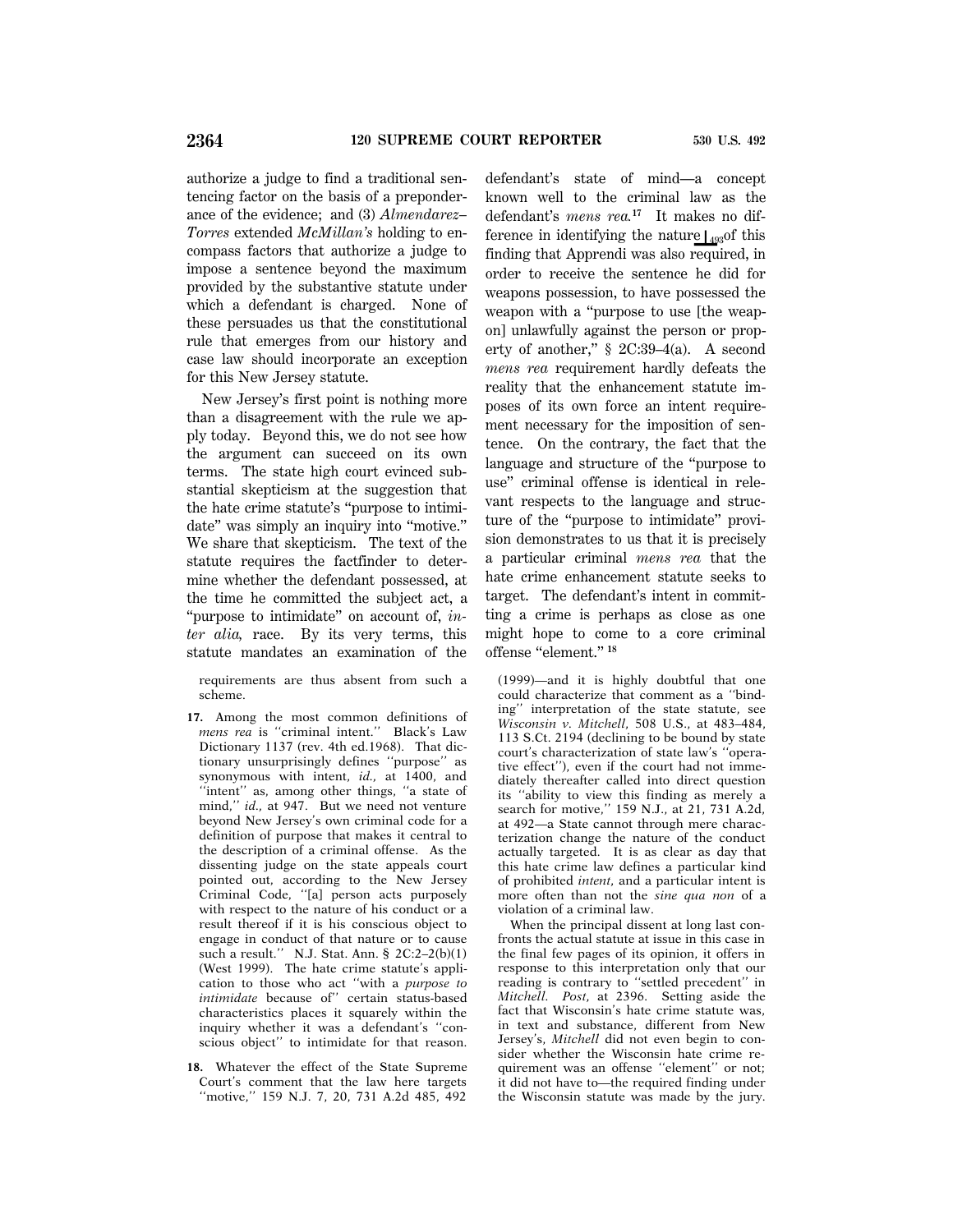$\begin{bmatrix} 7 \end{bmatrix}$   $\begin{bmatrix} 494 \end{bmatrix}$ The foregoing notwithstanding, however, the New Jersey Supreme Court correctly recognized that it does not matter whether the required finding is characterized as one of intent or of motive, because ''[l]abels do not afford an acceptable answer.'' 159 N.J., at 20, 731 A.2d, at 492. That point applies as well to the constitutionally novel and elusive distinction between ''elements'' and ''sentencing factors.'' *McMillan,* 477 U.S., at 86, 106 S.Ct. 2411 (noting that the sentencing factor—visible possession of a firearm—''might well have been included as an element of the enumerated offenses''). Despite what appears to us the clear ''elemental'' nature of the factor here, the relevant inquiry is one not of form, but of effect—does the required finding expose the defendant to a greater punishment than that authorized by the jury's guilty verdict? **<sup>19</sup>**

As the New Jersey Supreme Court itself understood in rejecting the argument that the required ''motive'' finding was simply a ''traditional'' sentencing factor, proof of motive did not ordinarily ''increase the penal consequences to an actor.'' 159 N.J., at 20, 731 A.2d, at 492. Indeed, the effect of New Jersey's sentencing ''enhancement'' here is unquestionably to turn a seconddegree offense into a first degree offense, under the State's own criminal code. The law thus runs directly into our warning in *Mullaney* that *Winship* is  $\frac{1}{495}$ concerned as much with the category of substantive offense as ''with the degree of criminal culpability'' assessed. 421 U.S., at 698, 95 S.Ct. 1881. This concern flows not only from the historical pedigree of the jury and burden rights, but also from the powerful interests those rights serve. The degree of criminal culpability the legisla-

**19.** This is not to suggest that the term ''sentencing factor'' is devoid of meaning. The term appropriately describes a circumstance, which may be either aggravating or mitigating in character, that supports a specific sentence *within the range* authorized by the jury's finding that the defendant is guilty of a particular offense. On the other hand, when ture chooses to associate with particular, factually distinct conduct has significant implications both for a defendant's very liberty, and for the heightened stigma associated with an offense the legislature has selected as worthy of greater punishment.

The preceding discussion should make clear why the State's reliance on *McMillan* is likewise misplaced. The differential in sentence between what Apprendi would have received without the finding of biased purpose and what he could receive with it is not, it is true, as extreme as the difference between a small fine and mandatory life imprisonment. *Mullaney,* 421 U.S., at 700, 95 S.Ct. 1881. But it can hardly be said that the potential doubling of one's sentence—from 10 years to 20—has no more than a nominal effect. Both in terms of absolute years behind bars, and because of the more severe stigma attached, the differential here is unquestionably of constitutional significance. When a judge's finding based on a mere preponderance of the evidence authorizes an increase in the maximum punishment, it is appropriately characterized as ''a tail which wags the dog of the substantive offense.'' *McMillan,* 477 U.S., at 88, 106 S.Ct. 2411.

**[8]** New Jersey would also point to the fact that the State did not, in placing the required biased purpose finding in a sentencing enhancement provision, create a ''separate offense calling for a separate penalty.'' *Ibid.* As for this, we agree wholeheartedly with the New Jersey Supreme Court that merely because the state legislature placed its hate crime sentence "enhancer" "within the sentencing provisions'' of the criminal code ''does not mean that the finding of a biased purpose to intimidate is not an essential element of

the term ''sentence enhancement'' is used to describe an increase beyond the maximum authorized statutory sentence, it is the functional equivalent of an element of a greater offense than the one covered by the jury's guilty verdict. Indeed, it fits squarely within the usual definition of an ''element'' of the offense. See *post,* at 2368–2369 (THOMAS, J.,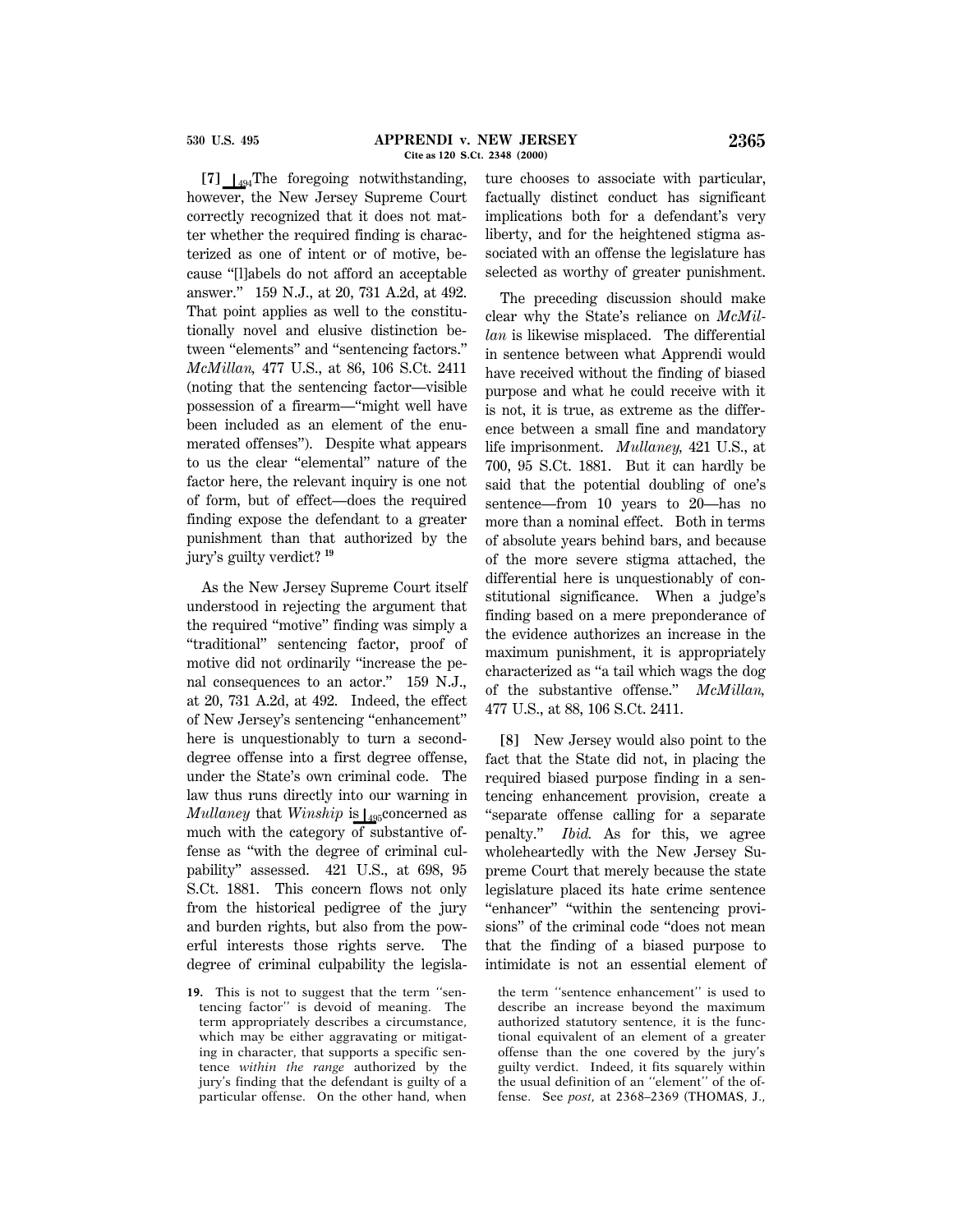the offense.'' 159 N.J., at 20, 731 A.2d, at 492. Indeed,  $I_{496}$ the fact that New Jersey, along with numerous other States, has also made precisely the same conduct the subject of an independent substantive offense makes it clear that the mere presence of this ''enhancement'' in a sentencing statute does not define its character.**<sup>20</sup>**

New Jersey's reliance on *Almendarez– Torres* is also unavailing. The reasons supporting an exception from the general rule for the statute construed in that case do not apply to the New Jersey statute. Whereas recidivism ''does not relate to the commission of the offense'' itself, 523 U.S., at 230, 244, 118 S.Ct. 1219, New Jersey's biased purpose inquiry goes precisely to what happened in the ''commission of the offense.'' Moreover, there is a vast difference between accepting the validity of a prior judgment of conviction entered in a proceeding in which the defendant had the right to a jury trial and the right to require the prosecutor to prove guilt beyond a reasonable doubt, and allowing the judge to find the required fact under a lesser standard of proof.

Finally, this Court has previously considered and rejected the argument that the principles guiding our decision today render invalid state capital sentencing schemes requiring judges, after a jury verdict holding a defendant guilty of a capital crime, to find specific aggravating factors before imposing a sentence of death. *Wal*-

concurring) (reviewing the relevant authorities).

- **20.** Including New Jersey, N.J. Stat. Ann. § 2C:33–4 (West Supp.2000) (''A person commits a crime of the fourth degree if in committing an offense [of harassment] under this section, he acted with a purpose to intimidate an individual or group of individuals because of race, color, religion, gender, handicap, sexual orientation or ethnicity''), 26 States currently have laws making certain acts of racial or other bias freestanding violations of the criminal law, see generally F. Lawrence, Punishing Hate: Bias Crimes Under American Law 178–189 (1999) (listing current state hate crime laws).
- **21.** The principal dissent, in addition, treats us to a lengthy disquisition on the benefits of

*ton v. Arizona,* 497 U.S. 639, 647–649, 110 S.Ct. 3047, 111 L.Ed.2d 511 (1990); *id.,* at 709–714, 110 S.Ct. 3047 (STEVENS, J., dissenting). For reasons we have explained, the capital cases are not controlling:

 $\frac{1}{497}$ "Neither the cases cited, nor any other case, permits a judge to determine the existence of a factor which makes a crime a capital offense. What the cited cases hold is that, once a jury has found the defendant guilty of all the elements of an offense which carries as its maximum penalty the sentence of death, it may be left to the judge to decide whether that maximum penalty, rather than a lesser one, ought to be im $posed...$  The person who is charged with actions that expose him to the death penalty has an absolute entitlement to jury trial on all the elements of the charge.'' *Almendarez–Torres,* 523 U.S., at 257, n. 2, 118 S.Ct. 1219 (SCA-LIA, J., dissenting) (emphasis deleted). See also *Jones,* 526 U.S., at 250–251, 119 S.Ct. 1215; *post,* at 2379–2380 (THOMAS, J., concurring).**<sup>21</sup>**

\* \* \*

The New Jersey procedure challenged in this case is an unacceptable departure from the jury tradition that is an indispensable part of our criminal justice system. Accordingly, the judgment of the

determinate sentencing schemes, and the effect of today's decision on the federal Sentencing Guidelines. *Post,* at 2391–2395. The Guidelines are, of course, not before the Court. We therefore express no view on the subject beyond what this Court has already held. See, *e.g., Edwards v. United States,* 523 U.S. 511, 515, 118 S.Ct. 1475, 140 L.Ed.2d 703 (1998) (opinion of BREYER, J., for a unanimous court) (noting that ''[o]f course, petitioners' statutory and constitutional claims would make a difference if it were possible to argue, say, that the sentences imposed exceeded the maximum that the statutes permit for a cocaine-only conspiracy. That is because a maximum sentence set by statute trumps a higher sentence set forth in the Guidelines. [United States Sentencing Commission Guidelines Manual § 5G1.1 (Nov. 1994) ]'').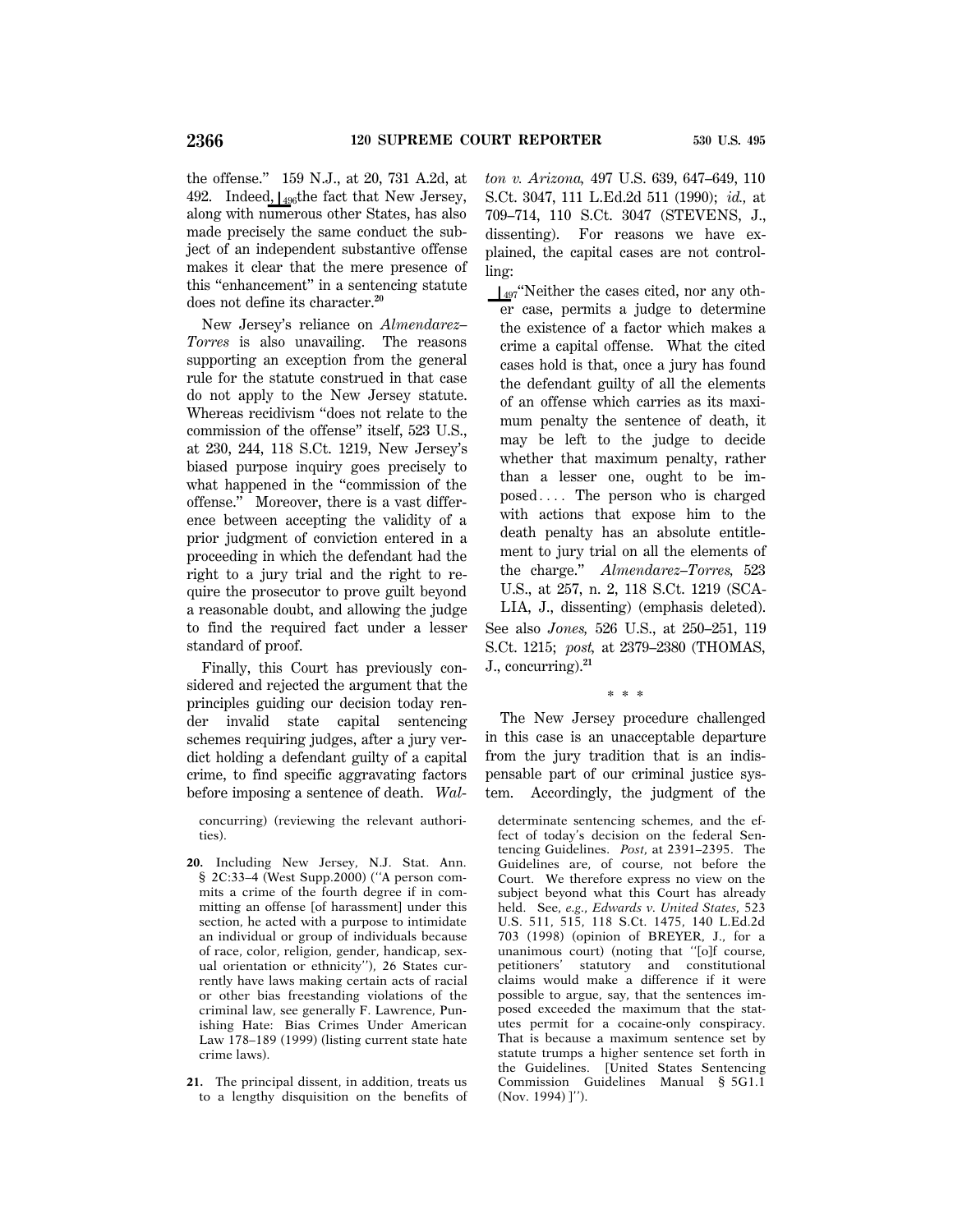Supreme Court of New Jersey is reversed, and the case is remanded for further proceedings not inconsistent with this opinion.

*It is so ordered.*

### $\frac{1}{498}$ Justice SCALIA, concurring.

I feel the need to say a few words in response to Justice BREYER's dissent. It sketches an admirably fair and efficient scheme of criminal justice designed for a society that is prepared to leave criminal justice to the State. (Judges, it is sometimes necessary to remind ourselves, are part of the State—and an increasingly bureaucratic part of it, at that.) The founders of the American Republic were not prepared to leave it to the State, which is why the jury-trial guarantee was one of the least controversial provisions of the Bill of Rights. It has never been efficient; but it has always been free.

As for fairness, which Justice BREYER believes ''[i]n modern times,'' *post,* at 2397, the jury cannot provide: I think it not unfair to tell a prospective felon that if he commits his contemplated crime he is exposing himself to a jail sentence of 30 years—and that if, upon conviction, he gets anything less than that he may thank the mercy of a tenderhearted judge (just as he may thank the mercy of a tenderhearted parole commission if he is let out inordinately early, or the mercy of a tenderhearted governor if his sentence is commuted). Will there be disparities? Of course. But the criminal will never get *more* punishment than he bargained for when he did the crime, and his guilt of the crime (and hence the length of the sentence to which he is exposed) will be determined *beyond a reasonable doubt by the unanimous vote of 12 of his fellow citizens.*

In Justice BREYER's bureaucratic realm of perfect equity, by contrast, the facts that determine the length of sentence to which the defendant is exposed will be determined to exist (on a more-likely-thannot basis) by a single employee of the State. It is certainly arguable (Justice BREYER argues it) that this sacrifice of prior protections is worth it. But it is not arguable that, just because one thinks it is a better system, it must be, or is even more likely to be, the system envisioned by a Constitution that guarantees trial by jury. What ultimately demolishes the case for the dissenters<sub>499</sub> is that they are unable to say what the right to trial by jury *does* guarantee if, as they assert, it does not guarantee—what it has been assumed to guarantee throughout our history—the right to have a jury determine those facts that determine the maximum sentence the law allows. They provide no coherent alternative.

Justice BREYER proceeds on the erroneous and all-too-common assumption that the Constitution means what we think it ought to mean. It does not; it means what it says. And the guarantee that "[i]n all criminal prosecutions, the accused shall enjoy the right to  $\ldots$  trial, by an impartial jury,'' has no intelligible content unless it means that all the facts which must exist in order to subject the defendant to a legally prescribed punishment *must* be found by the jury.

Justice THOMAS, with whom Justice SCALIA joins as to Parts I and II, concurring.

I join the opinion of the Court in full. I write separately to explain my view that the Constitution requires a broader rule than the Court adopts.

## I

This case turns on the seemingly simple question of what constitutes a ''crime.'' Under the Federal Constitution, ''the accused'' has the right (1) ''to be informed of the nature and cause of the accusation'' (that is, the basis on which he is accused of a crime), (2) to be ''held to answer for a capital, or otherwise infamous crime'' only on an indictment or presentment of a grand jury, and (3) to be tried by ''an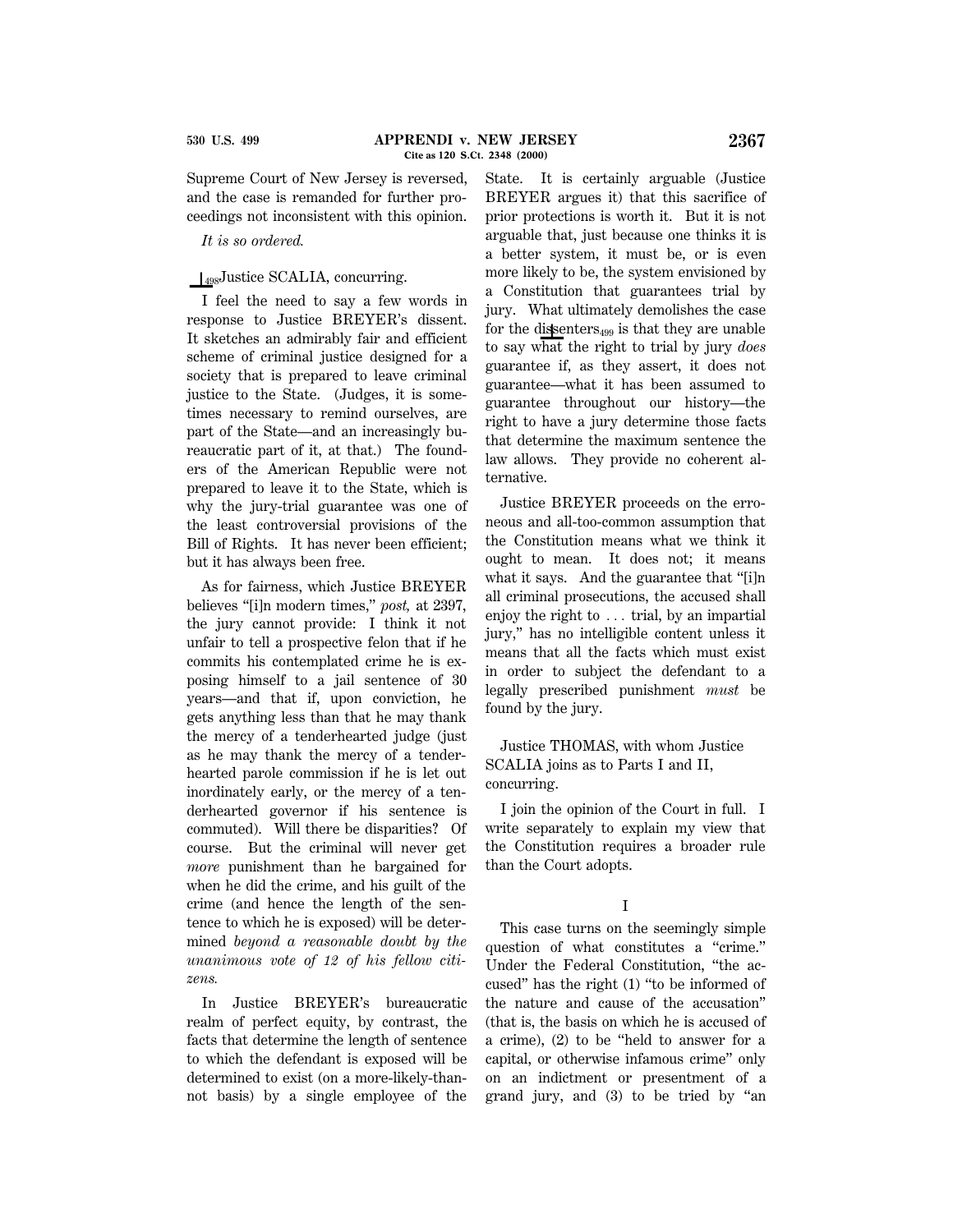impartial jury of the State and district wherein the crime shall have been committed.'' Amdts. 5 and 6. See also Art. III,  $§$  2, cl. 3 ("The Trial of all Crimes ... shall be by Jury''). With the exception of the Grand Jury Clause, see *Hurtado v. California,* 110 U.S. 516, 538, 4 S.Ct. 111, 28 L.Ed. 232 (1884), the Court has held that these protections apply in state prosecutions, *Herring v. New York,* 422 U.S. 853, 857, and n. 7, 95 S.Ct. 2550, 45 L.Ed.2d 593 (1975). Further, the Court has held that due process requires that the jury find  $I_{500}$ beyond a reasonable doubt every fact necessary to constitute the crime. *In re Winship,* 397 U.S. 358, 364, 90 S.Ct. 1068, 25 L.Ed.2d 368 (1970).

All of these constitutional protections turn on determining which facts constitute the ''crime''—that is, which facts are the ''elements'' or ''ingredients'' of a crime. In order for an accusation of a crime (whether by indictment or some other form) to be proper under the common law, and thus proper under the codification of the common-law rights in the Fifth and Sixth Amendments, it must allege all elements of that crime; likewise, in order for a jury trial of a crime to be proper, all elements of the crime must be proved to the jury (and, under *Winship,* proved beyond a reasonable doubt). See J. Story, Commentaries on the Constitution §§ 928–929, pp. 660–662, § 934, p. 664 (1833); J. Archbold, Pleading and Evidence in Criminal Cases \*41, \*99–\*100 (hereinafter Archbold).**<sup>1</sup>**

Thus, it is critical to know which facts are elements. This question became more complicated following the Court's decision in *McMillan v. Pennsylvania,* 477 U.S. 79, 106 S.Ct. 2411, 91 L.Ed.2d 67 (1986), which spawned a special sort of fact known as a sentencing enhancement. See *ante,* at 2356, 2360, 2365. Such a fact increases a defendant's punishment but is not subject to the constitutional protections to which elements are subject. Justice O'CON-NOR's dissent, in agreement with *McMillan* and *Almendarez–Torres v. United States,* 523 U.S. 224, 118 S.Ct. 1219, 140 L.Ed.2d 350 (1998), takes the view that a legislature is free (within unspecified outer limits) to decree which facts are elements and which are sentencing enhancements. *Post,* at 2380–2381.

Sentencing enhancements may be new creatures, but the question that they create for courts is not. Courts have  $\begin{bmatrix} 501 \\ 001 \end{bmatrix}$ had to consider which facts are elements in order to determine the sufficiency of an accusation (usually an indictment). The answer that courts have provided regarding the accusation tells us what an element is, and it is then a simple matter to apply that answer to whatever constitutional right may be at issue in a case—here, *Winship* and the right to trial by jury. A long line of essentially uniform authority addressing accusations, and stretching from the earliest reported cases after the founding until well into the 20th century, establishes that the original understanding of which facts are elements was even broader than the rule that the Court adopts today.

This authority establishes that a ''crime'' includes every fact that is by law a basis for imposing or increasing punishment (in contrast with a fact that mitigates punishment). Thus, if the legislature defines some core crime and then provides for increasing the punishment of that crime upon a finding of some aggravating fact of whatever sort, including the fact of a prior conviction—the core crime and the aggravating fact together constitute an aggravated crime, just as much as grand

**<sup>1.</sup>** Justice O'CONNOR mischaracterizes my argument. See *post,* at 2382–2383 (dissenting opinion). Of course the Fifth and Sixth Amendments did not codify common-law procedure wholesale. Rather, and as Story notes, they codified a few particular common-

law procedural rights. As I have explained, the scope of those rights turns on what constitutes a ''crime.'' In answering that question, it is entirely proper to look to the common law.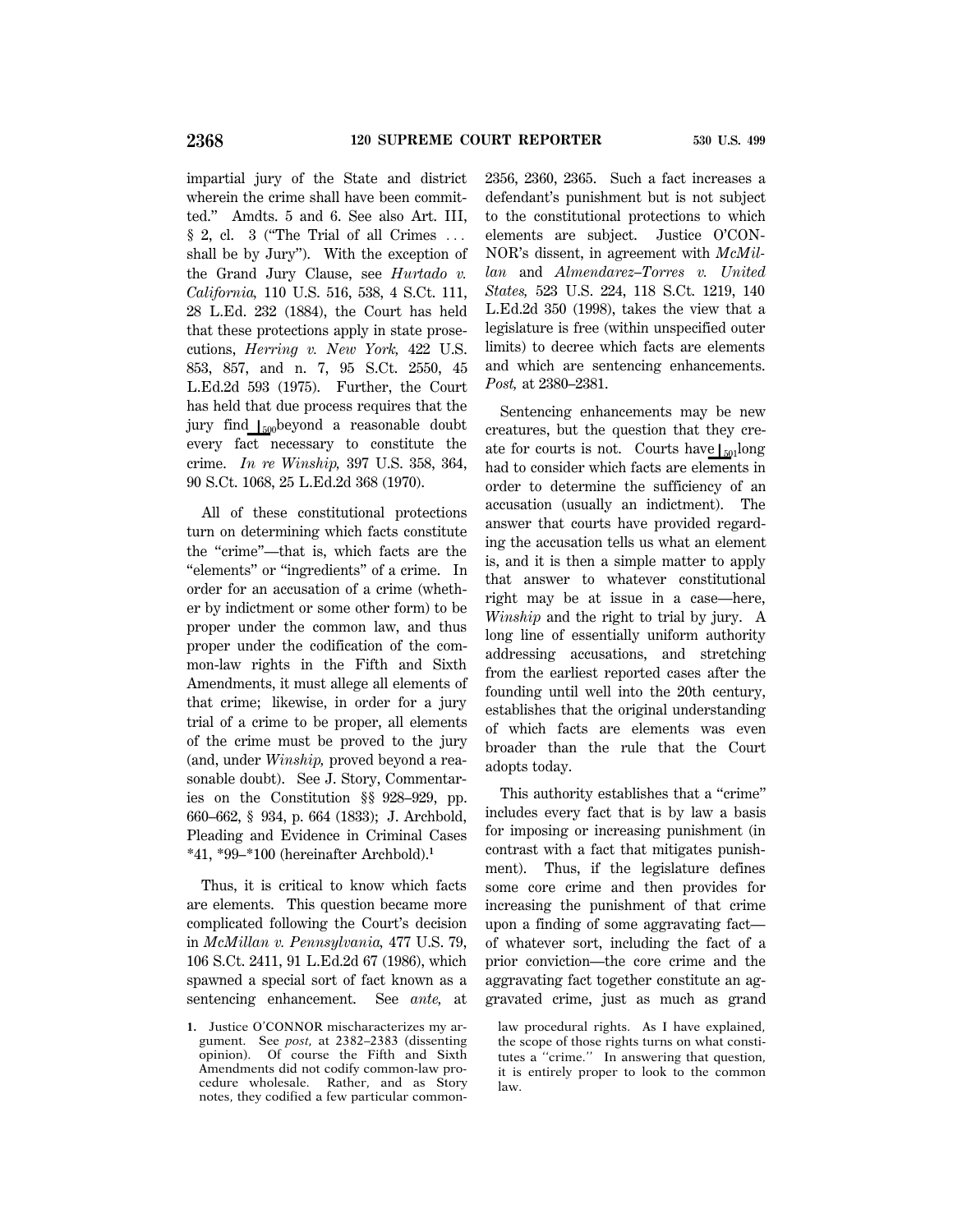larceny is an aggravated form of petit larceny. The aggravating fact is an element of the aggravated crime. Similarly, if the legislature, rather than creating grades of crimes, has provided for setting the punishment of a crime based on some fact—such as a fine that is proportional to the value of stolen goods—that fact is also an element. No multifactor parsing of statutes, of the sort that we have attempted since *McMillan,* is necessary. One need only look to the kind, degree, or range of punishment to which the prosecution is by law entitled for a given set of facts. Each fact necessary for that entitlement is an element.

#### II

## A

Cases from the founding to roughly the end of the Civil War establish the rule that I have described, applying it to  $\mathcal{L}_{502}$ all sorts of facts, including recidivism.  $\overline{As}$  legislatures varied common-law crimes and created new crimes, American courts, particularly from the 1840's on, readily applied to these new laws the common-law understanding that a fact that is by law the basis for imposing or increasing punishment is an element.**<sup>2</sup>**

Massachusetts, which produced the leading cases in the antebellum years, applied this rule as early as 1804, in *Commonwealth v. Smith,* 1 Mass. \*245, 1804 WL

**2.** It is strange that Justice O'CONNOR faults me for beginning my analysis with cases primarily from the 1840's, rather from the time of the founding. See *post,* at 2382–2383 (dissenting opinion). As the Court explains, *ante,* at 2356–2357, and as she concedes, *post,* at 2381–2382 (O'CONNOR, J., dissenting), the very idea of a sentencing enhancement was foreign to the common law of the time of the founding. Justice O'CONNOR therefore, and understandably, does not contend that any history from the founding supports her position. As far as I have been able to tell, the argument that a fact that was by law the basis for imposing or increasing punishment might not be an element did not seriously arise (at least not in reported cases) until the 1840's. As I explain below, from that time on—for at

709, and foreshadowed the fuller discussion that was to come. Smith was indicted for and found guilty of larceny, but the indictment failed to allege the value of all of the stolen goods. Massachusetts had abolished the common-law distinction between grand and simple larceny, replacing it with a single offense of larceny whose punishment (triple damages) was based on the value of the stolen goods. The prosecutor relied on this abolition of the traditional distinction to justify the indictment's omissions. The court, however, held that it could not sentence the defendant for the stolen goods whose value was not set out in the indictment. *Id.,* at \*246–\*247.

The understanding implicit in *Smith* was explained in *Hope v. Commonwealth,* 50 Mass. 134 (1845). Hope was indicted for and convicted of larceny. The larceny statute at  $\left| \right|_{503}$  issue retained the single-offense structure of the statute addressed in *Smith,* and established two levels of sentencing based on whether the value of the stolen property exceeded \$100. The statute was structured similarly to the statutes that we addressed in *Jones v. United States,* 526 U.S. 227, 230, 119 S.Ct. 1215, 143 L.Ed.2d 311 (1999), and, even more, *Castillo v. United States,* 530 U.S., at 122, 120 S.Ct. 2090, 147 L.Ed.2d 94, in that it first set out the core crime and then, in subsequent clauses, set out the ranges of punishments.**<sup>3</sup>** Further, the statute

least a century—essentially all authority rejected that argument, and much of it did so in reliance upon the common law. I find this evidence more than sufficient.

**3.** The Massachusetts statute provided: ''Every person who shall commit the offence of larceny, by stealing of the property of another any money, goods or chattels [or other sort of property], if the property stolen shall exceed the value of one hundred dollars, shall be punished by imprisonment in the state prison, not more than five years, or by fine not exceeding six hundred dollars, and imprisonment in the county jail, not more than two years; and if the property stolen shall not exceed the value of one hundred dollars, he shall be punished by imprisonment in the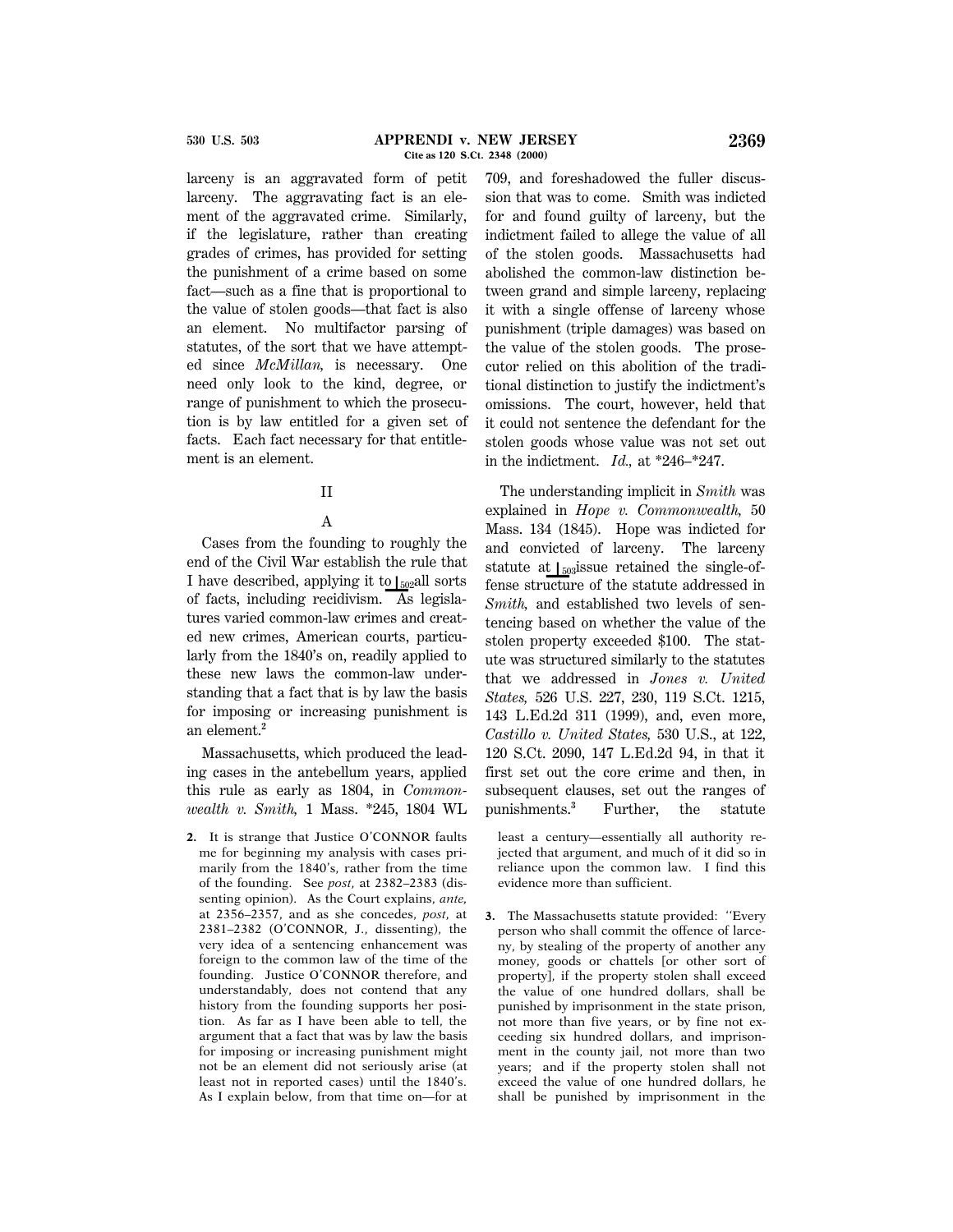opened by referring simply to ''the offence of larceny,'' suggesting, at least from the perspective of our post-*McMillan* cases, that larceny was the crime whereas the value of the stolen property was merely a fact for sentencing. But the matter was quite simple for the Massachusetts high court. Value was an element because punishment varied with value:

''Our statutes, it will be remembered, prescribe the punishment for larceny, with reference to the value of the property stolen; and for this reason, as well as because it is in conformity with long established practice, the court are of opinion that the value of the property alleged to be stolen must be set forth in the indictment.'' 50 Mass., at 137.

Two years after *Hope,* the court elaborated on this rule in a case involving burglary, stating that if ''certain acts are, by force of the statutes, made punishable with greater severity, when accompanied with aggravating circumstances," then  $\vert_{504}$ the statute has ''creat[ed] two grades of crime.'' *Larned v. Commonwealth,* 53 Mass. 240, 242, 1847 WL 3926 (1847). See also *id.,* at 241 (''[T]here is a gradation of offences of the same species'' where the statute sets out ''various degrees of punishment'').

Conversely, where a fact was *not* the basis for punishment, that fact was, for that reason, not an element. Thus, in *Commonwealth v. McDonald,* 59 Mass. 365, 1850 WL 4438 (1850), which involved an indictment for attempted larceny from the person, the court saw no error in the

state prison or the county jail, not more than one year, or by fine not exceeding three hundred dollars.'' Mass.Rev.Stat., ch. 126, § 17 (1836).

**4.** The Wisconsin statute provided: ''Every person who shall willfully and maliciously burn, in the night time, the dwelling house of another, whereby the life of any person shall be destroyed, or shall in the night time willfully and maliciously set fire to any other building, owned by himself or another, by the burning whereof such dwelling house shall be burnt in the night time, whereby the life of any person shall be destroyed, shall suffer the

failure of the indictment to allege any value of the goods that the defendant had attempted to steal. The defendant, in challenging the indictment, apparently relied on *Smith* and *Hope,* and the court rejected his challenge by explaining that "[a]s the punishment  $\ldots$  does not depend on the amount stolen, there was no occasion for any allegation as to value in this indictment.'' 59 Mass., at 367. See *Commonwealth v. Burke,* 94 Mass. 182, 183, 1866 WL 4830 (1866) (applying same reasoning to completed larceny from the person; finding no trial error where value was not proved to jury).

Similar reasoning was employed by the Wisconsin Supreme Court in *Lacy v. State,* 15 Wis. \*13, 1862 WL 951 (1862), in interpreting a statute that was also similar to the statutes at issue in *Jones* and *Castillo.* The statute, in a single paragraph, outlawed arson of a dwelling house at night. Arson that killed someone was punishable by life in prison; arson that did not kill anyone was punishable by 7 to 14 years in prison; arson of a house in which no person was lawfully dwelling was punishable by 3 to 10 years.**<sup>4</sup>** The court had no trouble  $\int_{505}$ concluding that the statute "creates three distinct statutory offenses,'' 15 Wis., at \*15, and that the lawful presence of a person in the dwelling was an element of the middle offense. The court reasoned from the gradations of punishment: ''That the legislature considered the circumstance that a person was lawfully in the dwelling house when fire was set to it most

same punishment as provided for the crime of murder in the second degree; but if the life of no person shall have been destroyed, he shall be punished by imprisonment in the state prison, not more than fourteen years nor less than seven years; and if at the time of committing the offense there was no person lawfully in the dwelling house so burnt, he shall be punished by imprisonment in the state prison, not more than ten years nor less than three years.'' Wis.Rev.Stat., ch. 165, § 1 (1858). The punishment for second-degree murder was life in prison. Ch. 164, § 2.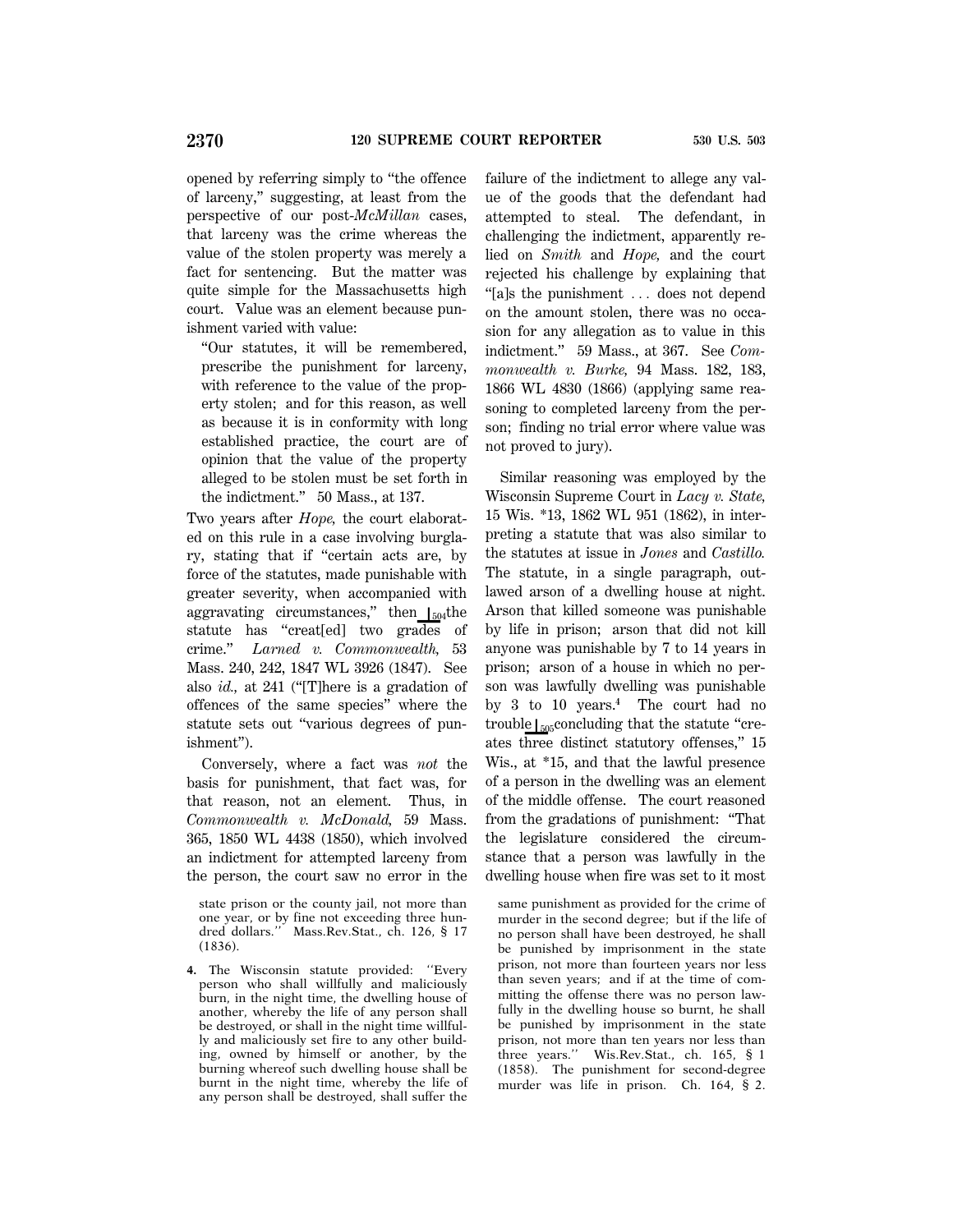material and important, and as greatly aggravating the crime, is clear from the severity of the punishment imposed.'' *Id.,* at \*16. The ''aggravating circumstances'' created ''the higher statutory offense[s].'' *Id.,* at \*17. Because the indictment did not allege that anyone had been present in the dwelling, the court reversed the defendant's 14–year sentence, but, relying on *Larned, supra,* the court remanded to permit sentencing under the lowest grade of the crime (which was properly alleged in the indictment). 15 Wis., at \*17.

Numerous other state and federal courts in this period took the same approach to determining which facts are elements of a crime. See *Ritchey v. State,* 7 Blackf. 168, 169, 1844 WL 2999 (Ind.1844) (citing *Commonwealth v. Smith,* 1 Mass. \*245 (1804), and holding that indictment for arson must allege value of property destroyed, because statute set punishment based on value); *Spencer v. State,* 13 Ohio 401, 406, 408, 1844 WL 47 (1844) (holding that value of goods intended to be stolen is not ''an ingredient of the crime'' of burglary with intent to steal, because punishment under statute did not depend on value; contrasting larceny, in which ''[v]alue must be laid, and value proved, that the jury may find it, and the court, by that means, know whether it is grand or petit, and apply the grade of punishment the statute awards''); *United States v. Fisher,* 25 F.Cas. 1086 (CC Ohio 1849) (McLean, J.) ("A carrier<sub>506</sub> of the mail is subject to a higher penalty where he steals a letter out of the mail, which contains an article of value. And when this offense is committed, the indictment must allege the letter contained an article of value, which aggravates the offense and incurs a higher penalty''); *Brightwell v. State,* 41 Ga. 482, 483, 1871 WL 2314 (1871) (''When the law prescribes a different punishment for different phases of the same crime, there is good reason for requiring the indictment to specify which of the phases the prisoner is charged with. The record ought to show that the defendant is convicted of the offense for which he is sentenced''). Cf. *State v. Farr,* 12 Rich. 24, 29, 1859 WL 4316 (S.C.App.1859) (where two statutes barred purchasing corn from a slave, and one referred to purchasing from slave who lacked a permit, absence of permit was not an element, because both statutes had the same punishment).

Also demonstrating the common-law approach to determining elements was the well-established rule that, if a statute increased the punishment of a common-law crime, whether felony or misdemeanor, based on some fact, then that fact must be charged in the indictment in order for the court to impose the increased punishment. Archbold \*106; see *id.,* at \*50; *ante,* at 2357–2358. There was no question of treating the statutory aggravating fact as merely a sentencing enhancement—as a nonelement enhancing the sentence of the common-law crime. The aggravating fact was an element of a new, aggravated grade of the common-law crime simply because it increased the punishment of the common-law crime. And the common-law crime was, in relation to the statutory one, essentially just like any other lesser included offense. See Archbold \*106.

Further evidence of the rule that a crime includes every fact that is by law a basis for imposing or increasing punishment comes from early cases addressing recidivism statutes. As Justice SCALIA has explained, there was a tradition of treating recidivism as an element. See *Almendarez–Torres,* 523 U.S., at 256–257, 261, 118 S.Ct. 1219 (dissenting opinion). That tradition $_{507}$  stretches back to the earliest years of the Republic. See, *e.g., Commonwealth v. Welsh,* 4 Va. 57, 1817 WL 713 (1817); *Smith v. Commonwealth,* 14 Serg. & Rawle 69, 1826 WL 2217 (Pa. 1826); see also Archbold \*695–\*696. For my purposes, however, what is noteworthy is not so much the fact of that tradition as the reason for it: Courts treated the fact of a prior conviction just as any other fact that increased the punishment by law. By the same reasoning that the courts em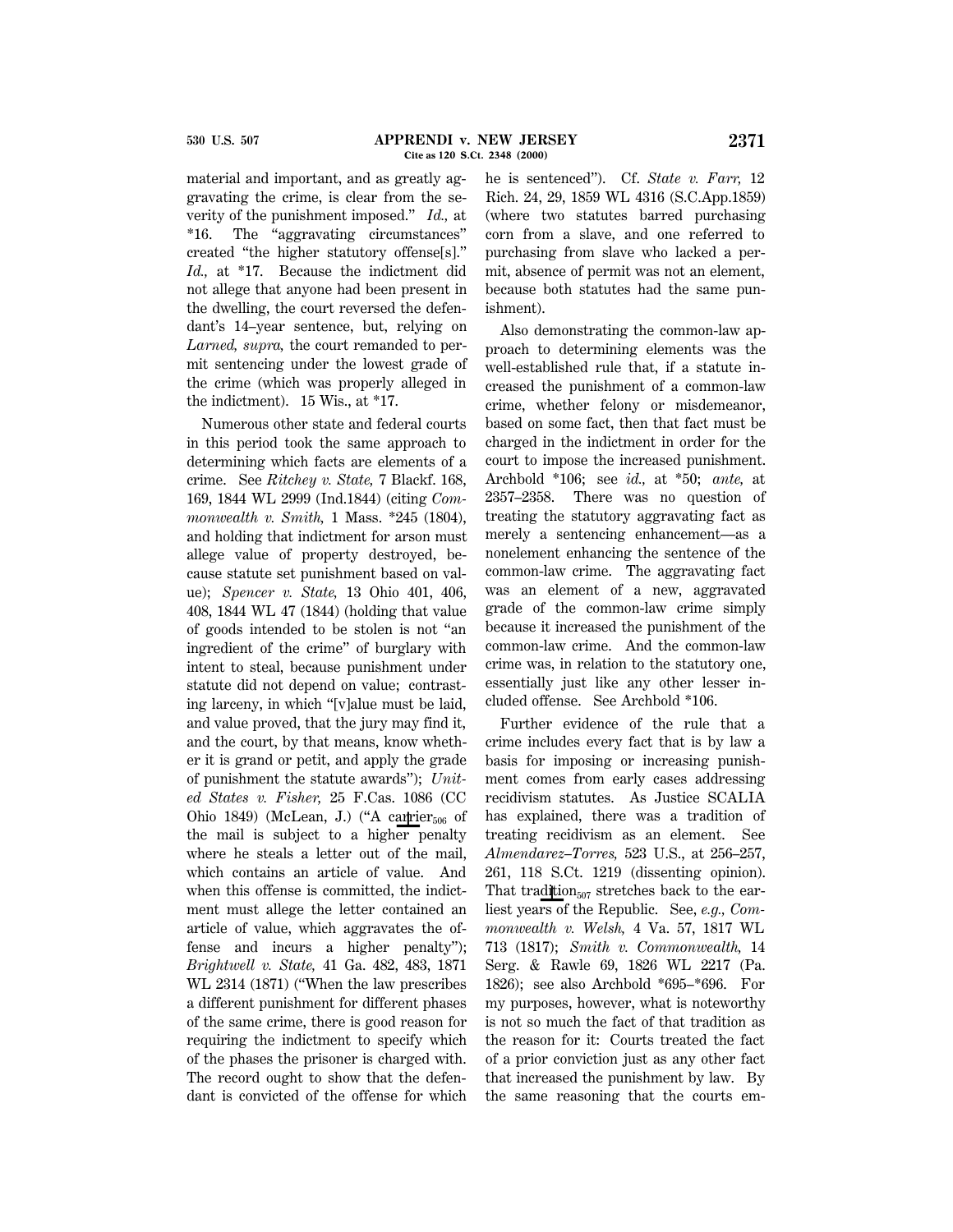ployed in *Hope, Lacy,* and the other cases discussed above, the fact of a prior conviction was an element, together with the facts constituting the core crime of which the defendant was charged, of a new, aggravated crime.

The two leading antebellum cases on whether recidivism is an element were *Plumbly v. Commonwealth,* 43 Mass. 413, 1841 WL 3384 (1841), and *Tuttle v. Commonwealth,* 68 Mass. 505, 1854 WL 5131 (1854). In the latter, the court explained the reason for treating as an element the fact of the prior conviction:

''When the statute imposes a higher penalty upon a second and third conviction, respectively, it makes the prior conviction of a similar offence a part of the description and character of the offence intended to be punished; and therefore the fact of such prior conviction must be charged, as well as proved. It is essential to an indictment, that the facts constituting the offence intended to be punished should be averred.'' *Id.,* at 506.

The court rested this rule on the common law and the Massachusetts equivalent of the Sixth Amendment's Notice Clause. *Ibid.* See also *Commonwealth v. Haynes,* 107 Mass. 194, 198, 1871 WL 8641 (1871) (reversing sentence, upon confession of error by attorney general, in case similar to *Tuttle* ).

Numerous other cases treating the fact of a prior conviction as an element of a crime take the same view. They make clear, by both their holdings and their language, that when a statute increases punishment for some core crime based on the fact of a prior conviction, the core crime and  $\int_{508}$ the fact of the prior crime together create a new, aggravated crime. *Kilbourn v. State,* 9 Conn. 560, 563, 1833 WL 68 (1833) (''No person ought to be, or can be, subjected to a cumulative penalty, without being charged with a cumulative offence''); *Plumbly, supra,* at 414 (conviction under recidivism statute is ''one conviction, upon one aggregate offence''); *Hines v. State,* 26 Ga. 614, 616, 1859 WL 2341 (1859) (reversing enhanced sentence imposed by trial judge and explaining: ''[T]he question, whether the offence was a second one, or not, was a question for the  $jurv...$  The allegation [of a prior offence] is certainly one of the first importance to the accused, for if it is true, he becomes subject to a greatly increased punishment''). See also *Commonwealth v. Phillips,* 28 Mass. 28, 33, 1831 WL 3456 (1831) (''[U]pon a third conviction, the court may sentence the convict to hard labor for life. The punishment is to be awarded upon that conviction, and for the offence of which he is then and there convicted'').

Even the exception to this practice of including the fact of a prior conviction in the indictment and trying it to the jury helps to prove the rule that that fact is an element because it increases the punishment by law. In *State v. Freeman,* 27 Vt. 523, 1855 WL 2492 (1855), the Vermont Supreme Court upheld a statute providing that, in an indictment or complaint for violation of a liquor law, it was not necessary to allege a prior conviction of that law in order to secure an increased sentence. But the court did not hold that the prior conviction was not an element; instead, it held that the liquor law created only minor offenses that did not qualify as crimes. Thus, the state constitutional protections that would attach were a "crime" at issue did not apply. *Id.,* at 527; see *Goeller v. State,* 119 Md. 61, 66–67, 85 A. 954, 956 (1912) (discussing *Freeman* ). At the same time, the court freely acknowledged that it had ''no doubt'' of the general rule, particularly as articulated in Massachusetts, that ''it is necessary to allege the former conviction, in the indictment, when a higher  $\int_{509}$ sentence is claimed on that account.'' *Freeman, supra,* at 526. Unsurprisingly, then, a leading treatise explained *Freeman* as only ''apparently'' contrary to the general rule and as involving a "special statute." 3 F. Wharton, Criminal Law § 3417, p. 307, n. *r* (7th rev. ed. 1874) (hereinafter Wharton). In addition, less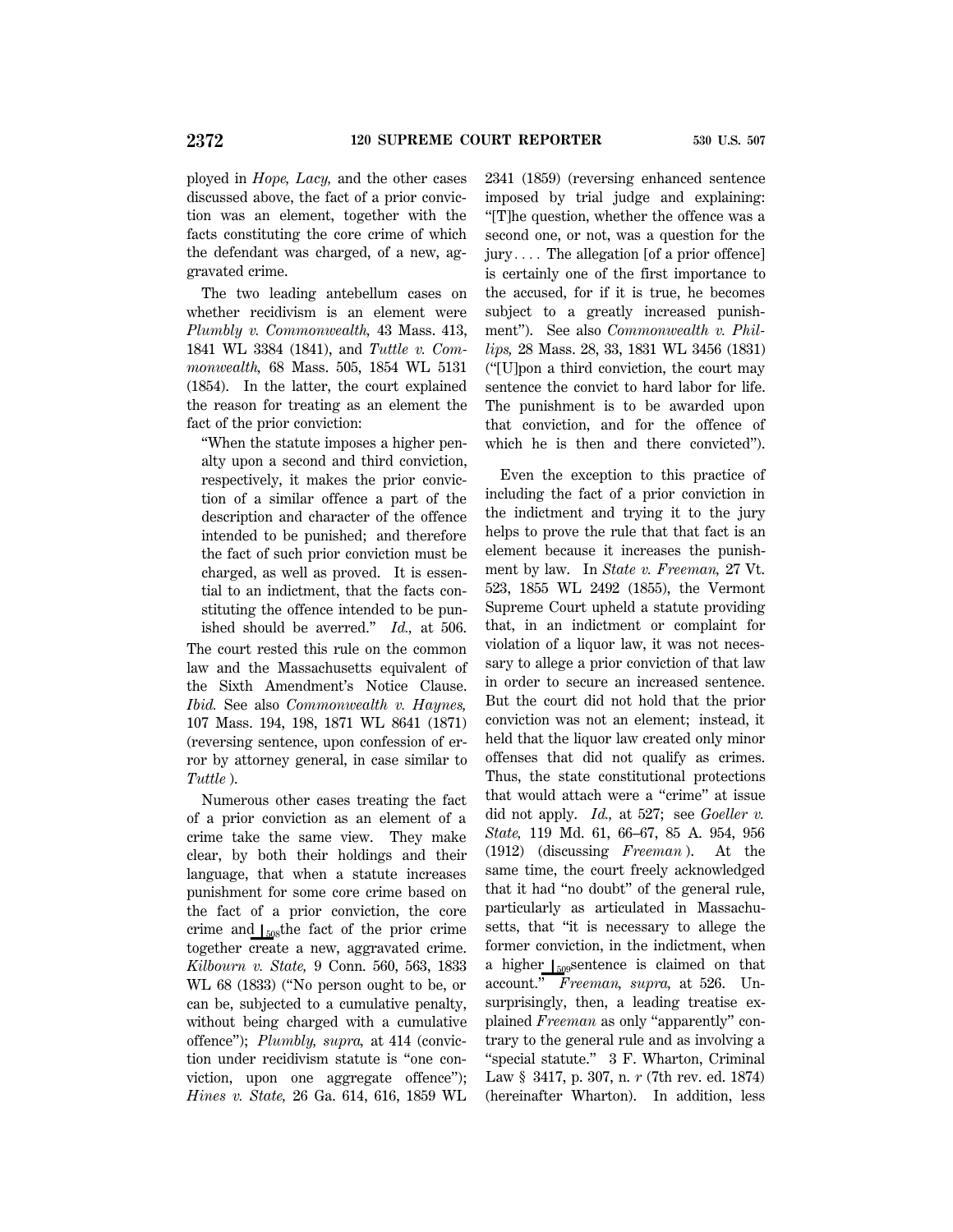than a decade after *Freeman,* the same Vermont court held that if a defendant charged with a successive violation of the liquor laws contested identity—that is, whether the person in the record of the prior conviction was the same as the defendant—he should be permitted to have a jury resolve the question. *State v. Haynes,* 35 Vt. 570, 572–573 (1863). (*Freeman* itself had anticipated this holding by suggesting the use of a jury to resolve disputes over identity. See 27 Vt., at 528.) In so holding, *Haynes* all but applied the general rule, since a determination of identity was usually the chief factual issue whenever recidivism was charged. See Archbold \*695–\*696; see also, *e.g., Graham v. West Virginia,* 224 U.S. 616, 620– 621, 32 S.Ct. 583, 56 L.Ed. 917 (1912) (defendant had been convicted under three different names).**<sup>5</sup>**

## $\perp$ <sub>510</sub>B

An 1872 treatise by one of the leading authorities of the era in criminal law and procedure confirms the common-law understanding that the above cases demonstrate. The treatise condensed the traditional understanding regarding the indictment, and thus regarding the elements of a crime, to the following: ''[T]he indictment must allege whatever is in law essential to the punishment sought to be inflicted." 1 J. Bishop, Law of Criminal Procedure 50 (2d ed. 1872) (hereinafter Bishop, Criminal Procedure). See *id.,* § 81, at 51 (''[T]he indictment must contain an allegation of every fact which is legally essential to

**5.** Some courts read *State v. Smith,* 8 Rich. 460, 1832 WL 1571 (S.C.App.1832), a South Carolina case, to hold that the indictment need not allege a prior conviction in order for the defendant to suffer an enhanced punishment. See, *e.g., State v. Burgett,* 22 Ark. 323, 324 (1860) (so reading *Smith* and questioning its correctness). The *Smith* court's holding was somewhat unclear because the court did not state whether the case involved a first or second offense—if a first, the court was undoubtedly correct in rejecting the defendant's challenge to the indictment, because there is no need in an indictment to negate the exis-

the punishment to be inflicted''); *id.,* § 540, at 330 ("The indictment must ... contain an averment of every particular thing which enters into the punishment''). Crimes, he explained, consist of those "acts to which the law affixes  $\ldots$ punishment,'' *id.,* § 80, at 51, or, stated differently, a crime consists of the whole of ''the wrong upon which the punishment is based,'' *id.,* § 84, at 53. In a later edition, Bishop similarly defined the elements of a crime as ''that wrongful aggregation out of which the punishment proceeds.'' 1 J. Bishop, New Criminal Procedure § 84, p. 49 (4th ed. 1895).

Bishop grounded his definition in both a generalization from well-established common-law practice, 1 Bishop, Criminal Procedure §§ 81–84, at 51–53, and in the provisions of Federal and State Constitutions guaranteeing notice of an accusation in all criminal cases, indictment by a grand jury for serious crimes, and trial by jury. With regard to the common law, he explained that his rule was ''not made apparent to our understandings by a single case only, but by all the cases,'' *id.,* § 81, at 51, and was followed ''in all cases, without one exception,'' *id.,* § 84, at 53. To illustrate, he observed that there are

"various statutes whereby, when  $\ldots$  assault is committed with a particular intent, or with a particular  $\mathcal{L}_{511}$ weapon, or the like, it is subjected to a particular corresponding punishment, heavier than that for common assault, or differing from it, pointed out by the statute. And

tence of any prior offense. See *Burgett, supra,* at 324 (reading indictment that was silent about prior offenses as only charging first offense and as sufficient for that purpose). In addition, the *Smith* court did not acknowledge the possibility of disputes over identity. Finally, the extent to which the court's apparent holding was followed in practice in South Carolina is unclear, and subsequent South Carolina decisions acknowledged that *Smith* was out of step with the general rule. See *State v. Parris,* 89 S.C. 140, 141, 71 S.E. 808, 809 (1911); *State v. Mitchell,* 220 S.C. 433, 434–436, 68 S.E.2d 350, 351–352 (1951).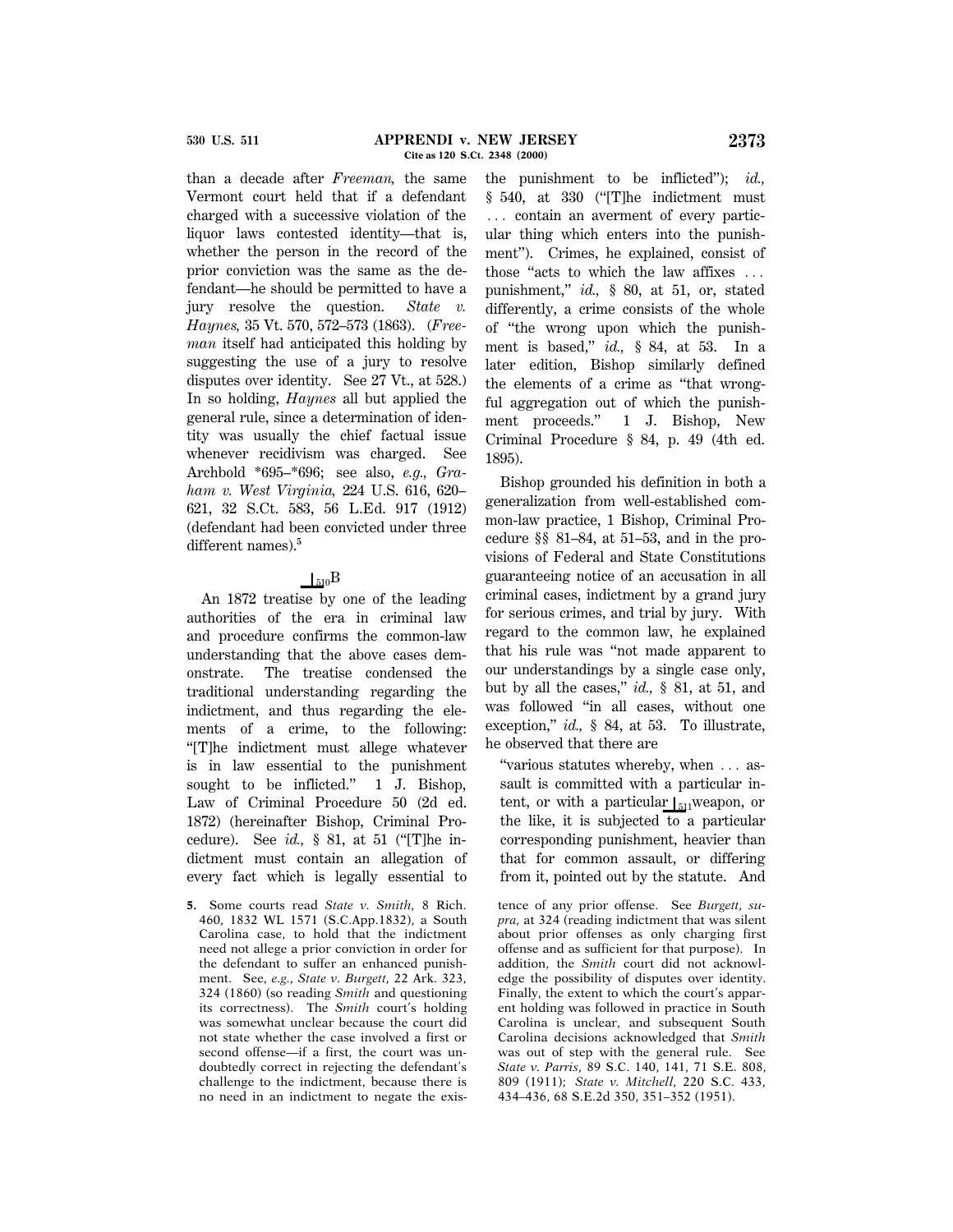the reader will notice that, in all cases where the peculiar or aggravated punishment is to be inflicted, the peculiar or aggravating matter is required to be set out in the indictment.'' *Id.,* § 82, at 52. He also found burglary statutes illustrative in the same way. *Id.,* § 83, at 52–53. Bishop made no exception for the fact of a prior conviction—he simply treated it just as any other aggravating fact: ''[If] it is sought to make the sentence heavier by reason of its being [a second or third offence], the fact thus relied on must be averred in the indictment; because the rules of criminal procedure require the indictment, in all cases, to contain an averment of every fact essential to the punishment sought to be inflicted." 1 J. Bishop, Commentaries on Criminal Law § 961, pp. 564–565 (5th ed. 1872).

The constitutional provisions provided further support, in his view, because of the requirements for a proper accusation at common law and because of the commonlaw understanding that a proper jury trial required a proper accusation: ''The idea of a jury trial, as it has always been known where the common law prevails, includes the allegation, as part of the machinery of the trial  $\ldots$  [A]n accusation which lacks any particular fact which the law makes essential to the punishment is  $\ldots$  no accusation within the requirements of the common law, and it is no accusation in reason.'' 1 Bishop, Criminal Procedure § 87, at 55. See *id.,* § 88, at 56 (notice and indictment requirements ensure that before ''persons held for crimes ... shall be convicted, there shall be an allegation made against them of every element of crime which the law makes essential to the punishment to be inflicted'').

Numerous high courts contemporaneously and explicitly agreed that Bishop had accurately captured the common-law understanding of what facts are elements of a crime. See,  $\left| \begin{array}{c} 1512e.g., Hobs v. State, 44 \end{array} \right|$ Tex. 353, 354, 1875 WL 7696 (1875) (favorably quoting 1 Bishop, Criminal Procedure § 81); *Maguire v. State,* 47 Md. 485, 497,

1878 WL 4667 (1878) (approvingly citing different Bishop treatise for the same rule); *Larney v. Cleveland,* 34 Ohio St. 599, 600, 1878 WL 65 (1878) (rule and reason for rule "are well stated by Mr. Bishop''); *State v. Hayward,* 83 Mo. 299, 307, 1884 WL 9488 (1884) (extensively quoting § 81 of Bishop's ''admirable treatise''); *Riggs v. State,* 104 Ind. 261, 262, 3 N.E. 886, 887 (1885) (''We agree with Mr. Bishop that the nature and cause of the accusation are not stated where there is no mention of the full act or series of acts for which the punishment is to be inflicted'' (internal quotation marks omitted)); *State v. Perley,* 86 Me. 427, 431, 30 A. 74, 75 (1894) (''The doctrine of the court, says Mr. Bishop, is identical with that of reason, viz: that the indictment must contain an allegation of every fact which is legally essential to the punishment to be inflicted'' (internal quotation marks omitted)); see also *United States v. Reese,* 92 U.S. 214, 232–233, 23 L.Ed. 563 (1875) (Clifford, J., concurring in judgment) (citing and paraphrasing 1 Bishop, Criminal Procedure § 81).

## C

In the half century following publication of Bishop's treatise, numerous courts applied his statement of the common-law understanding; most of them explicitly relied on his treatise. Just as in the earlier period, every fact that was by law a basis for imposing or increasing punishment (including the fact of a prior conviction) was an element. Each such fact had to be included in the accusation of the crime and proved to the jury.

Courts confronted statutes quite similar to the ones with which we have struggled since *McMillan,* and, applying the traditional rule, they found it not at all difficult to determine whether a fact was an element. In *Hobbs, supra,* the defendant was indicted for a form of burglary punishable by 2 to 5 years in prison. A separate statutory section provided for an increased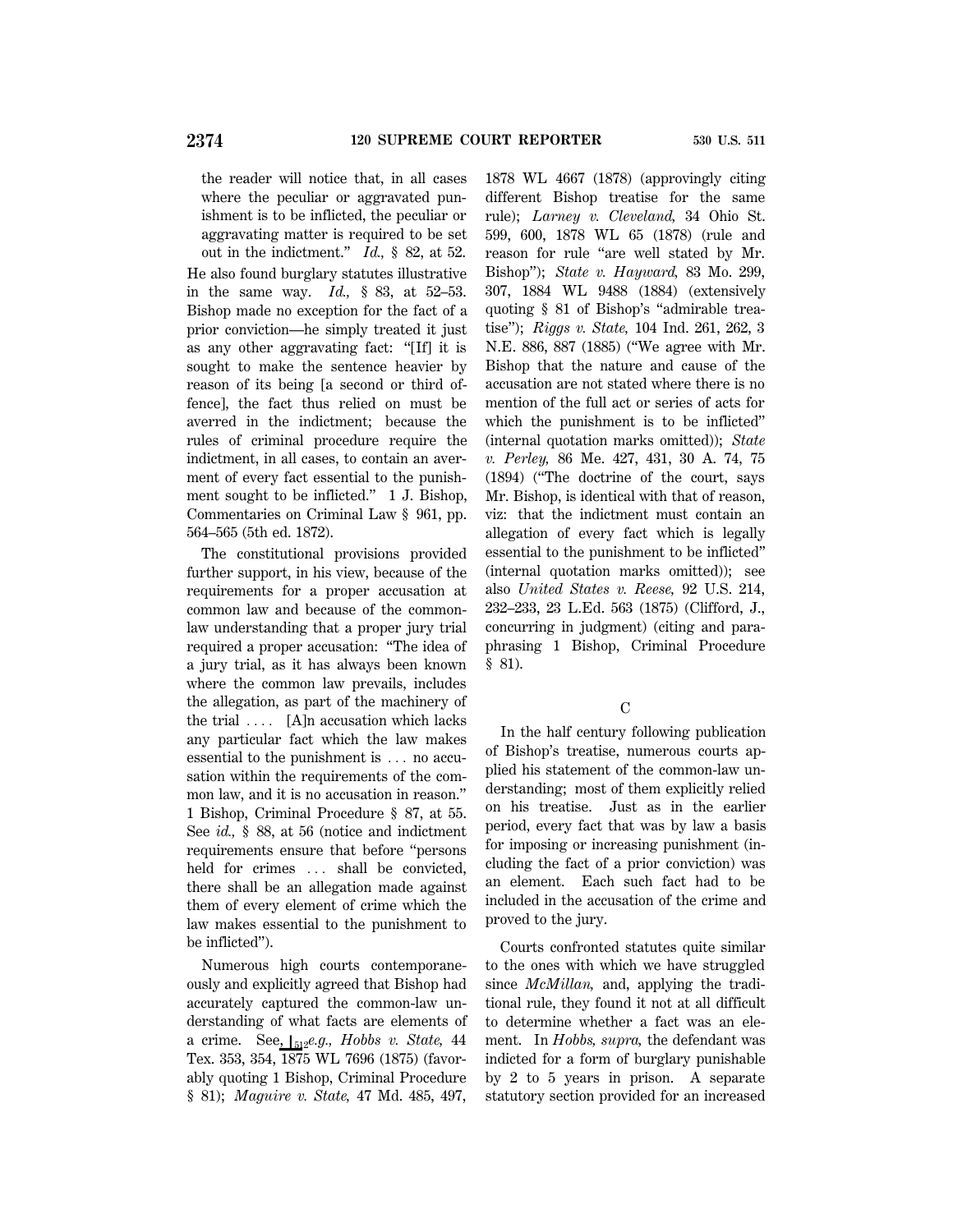sentence, up to double the punishment  $I<sub>513</sub>$ to which the defendant would otherwise be subject, if the entry into the house was effected by force exceeding that incidental to burglary. The trial court instructed the jury to sentence the defendant to 2 to 10 years if it found the requisite level of force, and the jury sentenced him to 3. The Texas Supreme Court, relying on Bishop, reversed because the indictment had not alleged such force; even though the jury had sentenced Hobbs within the range (2 to 5 years) that was permissible under the lesser crime that the indictment had charged, the court thought it ''impossible to say  $\ldots$  that the erroneous charge of the court may not have had some weight in leading the jury'' to impose the sentence that it did. 44 Tex., at 355.<sup>6</sup> See also *Searcy v. State,* 1 Tex.App. 440, 444, 1876 WL 9086 (1876) (similar); *Garcia v. State,* 19 Tex.App. 389, 393, 1885 WL 6922 (1885) (not citing *Hobbs,* but relying on Bishop to reverse 10–year sentence for assault with a bowie knife or dagger, where statute doubled range for assault from 2 to 7 to 4 to 14 years if the assault was committed with either weapon but where indictment had not so alleged).

As in earlier cases, such as *McDonald* (discussed *supra,* at 2370), courts also used the converse of the Bishop rule to explain when a fact was not an element of the crime. In *Perley, supra,* the defendant was indicted for and convicted of robbery, which was punishable by imprisonment for life  $\left| \right|_{514}$ or any term of years. The court, relying on Bishop, *Hope, McDonald,* and other authority, rejected his argument that Maine's Notice Clause (which of course

**6.** The gulf between the traditional approach to determining elements and that of our recent cases is manifest when one considers how one might, from the perspective of those cases, analyze the issue in *Hobbs.* The chapter of the Texas code addressing burglary was entitled simply ''Of Burglary'' and began with a section explicitly defining ''the offense of burglary.'' After a series of sections defining terms, it then set out six separate sections specifying the punishment for various kinds of required all elements to be alleged) required the indictment to allege the value of the goods stolen, because the punishment did not turn on value: ''[T]here is no provision of this statute which makes the amount of property taken an essential element of the offense; and there is no statute in this State which creates degrees in robbery, or in any way makes the punishment of the offense dependent upon the value of the property taken.'' 86 Me., at 432, 30 A., at 75. The court further explained that ''where the value is not essential to the punishment it need not be distinctly alleged or proved.'' *Id.,* at 433, 30 A., at 76.

Reasoning similar to *Perley* and the Texas cases is evident in other cases as well. See *Jones v. State,* 63 Ga. 141, 143, 1879 WL 2442 (1879) (where punishment for burglary in the day is 3 to 5 years in prison and for burglary at night is 5 to 20, time of burglary is a ''constituent of the offense''; indictment should ''charge all that is requisite to render plain and certain every constituent of the offense''); *United States v. Woodruff,* 68 F. 536, 538 (D.Kan. 1895) (where embezzlement statute ''contemplates that there should be an ascertainment of the exact sum for which a fine may be imposed'' and jury did not determine amount, judge lacked authority to impose fine; ''[o]n such an issue the defendant is entitled to his constitutional right of trial by jury'').

Courts also, again just as in the pre-Bishop period, applied the same reasoning to the fact of a prior conviction as they did to any other fact that aggravated the pun-

burglary. The section regarding force was one of these. See 1 G. Paschal, Digest of Laws of Texas, Part II, Tit. 20, ch. 6, pp. 462– 463 (4th ed. 1875). Following an approach similar to that in *Almendarez–Torres v. United States,* 523 U.S. 224, 231–234, 242–246, 118 S.Ct. 1219, 140 L.Ed.2d 350 (1998), and *Castillo v. United States,* 530 U.S., at 124–125, 120 S.Ct. 2090, 147 L.Ed.2d 94 one would likely find a clear legislative intent to make force a sentencing enhancement rather than an element.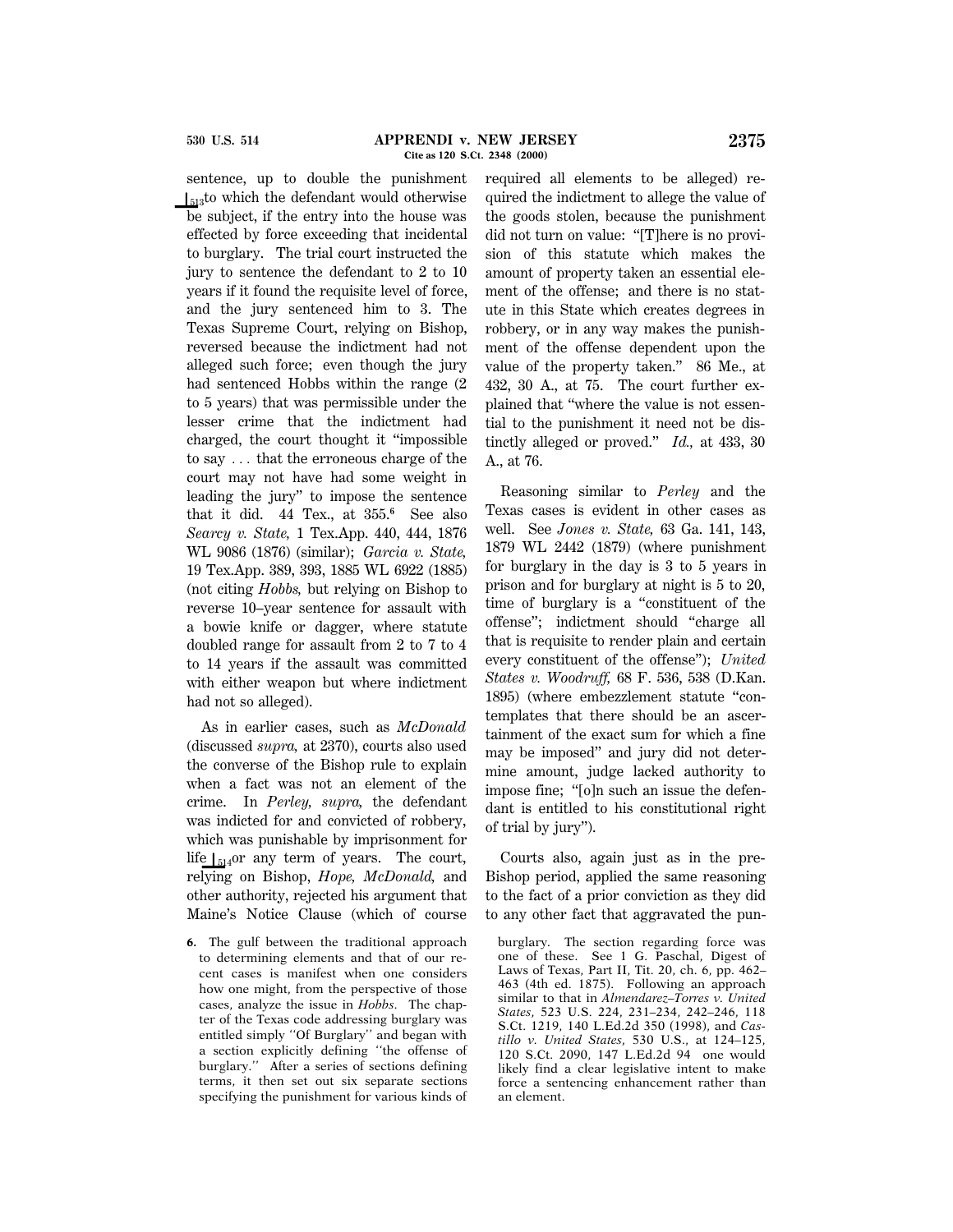ishment by law. Many, though far from all, of these courts relied on Bishop. In 1878, Maryland's high court, in *Maguire v. State,* 47 Md. 485, stated the rule and the reason for it in language indistinguishable from that of *Tuttle* a quarter century before:

''The law would seem to be well settled, that if the party be proceeded against for a second or third offence under  $\mathsf{I}_{515}$ the statute, and the sentence prescribed be different from the first, or severer, by reason of its being such second or third offence, the fact thus relied on must be averred in the indictment; for the settled rule is, that the indictment must contain an averment of every fact essential to justify the punishment inflicted.'' *Maguire, supra,* at 496 (citing English cases, *Plumbly v. Commonwealth,* 43 Mass. 413 (1841), Wharton, and Bishop).

In *Goeller v. State,* 119 Md. 61, 85 A. 954 (1912), the same court reaffirmed *Maguire* and voided, as contrary to Maryland's Notice Clause, a statute that permitted the trial judge to determine the fact of a prior conviction. The court extensively quoted Bishop, who had, in the court's view, treated the subject ''more fully, perhaps, than any other legal writer,'' and it cited, among other authorities, ''a line of Massachusetts decisions'' and *Riggs* (quoted *supra,* at 2374). 119 Md., at 66, 85 A., at 955. In *Larney,* 34 Ohio St., at 600–601, the Supreme Court of Ohio, in an opinion citing only Bishop, reversed a conviction under a recidivism statute where the indictment had not alleged any prior conviction. (The defendant had also relied on *Plumbly, supra,* and *Kilbourn v. State,* 9 Conn. 560 (1833). 34 Ohio St., at 600.) And in *State v. Adams,* 64 N.H. 440, 13 A. 785 (1888), the court, relying on Bishop, explained that ''[t]he former conviction being a part of the description and character of the offense intended to be punished, because of the higher penalty imposed, it must be alleged.'' *Id.,* at 442, 13 A., at 786. The defendant had been ''charged with an offense aggravated by its repetitious character.'' *Ibid.* See also *Evans v. State,* 150 Ind. 651, 653, 50 N.E. 820 (1898) (similar); *Shiflett v. Commonwealth,* 114 Va. 876, 877, 77 S.E. 606, 607 (1913) (similar).

Even without any reliance on Bishop, other courts addressing recidivism statutes employed the same reasoning as did he and the above cases—that a crime includes any fact to which punishment attaches. One of the leading cases was  $\frac{1}{516}$ *Wood v. People,* 53 N.Y. 511, 1873 WL 10399 (1873). The statute in *Wood* provided for increased punishment if the defendant had previously been convicted of a felony then discharged from the conviction. The court, repeatedly referring to ''the aggravated offence,'' *id.,* at 513, 515, held that the facts of the prior conviction and of the discharge must be proved to the jury, for ''[b]oth enter into and make a part of the offence  $\ldots$  subjecting the prisoner to the increased punishment.'' *Id.,* at 513; see ibid. (fact of prior conviction was an "essential ingredient'' of the offense). See also *Johnson v. People,* 55 N.Y. 512, 514, 1874 WL 11015 (1874) (''A more severe penalty is denounced by the statute for a second offence; and all the facts to bring the case within the statute must be [alleged in the indictment and] established on the trial''); *People v. Sickles,* 156 N.Y. 541, 544–545, 51 N.E. 288, 289 (1898) (reaffirming *Wood* and *Johnson* and explaining that ''the charge is not merely that the prisoner has committed the offense specifically described, but that, as a former convict, his second offense has subjected him to an enhanced penalty'').

Contemporaneously with the New York Court of Appeals in *Wood* and *Johnson,* state high courts in California and Pennsylvania offered similar explanations for why the fact of a prior conviction is an element. In *People v. Delany,* 49 Cal. 394, 1874 WL 1543 (1874), which involved a statute making petit larceny (normally a misdemeanor) a felony if committed following a prior conviction for petit larceny, the court left no doubt that the fact of the prior conviction was an element of an ag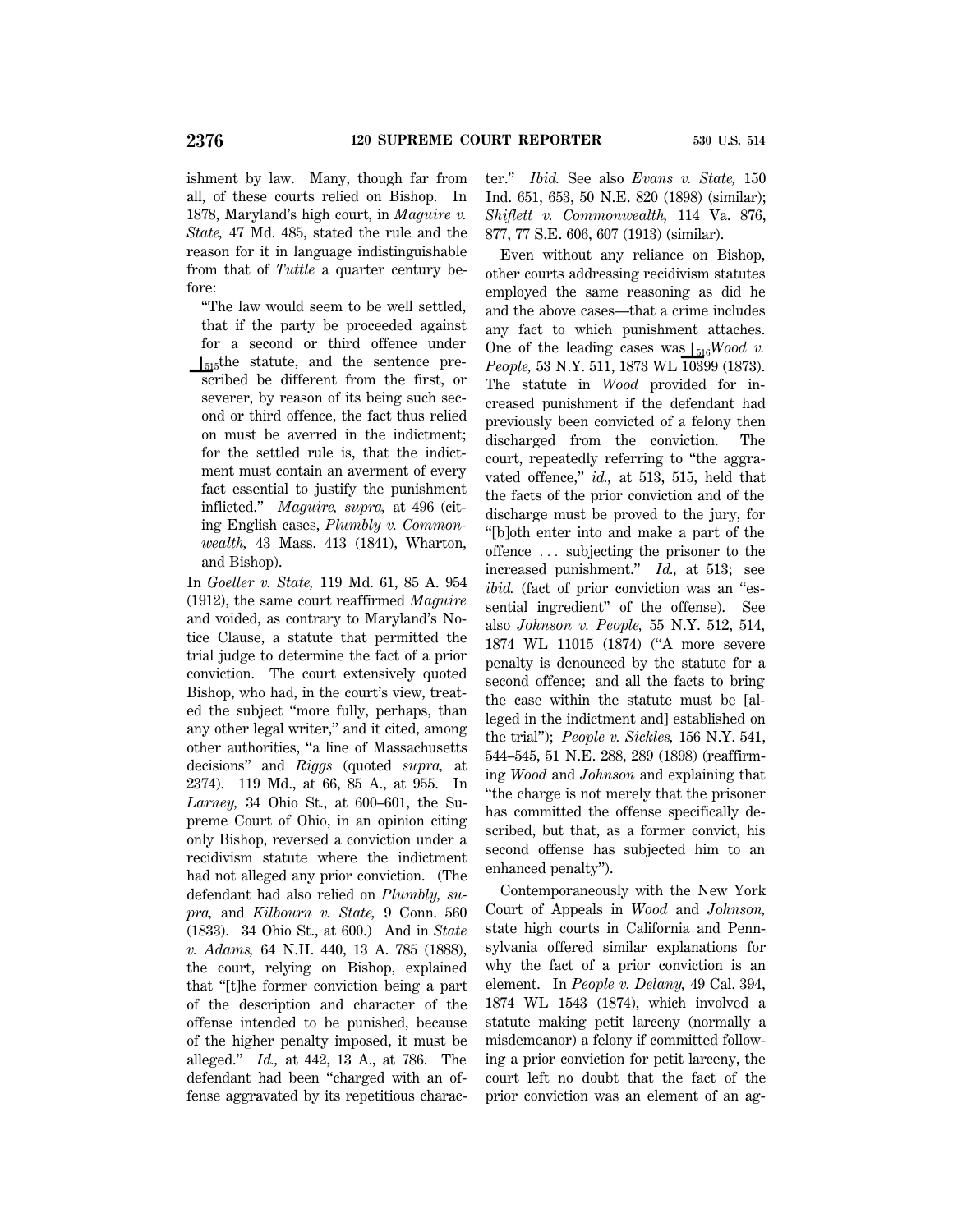gravated crime consisting of petit larceny committed following a prior conviction for petit larceny:

''The particular circumstances of the offense are stated [in the indictment], and consist of the prior convictions and of the facts constituting the last larceny.

''[T]he former convictions are made to adhere to and constitute a portion of the aggravated offense.'' *Id.,* at 395.

. . . . .

 $\frac{1}{517}$ "The felony consists both of the former convictions and of the particular  $lareeny...$  [T]he former convictions were a separate fact; which, taken in connection with the facts constituting the last offense, make a distinct and greater offense than that charged, exclusive of the prior convictions.'' *Id.,* at 396.**<sup>7</sup>**

See also *People v. Coleman,* 145 Cal. 609, 610–611, 79 P. 283, 284–285 (1904).

Similarly, in *Rauch v. Commonwealth,* 78 Pa. 490, 1875 WL 13105 (1875), the court applied its 1826 decision in *Smith v. Commonwealth,* 14 Serg. & Rawle 69, and reversed the trial court's imposition of an enhanced sentence ''upon its own knowledge of its records.'' 78 Pa., at 494. The court explained that ''imprisonment in jail is not a lawful consequence of a mere conviction for an unlawful sale of liquors. It is the lawful consequence of a second sale only after a former conviction. On every principle of personal security and the due administration of justice, the fact which gives rightfulness to the greater punishment should appear in the record.'' *Ibid.* See also *id.,* at 495 (''But clearly the substantive offence, which draws to itself

- **7.** The court held that a general plea of 'guilty'' to an indictment that includes an allegation of a prior conviction applies to the fact of the prior conviction.
- **8.** See also *State v. Austin,* 113 Mo. 538, 542, 21 S.W. 31, 32 (1893) (prior conviction is a "material fac[t]" of the "aggravated offense"); *Bandy v. Hehn,* 10 Wyo. 167, 172–174, 67 P. 979, 980 (1902) (''[I]n reason, and by the great weight of authority, as the fact of a former conviction enters into the offense to the extent of aggravating it and increasing the

the greater punishment, is the unlawful sale after a former conviction. This, therefore, is the very offence he is called upon to defend against'').

Meanwhile, Massachusetts reaffirmed its earlier decisions, striking down, in *Commonwealth v. Harrington,* 130 Mass. 35, 1880 WL 10897 (1880), a liquor law that provided a small fine for a first or second conviction, provided a larger fine or imprisonment up to a year for a third conviction, and specifically provided that a prior conviction need not be alleged in the complaint. The court found this law plainly inconsistent with *Tuttle* and with the State's Notice Clause, explaining that ''the offence which is punishable with the higher penalty is not fully and  $\mathcal{L}_{518}$ substantially described to the defendant, if the complaint fails to set forth the former convictions which are essential features of it.'' 130 Mass., at 36.**<sup>8</sup>**

Without belaboring the point any further, I simply note that this traditional understanding—that a ''crime'' includes every fact that is by law a basis for imposing or increasing punishment—continued well into the 20th–century, at least until the middle of the century. See Knoll & Singer, Searching for the ''Tail of the Dog'': Finding ''Elements'' of Crimes in the Wake of *McMillan v. Pennsylvania,* 22 Seattle U.L.Rev. 1057, 1069–1081 (1999) (surveying 20th–century decisions of federal courts prior to *McMillan* ); see also *People v. Ratner,* 67 Cal.App.2d Supp. 902, 903–906, 153 P.2d 790, 791–793 (1944). In fact, it is fair to say that *McMillan* began a revolution in the law regarding the defi-

punishment, it must be alleged in the information and proved like any other material fact, if it is sought to impose the greater penalty. The statute makes the prior conviction a part of the description and character of the offense intended to be punished'' (citing *Tuttle v. Commonwealth,* 68 Mass. 505 (1854))); *State v. Smith,* 129 Iowa 709, 711– 712, 106 N.W. 187, 188–189 (1906) (similar); *State v. Scheminisky,* 31 Idaho 504, 506–507, 174 P. 611, 611–612 (1918) (similar).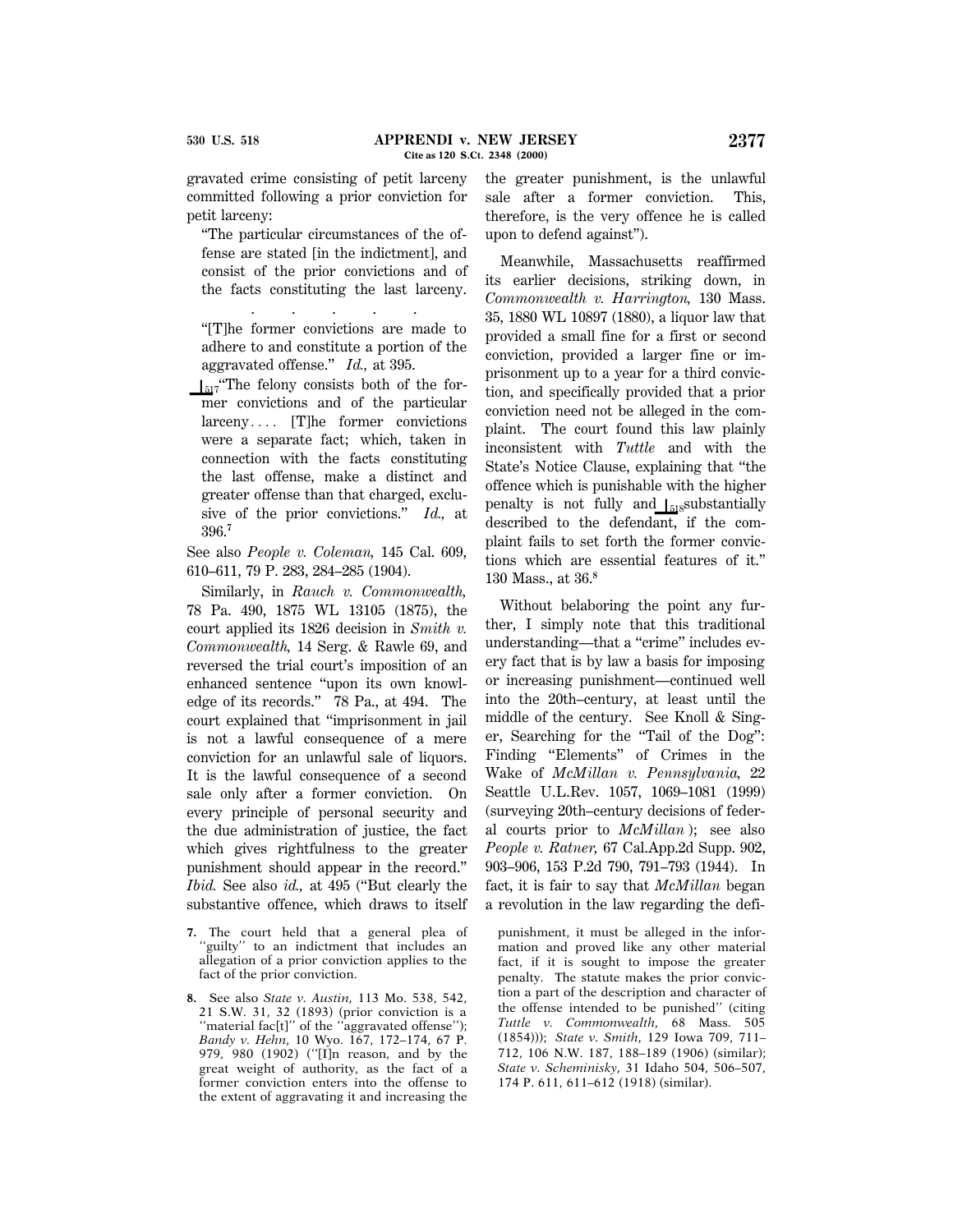nition of ''crime.'' Today's decision, far from being a sharp break with the past, marks nothing more than a return to the *status quo ante*—the status quo that reflected the original meaning of the Fifth and Sixth Amendments.

## III

The consequence of the above discussion for our decisions in *Almendarez–Torres* and *McMillan* should be plain enough, but a few points merit special mention.

 $\left\vert_{519}\right\rangle$ First, it is irrelevant to the question of which facts are elements that legislatures have allowed sentencing judges discretion in determining punishment (often within extremely broad ranges). See *ante,* at 2358–2359; *post,* at 2391–2392 (O'CON-NOR, J., dissenting). Bishop, immediately after setting out the traditional rule on elements, explained why:

''The reader should distinguish between the foregoing doctrine, and the doctrine  $\ldots$  that, within the limits of any discretion as to the punishment which the law may have allowed, the judge, when he pronounces sentence, may suffer his discretion to be influenced by matter shown in aggravation or mitigation, not covered by the allegations of the indictment  $\ldots$  The aggravating circumstances spoken of cannot swell the penalty above what the law has provided for

**9.** This is not to deny that there may be laws on the borderline of this distinction. In *Brightwell v. State,* 41 Ga. 482 (1871), the court stated a rule for elements equivalent to Bishop's, then held that whether a defendant had committed arson in the day or at night need not be in the indictment. The court explained that there was ''no provision that arson in the night shall be punished for any different period'' than arson in the day (both being punishable by 2 to 7 years in prison). *Id.,* at 483. Although there was a statute providing that ''arson in the day time shall be punished for a less period than arson in the night time,'' the court concluded that it merely set ''a rule for the exercise of [the sentencing judge's] discretion'' by specifying a particular fact for the judge to consider along with the many others that would enter into his sentencing decision. *Ibid.* Cf. *Jones v. State,*

the acts charged against the prisoner, and they are interposed merely to check the judicial discretion in the exercise of the permitted mercy [in finding mitigating circumstances]. This is an entirely different thing from punishing one for what is not alleged against him.'' 1 Bishop, Criminal Procedure § 85, at 54.

See also 1 J. Bishop, New Commentaries on the Criminal Law §§ 600–601, pp. 370– 371, § 948, p. 572 (8th ed. 1892) (similar). In other words, establishing what punishment is available by law and setting a specific punishment within the bounds that the law has prescribed are two different things.<sup>9</sup> I<sub>520</sub>Cf. 4 W. Blackstone, Commentaries on the Law of England 371–372 (1769) (noting judges' broad discretion in setting amount of fine and length of imprisonment for misdemeanors, but praising determinate punishment and ''discretion  $\ldots$  regulated by law"); *Perley*, 86 Me., at 429, 432, 30 A., at 74, 75–76 (favorably discussing Bishop's rule on elements without mentioning, aside from quotation of statute in statement of facts, that defendant's conviction for robbery exposed him to imprisonment for life or any term of years). Thus, it is one thing to consider what the Constitution requires the prosecution to do in order to entitle itself to a particular kind, degree, or range of punishment of the accused, see *Woodruff,* 68 F., at 538, and quite another to consider

63 Ga. 141, 143 (1879) (whether burglary occurred in day or at night is a ''constituent of the offense'' because law fixes different ranges of punishment based on this fact). And the statute attached no definite consequence to that particular fact: A sentencing judge presumably could have imposed a sentence of seven years less one second for daytime arson. Finally, it is likely that the statute in *Brightwell,* given its language (''a less period'') and its placement in a separate section, was read as setting out an affirmative defense or mitigating circumstance. See *Wright v. State,* 113 Ga.App. 436, 437–438, 148 S.E.2d 333, 335–336 (1966) (suggesting that it would be error to refuse to charge later version of this statute to jury upon request of defendant). See generally Archbold \*52, \*105–\*106 (discussing rules for determining whether fact is an element or a defense).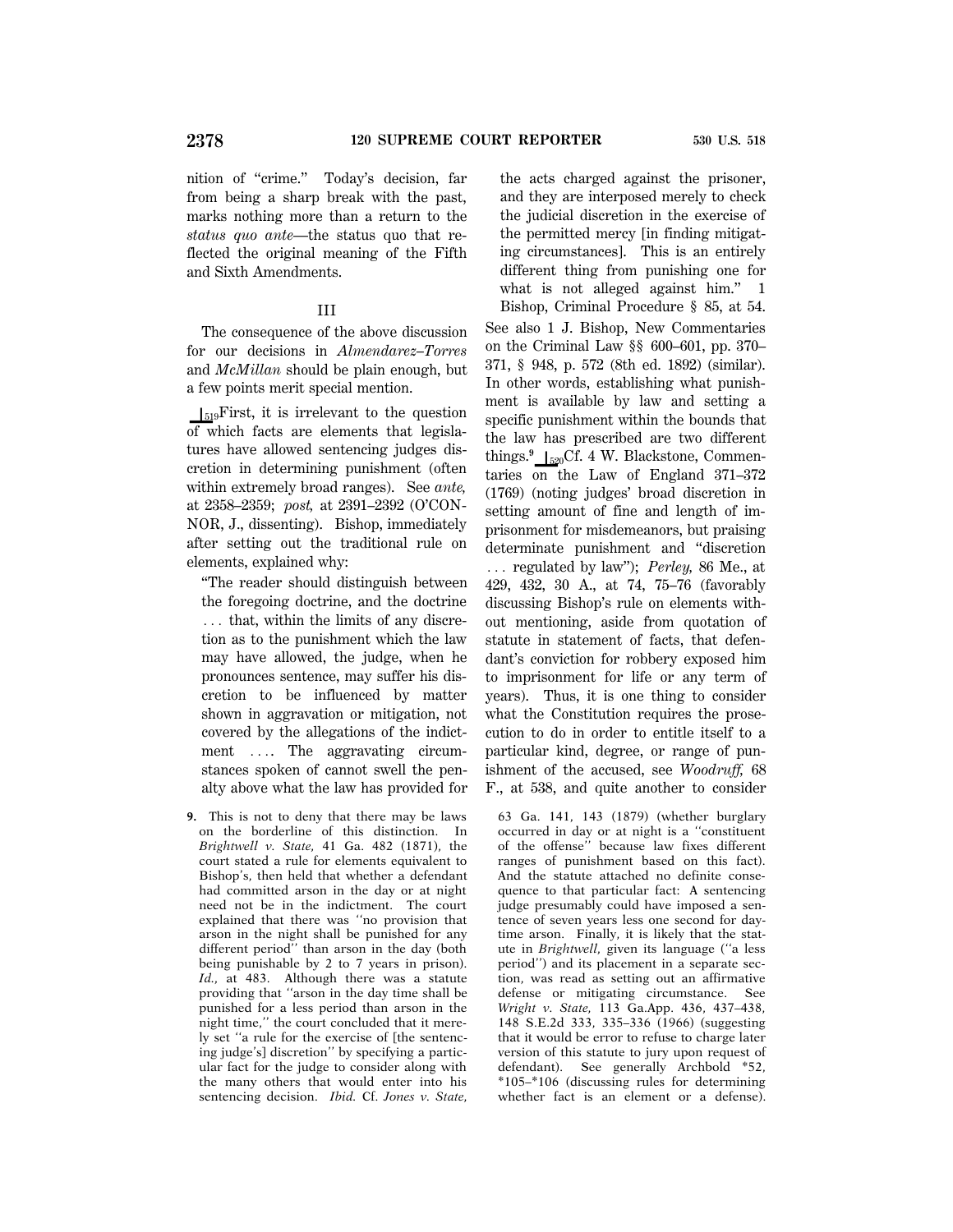what constitutional constraints apply either to the imposition of punishment within the limits of that entitlement or to a legislature's ability to set broad ranges of punishment. In answering the former constitutional question, I need not, and do not, address the latter.

Second, and related, one of the chief errors of *Almendarez–Torres*—an error to which I succumbed—was to attempt to discern whether a particular fact is traditionally (or typically) a basis for a sentencing court to increase an offender's sentence. 523 U.S., at 243–244, 118 S.Ct. 1219; see *id.,* at 230, 241, 118 S.Ct. 1219. For the  $\int_{521}$ reasons I have given, it should be clear that this approach just defines away the real issue. What matters is the way by which a fact enters into the sentence. If a fact is by law the basis for imposing or increasing punishment—for establishing or increasing the prosecution's entitlement—it is an element. (To put the point differently, I am aware of no historical basis for treating as a nonelement a fact that by law sets or increases punishment.) When one considers the question from this perspective, it is evident why the fact of a prior conviction is an element under a recidivism statute. Indeed, cases addressing such statutes provide some of the best discussions of what constitutes an element of a crime. One reason frequently offered for treating recidivism differently, a reason on which we relied in *Almendarez–Torres, supra,* at 235, 118 S.Ct. 1219, is a concern for prejudicing the jury by informing it of the prior conviction. But this concern, of which earlier courts were well aware, does not make the traditional understanding of what an element is any less applicable to the fact of a prior

**10.** In addition, it has been common practice to address this concern by permitting the defendant to stipulate to the prior conviction, in which case the charge of the prior conviction is not read to the jury, or, if the defendant decides not to stipulate, to bifurcate the trial, with the jury only considering the prior conviction after it has reached a guilty verdict on the core crime. See, *e.g.,* 1 J. Bishop, Crimi-

conviction. See, *e.g., Maguire,* 47 Md., at 498; *Sickles,* 156 N.Y., at 547, 51 N.E., at 290.**<sup>10</sup>**

Third, I think it clear that the commonlaw rule would cover the *McMillan* situation of a mandatory minimum sentence (in that case, for visible possession of a firearm during the commission of certain crimes). No doubt a defendant could, under such a scheme, find himself sentenced to the same term to which he could have been sentenced absent the mandatory minimum. The range for his underlying crime  $\frac{1}{2}$ s<sub>22</sub>could be 0 to 10 years, with the mandatory minimum of 5 years, and he could be sentenced to 7. (Of course, a similar scenario is possible with an increased maximum.) But it is equally true that his expected punishment has increased as a result of the narrowed range and that the prosecution is empowered, by invoking the mandatory minimum, to require the judge to impose a higher punishment than he might wish. The mandatory minimum "entitl[es] the government," *Woodruff, supra,* at 538, to more than it would otherwise be entitled (5 to 10 years, rather than 0 to 10 and the risk of a sentence below 5). Thus, the fact triggering the mandatory minimum is part of ''the punishment sought to be inflicted,'' Bishop, Criminal Procedure 50; it undoubtedly "enters into the punishment'' so as to aggravate it, *id.,* § 540, at 330, and is an "ac[t] to which the law affixes  $\ldots$  punishment," *id.*, § 80, at 51. Further, just as in *Hobbs* and *Searcy,* see *supra,* at 2374–2375, it is likely that the change in the range available to the judge affects his choice of sentence. Finally, in numerous cases, such as *Lacy, Garcia,* and *Jones,* see *supra,* at 2370– 2371, 2375, 2376, the aggravating fact raised the whole range—both the top and

nal Law § 964, pp. 566–567 (5th ed. 1872) (favorably discussing English practice of bifurcation); *People v. Saunders,* 5 Cal.4th 580, 587–588, 20 Cal.Rptr.2d 638, 853 P.2d 1093, 1095–1096 (1993) (detailing California approach, since 1874, of permitting stipulation and, more recently, of also permitting bifurcation).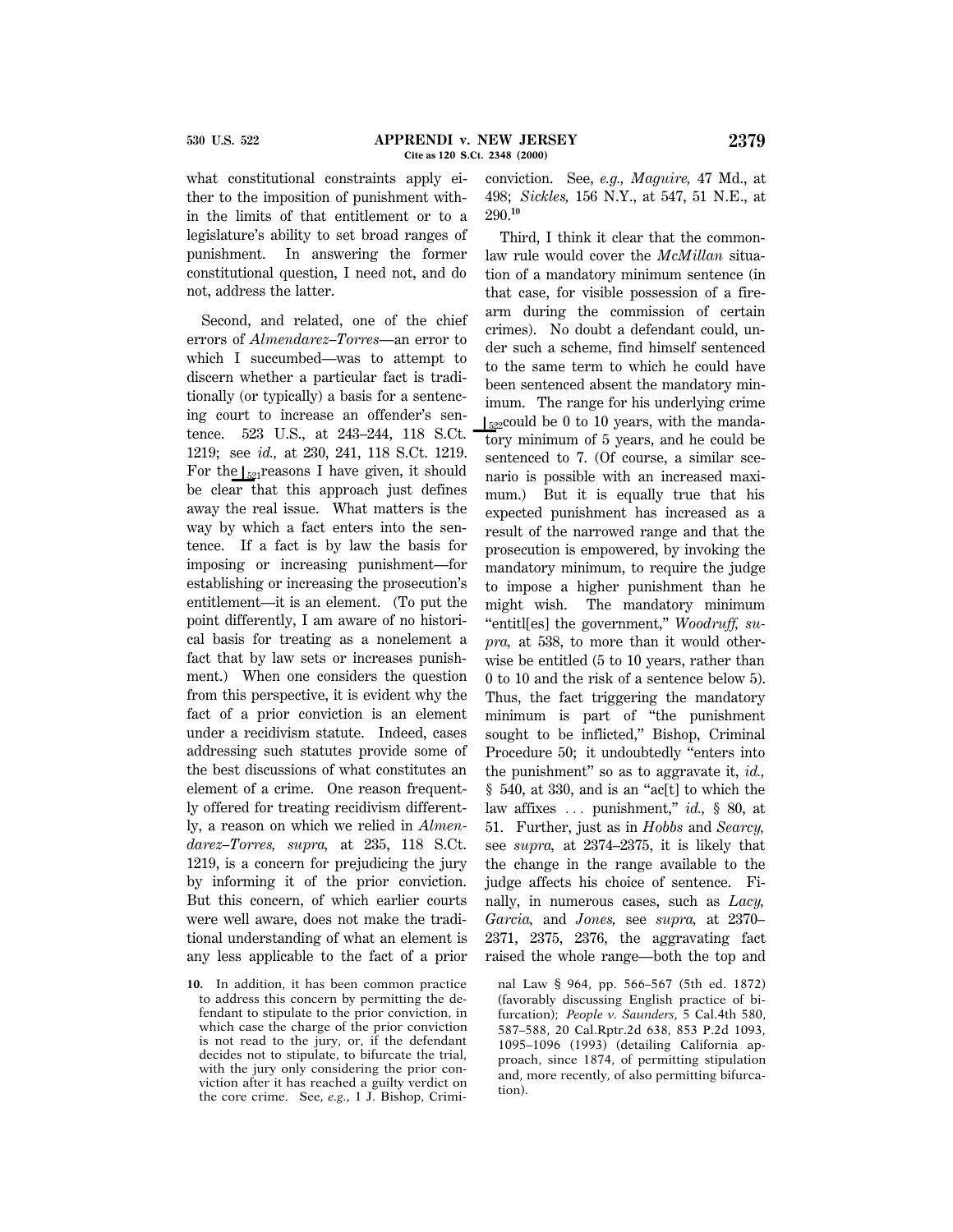bottom. Those courts, in holding that such a fact was an element, did not bother with any distinction between changes in the maximum and the minimum. What mattered was simply the overall increase in the punishment provided by law. And in several cases, such as *Smith* and *Woodruff,* see *supra,* at 2369, 2375–2376, the very concept of maximums and minimums had no applicability, yet the same rule for elements applied. See also *Harrington* (discussed *supra,* at 2377).

Finally, I need not in this case address the implications of the rule that I have stated for the Court's decision in *Walton v. Arizona,* 497 U.S. 639, 647–649, 110 S.Ct. 3047, 111 L.Ed.2d 511 (1990). See *ante,* at 2366. *Walton* did approve a scheme by which a judge, rather than a jury, determines an aggravating fact that makes a convict eligible for the death penalty, and thus eligible for a greater punishment. In this sense, that fact is an element. But that scheme exists in a unique context, for in the area of capital $_{523}$  punishment, unlike any other area, we have imposed special constraints on a legislature's ability to determine what facts shall lead to what punishment—we have restricted the legislature's ability to define crimes. Under our recent capital-punishment jurisprudence, neither Arizona nor any other jurisdiction could provide—as, previously, it freely could and did—that a person shall be death eligible automatically upon conviction for certain crimes. We have interposed a barrier between a jury finding of a capital crime and a court's ability to impose capital punishment. Whether this distinction between capital crimes and all others, or some other distinction, is sufficient to put the former outside the rule that I have stated is a question for another day.**<sup>11</sup>**

**11.** It is likewise unnecessary to consider whether (and, if so, how) the rule regarding elements applies to the Sentencing Guidelines, given the unique status that they have under *Mistretta v. United States,* 488 U.S. 361,

#### \* \* \*

For the foregoing reasons, as well as those given in the Court's opinion, I agree that the New Jersey procedure at issue is unconstitutional.

# Justice O'CONNOR, with whom THE CHIEF JUSTICE, Justice KENNEDY, and Justice BREYER join, dissenting.

Last Term, in *Jones v. United States,* 526 U.S. 227, 119 S.Ct. 1215, 143 L.Ed.2d 311 (1999), this Court found that our prior cases suggested the following principle: ''[U]nder the Due Process Clause of the Fifth Amendment and the notice and jury trial guarantees of the Sixth Amendment, any fact (other than prior conviction) that increases the maximum penalty for a crime must be charged in an indictment, submitted to a jury, and proven beyond a reasonable doubt.'' *Id.,* at 243, n. 6, 119 S.Ct. 1215. At the time, Justice KENNEDY rightly criticized the Court for its failure to  $explain_{524}$  the origins, contours, or consequences of its purported constitutional principle; for the inconsistency of that principle with our prior cases; and for the serious doubt that the holding cast on sentencing systems employed by the Federal Government and States alike. *Id.,* at 254, 264–272, 119 S.Ct. 1215 (dissenting opinion). Today, in what will surely be remembered as a watershed change in constitutional law, the Court imposes as a constitutional rule the principle it first identified in *Jones.*

## I

Our Court has long recognized that not every fact that bears on a defendant's punishment need be charged in an indictment, submitted to a jury, and proved by the government beyond a reasonable doubt. Rather, we have held that the ''legislature's definition of the elements of

<sup>109</sup> S.Ct. 647, 102 L.Ed.2d 714 (1989). But it may be that this special status is irrelevant, because the Guidelines ''have the force and effect of laws.'' *Id.,* at 413, 109 S.Ct. 647 (SCALIA, J., dissenting).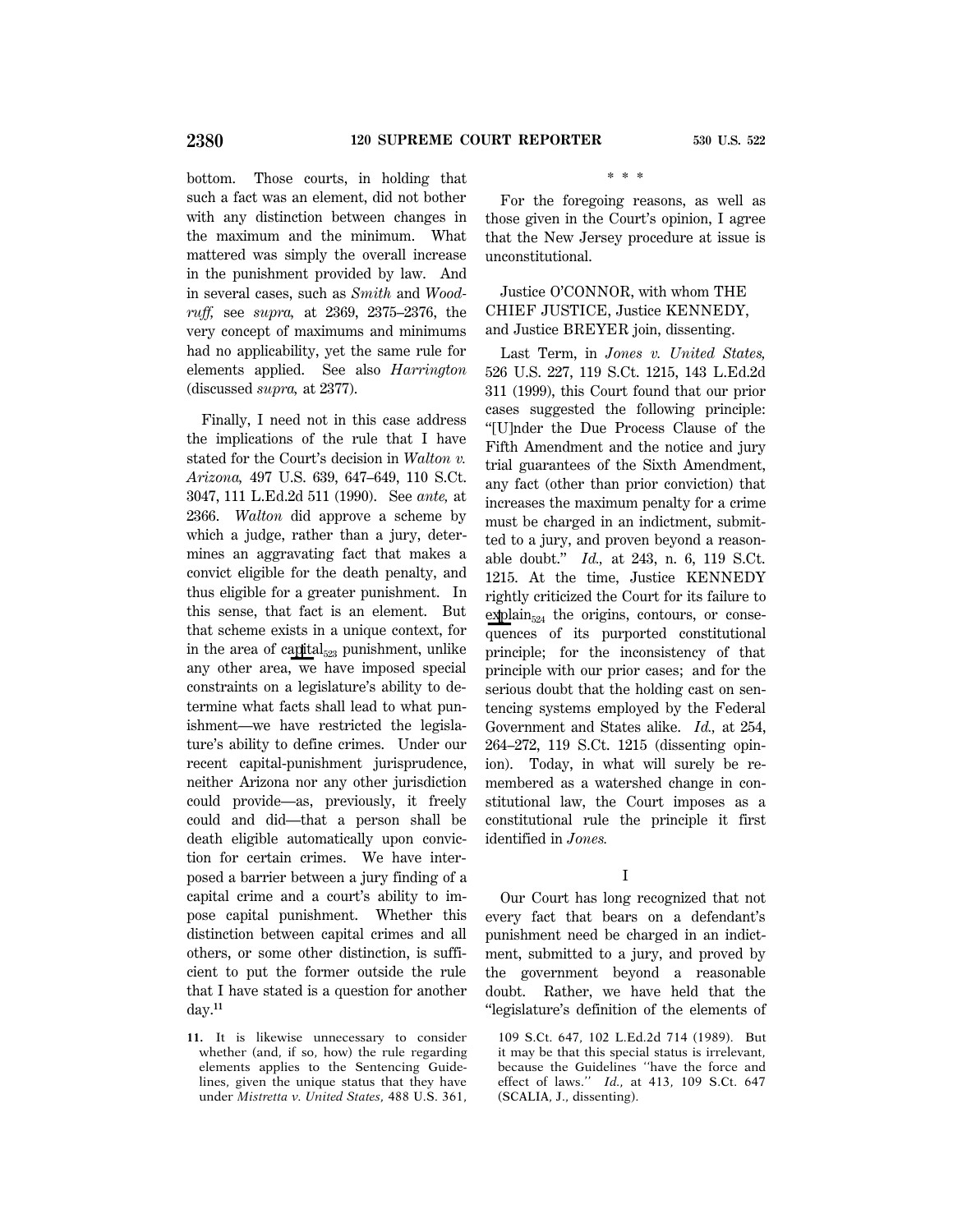the offense is usually dispositive.'' *McMillan v. Pennsylvania,* 477 U.S. 79, 85, 106 S.Ct. 2411, 91 L.Ed.2d 67 (1986); see also *Almendarez–Torres v. United States,* 523 U.S. 224, 228, 118 S.Ct. 1219, 140 L.Ed.2d 350 (1998); *Patterson v. New York,* 432 U.S. 197, 210, 211, n. 12, 97 S.Ct. 2319, 53 L.Ed.2d 281 (1977). Although we have recognized that ''there are obviously constitutional limits beyond which the States may not go in this regard,'' *id.,* at 210, 97 S.Ct. 2319, and that ''in certain limited circumstances *Winship's* reasonable-doubt requirement applies to facts not formally identified as elements of the offense charged,'' *McMillan, supra,* at 86, 106 S.Ct. 2411, we have proceeded with caution before deciding that a certain fact must be treated as an offense element despite the legislature's choice not to characterize it as such. We have therefore declined to establish any bright-line rule for making such judgments and have instead approached each case individually, sifting through the considerations most relevant to determining whether the legislature has acted properly within its broad power to define crimes and their punishments or instead has sought to evade the constitutional requirements associated with the characterization of a fact as an offense element. See, *e.g., Monge v. California,* 524 U.S. 721, 728–729, 118 S.Ct. 2246, 141 L.Ed.2d 615 (1998); *McMillan, supra,* at 86, 106 S.Ct. 2411.

 $\log_{525}$ In one bold stroke the Court today casts aside our traditional cautious approach and instead embraces a universal and seemingly bright-line rule limiting the power of Congress and state legislatures to define criminal offenses and the sentences that follow from convictions thereunder. The Court states: ''Other than the fact of a prior conviction, any fact that increases the penalty for a crime beyond the prescribed statutory maximum must be submitted to a jury, and proved beyond a reasonable doubt.'' *Ante,* at 2362–2363. In its opinion, the Court marshals virtually no authority to support its extraordinary rule. Indeed, it is remarkable that the Court cannot identify a *single instance,* in the over 200 years since the ratification of the Bill of Rights, that our Court has applied, as a constitutional requirement, the rule it announces today.

According to the Court, its constitutional rule ''emerges from our history and case law.'' *Ante,* at 2364. None of the history contained in the Court's opinion requires the rule it ultimately adopts. The history cited by the Court can be divided into two categories: first, evidence that judges at common law had virtually no discretion in sentencing, *ante,* at 2356–2357, and, second, statements from a 19th-century criminal procedure treatise that the government must charge in an indictment and prove at trial the elements of a statutory offense for the defendant to be sentenced to the punishment attached to that statutory offense, *ante,* at 2357–2358. The relevance of the first category of evidence can be easily dismissed. Indeed, the Court does not even claim that the historical evidence of nondiscretionary sentencing at common law supports its ''increase in the maximum penalty'' rule. Rather, almost as quickly as it recites that historical practice, the Court rejects its relevance to the constitutional question presented here due to the conflicting American practice of judges exercising sentencing discretion and our decisions recognizing the legitimacy of that American practice. See *ante,* at 2358 (citing *Williams v. New York,* 337 U.S. 241, 246, 69 S.Ct. 1079, 93 L.Ed. 1337 (1949)). Even if the Court were to  $\frac{1}{526}$ claim that the common-law history on this point did bear on the instant case, one wonders why the historical practice of judges pronouncing judgments in cases between private parties is relevant at all to the question of criminal punishment presented here. See *ante,* at 2356–2357 (quoting 3 W. Blackstone, Commentaries on the Laws of England 396 (1768), which pertains to ''remed[ies] prescribed by law for the redress of injuries'').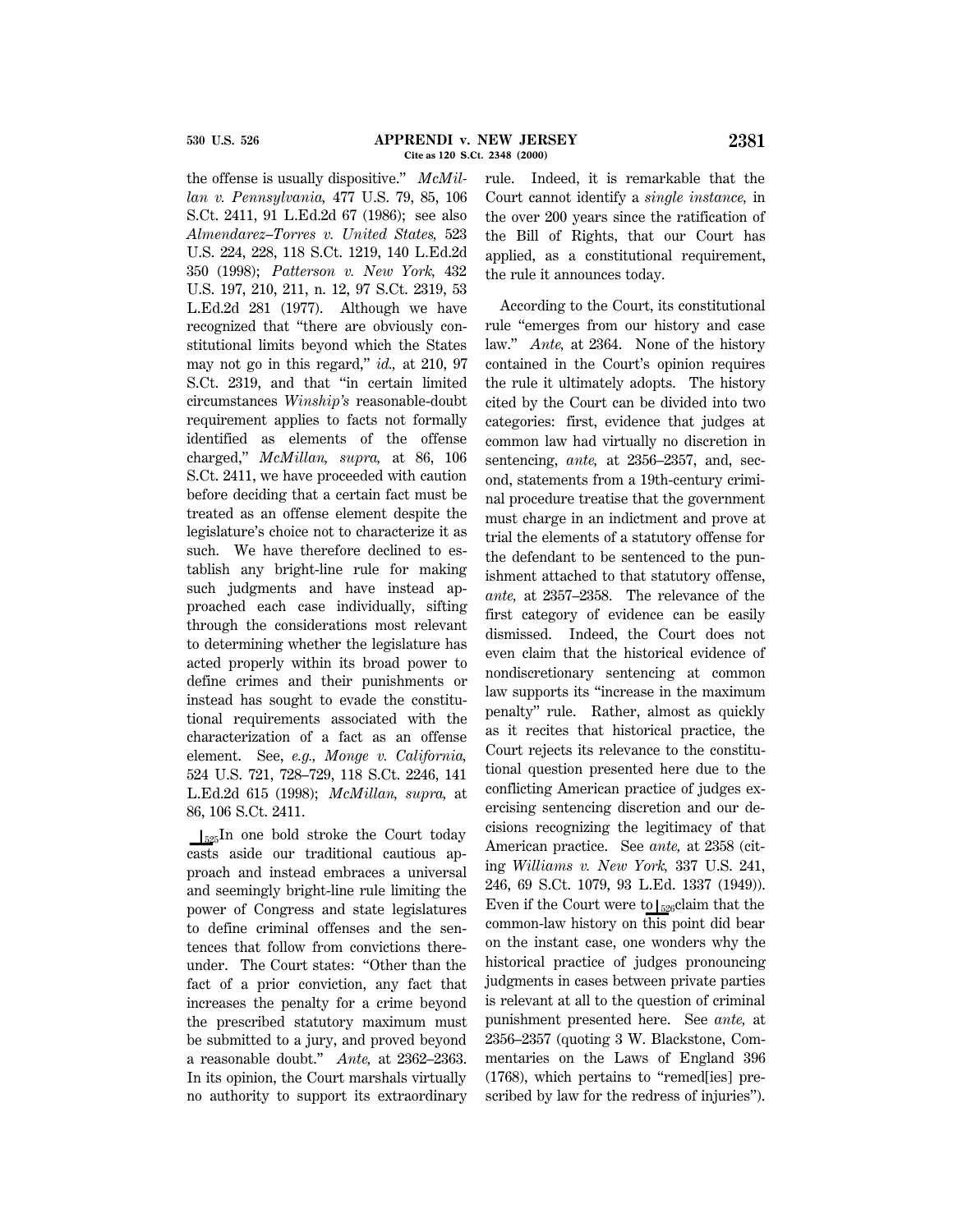Apparently, then, the historical practice on which the Court places so much reliance consists of only two quotations taken from an 1862 criminal procedure treatise. See *ante,* at 2357–2358 (quoting J. Archbold, Pleading and Evidence in Criminal Cases 51, 188 (15th ed. 1862)). A closer examination of the two statements reveals that neither supports the Court's ''increase in the maximum penalty'' rule. Both of the excerpts pertain to circumstances in which a common-law felony had also been made a separate statutory offense carrying a greater penalty. Taken together, the statements from the Archbold treatise demonstrate nothing more than the unremarkable proposition that a defendant could receive the greater statutory punishment only if the indictment expressly charged and the prosecutor proved the facts that made up the statutory offense, as opposed to simply those facts that made up the common-law offense. See *id.,* at 51 (indictment); *id.,* at 188 (proof). In other words, for the defendant to receive the statutory punishment, the prosecutor had to charge in the indictment and prove at trial *the elements* of the statutory offense. To the extent there is any doubt about the precise meaning of the treatise excerpts, that doubt is dispelled by looking to the treatise sections from which the excerpts are drawn and the broader principle each section is meant to illustrate. See *id.,* at 43 (''Every offence consists of certain acts done or omitted under certain circumstances; and in an indictment for the offence, it is not sufficient to charge the defendant generally with having committed it,  $\ldots$  but all the facts and circumstances constituting  $\frac{1}{527}$ the offence must be specially set forth $\overline{r}$ ; *id.*, at 180 ("Every") offence consists of certain acts done or omitted, under certain circumstances, all of which must be stated in the indictment  $\ldots$ and be proved as laid''). And, to the extent further clarification is needed, the authority cited by the Archbold treatise to support its stated proposition with respect to the requirements of an indictment demonstrates that the treatise excerpts mean

only that the prosecutor must charge and then prove at trial *the elements* of the statutory offense. See 2 M. Hale, Pleas of the Crown \*170 (hereinafter Hale) (''An indictment grounded upon an offense made by act of parliament must by express words bring the offense within the substantial description made in the act of parliament''). No Member of this Court questions the proposition that a State must charge in the indictment and prove at trial beyond a reasonable doubt the actual elements of the offense. This case, however, concerns the distinct question of when a fact that bears on a defendant's punishment, but which the legislature has not classified as an element of the charged offense, must nevertheless be treated as an offense element. The excerpts drawn from the Archbold treatise do not speak to this question at all. The history on which the Court's opinion relies provides no support for its ''increase in the maximum penalty'' rule.

In his concurring opinion, Justice THOMAS cites additional historical evidence that, in his view, dictates an even broader rule than that set forth in the Court's opinion. The history cited by Justice THOMAS does not require, as a matter of federal constitutional law, the application of the rule he advocates. To understand why, it is important to focus on the basis for Justice THOMAS' argument. First, he claims that the Fifth and Sixth Amendments ''codified'' pre-existing common law. Second, he contends that the relevant common law treated any fact that served to increase a defendant's punishment as an element of an offense. See *ante,* at 2368–2369. Even if Justice THOMAS' first assertion were  $\frac{1}{528}$ correct—a proposition this Court has not before embraced—he fails to gather the evidence necessary to support his second assertion. Indeed, for an opinion that purports to be founded upon the original understanding of the Fifth and Sixth Amendments, Justice THOMAS' concur-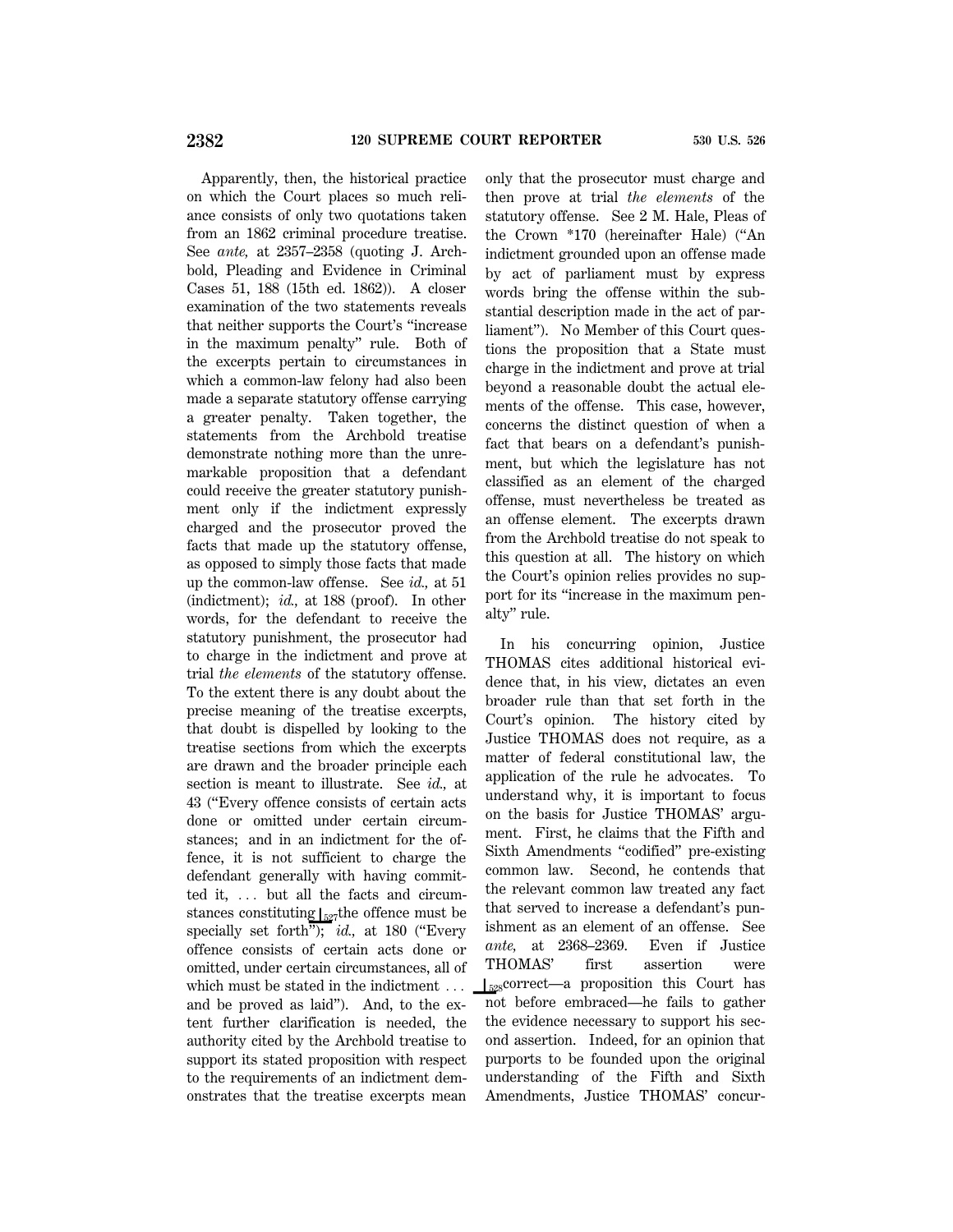rence is notable for its failure to discuss any historical practice, or to cite any decisions, predating (or contemporary with) the ratification of the Bill of Rights. Rather, Justice THOMAS divines the common-law understanding of the Fifth and Sixth Amendment rights by consulting decisions rendered by American courts well after the ratification of the Bill of Rights, ranging primarily from the 1840's to the 1890's. Whatever those decisions might reveal about the way American state courts resolved questions regarding the distinction between a crime and its punishment under general rules of criminal pleading or their own state constitutions, the decisions fail to demonstrate any settled understanding with respect to the definition of a crime under the relevant, pre-existing common law. Thus, there is a crucial disconnect between the historical evidence Justice THOMAS cites and the proposition he seeks to establish with that evidence.

An examination of the decisions cited by Justice THOMAS makes clear that they did not involve a simple application of a long-settled common-law rule that any fact that increases punishment must constitute an offense element. That would have been unlikely, for there does not appear to have been any such common-law rule. The most relevant common-law principles in this area were that an indictment must charge the elements of the relevant offense and must do so with certainty. See, *e.g.,* 2 Hale \*182 (''Touching the thing wherein or of which the offense is committed, there is required a certainty in an indictment''); *id.,* at \*183 (''The fact itself must be certainly set down in an indictment''); *id.,* at \*184 (''The offense itself must be alleged, and the manner of it''). Those principles, of course, say little about when a specific fact constitutes an element of the offense.

 $\sim$  I<sub>529</sub>Justice THOMAS is correct to note that American courts in the 19th century came to confront this question in their cases, and often treated facts that served to increase punishment as elements of the relevant statutory offenses. To the extent Justice THOMAS' broader rule can be drawn from those decisions, the rule was one of those courts' own invention, and not a previously existing rule that would have been ''codified'' by the ratification of the Fifth and Sixth Amendments. Few of the decisions cited by Justice THOMAS indicate a reliance on pre-existing common-law principles. In fact, the converse rule that he identifies in the 19th–century American cases—that a fact that does not make a difference in punishment need not be charged in an indictment, see, *e.g., Larned v. Commonwealth,* 53 Mass. 240, 242–244 (1847)—was assuredly created by American courts, given that English courts of roughly the same period followed a contrary rule. See, *e.g., Rex v. Marshall,* 1 Moody C.C. 158, 168 Eng. Rep. 1224 (1827). Justice THOMAS' collection of state-court opinions is therefore of marginal assistance in determining the original understanding of the Fifth and Sixth Amendments. While the decisions Justice THOMAS cites provide some authority for the rule he advocates, they certainly do not control our resolution of the *federal constitutional* question presented in the instant case and cannot, standing alone, justify overruling three decades' worth of decisions by this Court.

In contrast to Justice THOMAS, the Court asserts that its rule is supported by ''our cases in this area.'' *Ante,* at 2362. That the Court begins its review of our precedent with a quotation from a dissenting opinion speaks volumes about the support that actually can be drawn from our cases for the ''increase in the maximum penalty'' rule announced today. See *ante,* at 2359–2360 (quoting *Almendarez–Torres,* 523 U.S., at 251, 118 S.Ct. 1219 SCALIA, J., dissenting). The Court then cites our decision in *Mullaney v. Wilbur,* 421 U.S. 684, 95 S.Ct. 1881, 44 L.Ed.2d 508 (1975), to demonstrate the ''lesson'' that due process and jury protections<sub>530</sub> extend beyond those factual determinations that affect a defendant's guilt or innocence. *Ante,* at 2359–2360. The Court explains *Mullaney* as having held that the due process proof-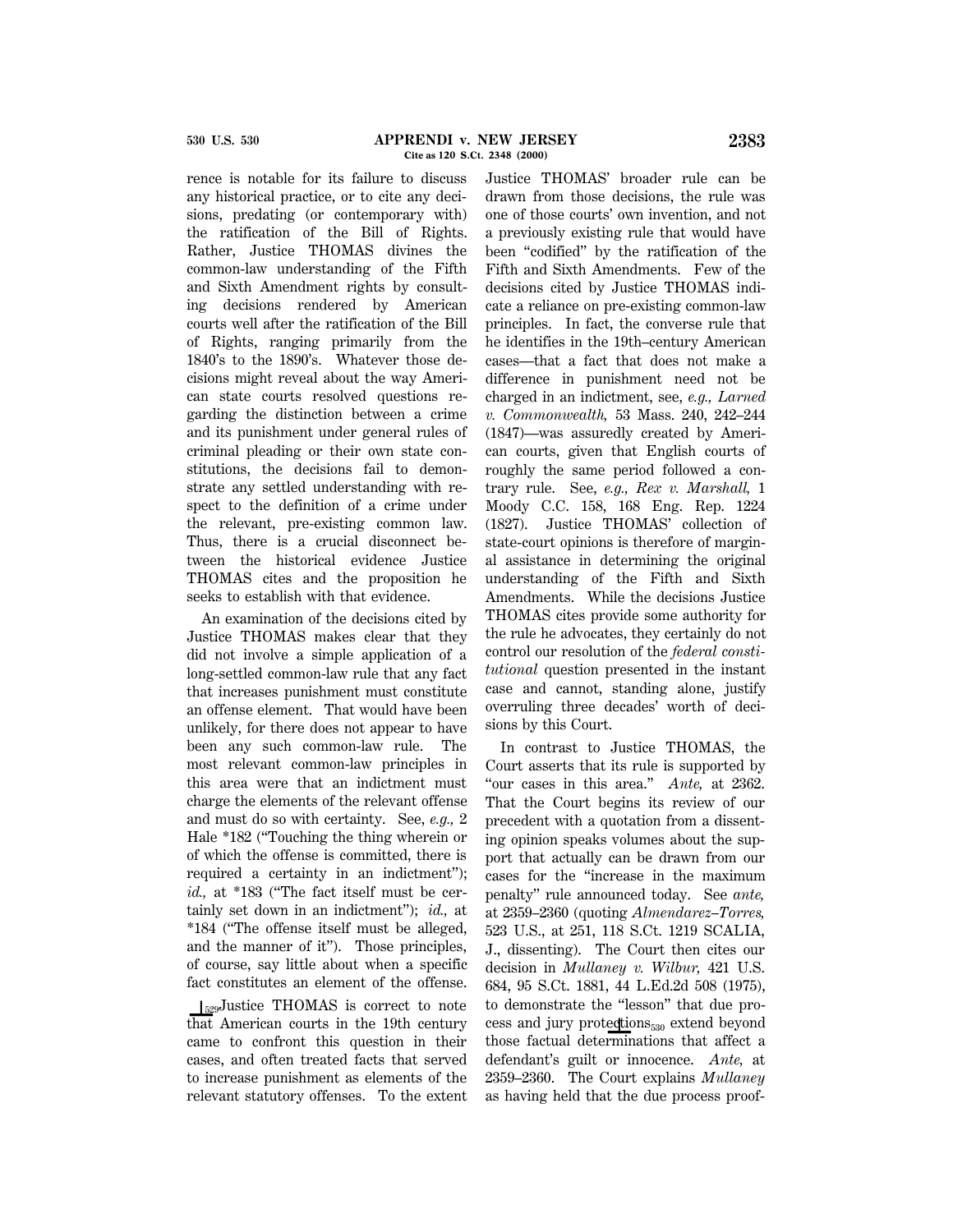beyond-a-reasonable-doubt requirement applies to those factual determinations that, under a State's criminal law, make a difference in the degree of punishment the defendant receives. *Ante,* at 2360. The Court chooses to ignore, however, the decision we issued two years later, *Patterson v. New York,* 432 U.S. 197, 97 S.Ct. 2319, 53 L.Ed.2d 281 (1977), which clearly rejected the Court's broad reading of *Mullaney.*

In *Patterson,* the jury found the defendant guilty of second-degree murder. Under New York law, the fact that a person intentionally killed another while under the influence of extreme emotional disturbance distinguished the reduced offense of firstdegree manslaughter from the more serious offense of second-degree murder. Thus, the presence or absence of this one fact was the defining factor separating a greater from a lesser punishment. Under New York law, however, the State did not need to prove the absence of extreme emotional disturbance beyond a reasonable doubt. Rather, state law imposed the burden of proving the presence of extreme emotional disturbance on the defendant, and required that the fact be proved by a preponderance of the evidence. 432 U.S., at 198–200, 97 S.Ct. 2319. We rejected Patterson's due process challenge to his conviction:

''We thus decline to adopt as a constitutional imperative, operative countrywide, that a State must disprove beyond a reasonable doubt every fact constituting any and all affirmative defenses related to the culpability of an accused. Traditionally, due process has required that only the most basic procedural safeguards be observed; more subtle balancing of society's interests against those of the accused have been left to the legislative branch.'' *Id.,* at 210, 97 S.Ct. 2319.

 $\frac{1}{531}$ Although we characterized the factual determination under New York law as one going to the mitigation of culpability, *id.,* at 206, 97 S.Ct. 2319, as opposed to the aggravation of the punishment, it is difficult to understand why the rule adopted by the Court in today's case (or the broader rule advocated by Justice THOMAS) would not require the overruling of *Patterson.* Unless the Court is willing to defer to a legislature's formal definition of the elements of an offense, it is clear that the fact that Patterson did not act under the influence of extreme emotional disturbance, in substance, ''increase[d] the penalty for [his] crime beyond the prescribed statutory maximum'' for first-degree manslaughter. *Ante,* at 2362–2363. Nonetheless, we held that New York's requirement that the defendant, rather than the State, bear the burden of proof on this factual determination comported with the Fourteenth Amendment's Due Process Clause. *Patterson,* 432 U.S., at 205–211, 216, 97 S.Ct. 2319; see also *id.,* at 204–205, 97 S.Ct. 2319 (reaffirming *Leland v. Oregon,* 343 U.S. 790, 72 S.Ct. 1002, 96 L.Ed. 1302 (1952), which upheld against due process challenge Oregon's requirement that the defendant, rather than the State, bear the burden on factual determination of defendant's insanity).

*Patterson* is important because it plainly refutes the Court's expansive reading of *Mullaney.* Indeed, the defendant in *Patterson* characterized *Mullaney* exactly as the Court has today and we *rejected* that interpretation:

''*Mullaney's* holding, it is argued, is that the State may not permit the blameworthiness of an act *or the severity of punishment authorized for its commission* to depend on the presence or absence of an identified fact without assuming the burden of proving the presence or absence of that fact, as the case may be, beyond a reasonable doubt. In our view, the *Mullaney* holding should not be so broadly read.'' *Patterson, supra,* at 214–215, 97 S.Ct. 2319 (emphasis added) (footnote omitted).

S532We explained *Mullaney* instead as holding only ''that a State must prove every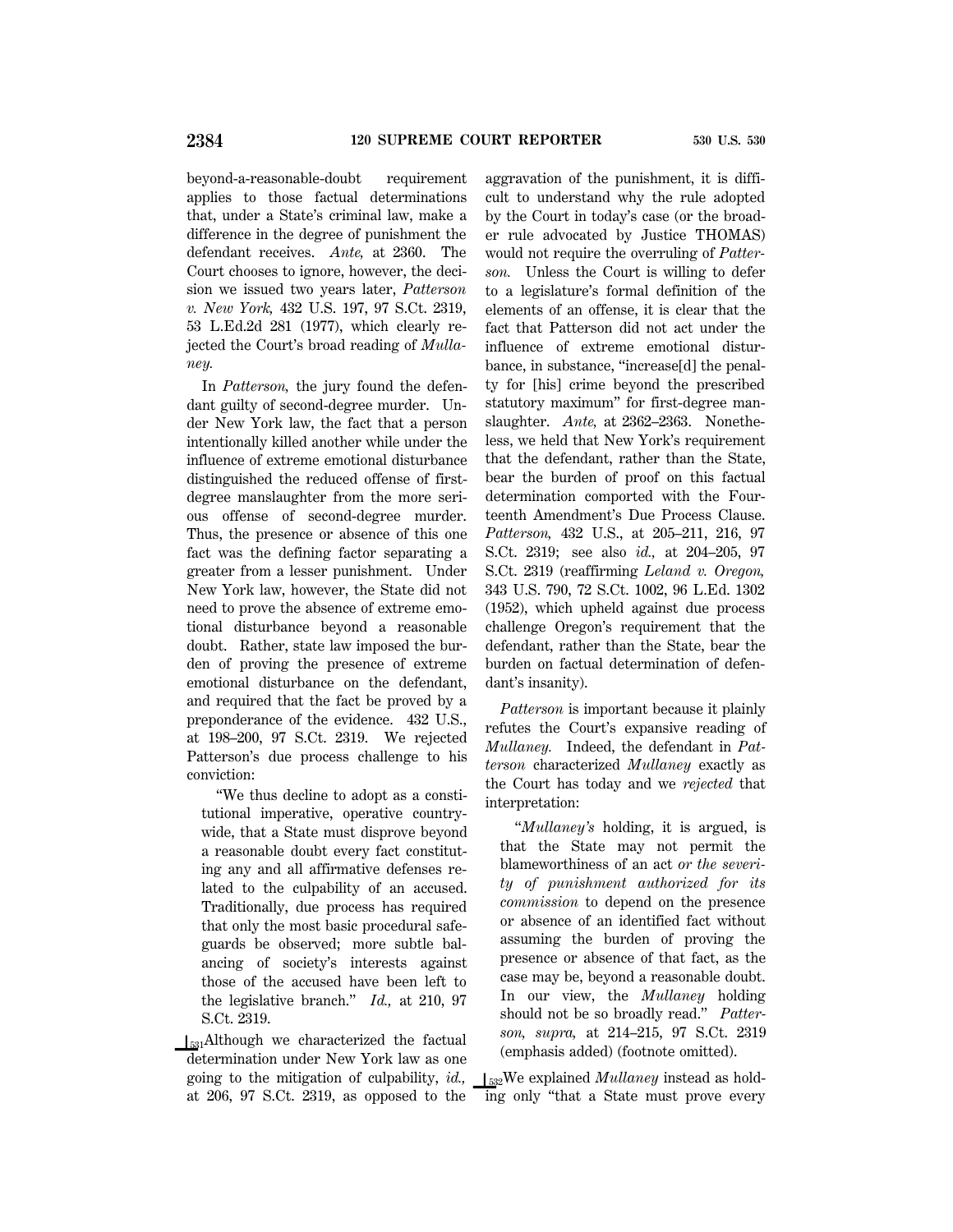ingredient of an offense beyond a reasonable doubt, and that it may not shift the burden of proof to the defendant by presuming that ingredient upon proof of the other elements of the offense.'' 432 U.S., at 215, 97 S.Ct. 2319. Because nothing had been presumed against Patterson under New York law, we found no due process violation. *Id.,* at 216, 97 S.Ct. 2319. Ever since our decision in *Patterson,* we have consistently explained the holding in *Mullaney* in these limited terms and have rejected the broad interpretation the Court gives *Mullaney* today. See *Jones,* 526 U.S., at 241, 119 S.Ct. 1215 (''We identified the use of a presumption to establish an essential ingredient of the offense as the curse of the Maine law [in *Mullaney* ]''); *Almendarez–Torres,* 523 U.S., at 240, 118 S.Ct. 1219 (''*[Mullaney ]* suggests that Congress cannot permit judges to increase a sentence in light of recidivism, or any other factor, not set forth in an indictment and proved to a jury beyond a reasonable doubt. This Court's later case, *Patterson v. New York, ...* however, makes absolutely clear that such a reading of *Mullaney* is wrong''); *McMillan,* 477 U.S., at 84, 106 S.Ct. 2411 (same).

The case law from which the Court claims that its rule emerges consists of only one other decision—*McMillan v. Pennsylvania.* The Court's reliance on *McMillan* is also puzzling, given that our holding in that case points to the rejection of the Court's rule. There, we considered a Pennsylvania statute that subjected a defendant to a mandatory minimum sentence of five years' imprisonment if a judge found, by a preponderance of the evidence, that the defendant had visibly possessed a firearm during the commission of the offense for which he had been convicted. *Id.,* at 81, 106 S.Ct. 2411. The petitioners claimed that the Fourteenth Amendment's Due Process Clause and the Sixth Amendment's jury trial guarantee (as incorporated by the Fourteenth Amendment) required the State to prove to the jury beyond a reasonable  $\frac{1}{533}$ doubt that they had visibly possessed firearms. We rejected both constitutional claims. *Id.,* at 84–91, 93, 106 S.Ct. 2411.

The essential holding of *McMillan* conflicts with at least two of the several formulations the Court gives to the rule it announces today. First, the Court endorses the following principle: '' '[I]t is unconstitutional for a legislature to remove from the jury the assessment of facts *that increase the prescribed range of penalties* to which a criminal defendant is exposed. It is equally clear that such facts must be established by proof beyond a reasonable doubt.'" Ante, at 2363 (emphasis added) (quoting *Jones, supra,* at 252–253, 119 S.Ct. 1215 (STEVENS, J., concurring)). Second, the Court endorses the rule as restated in Justice SCALIA's concurring opinion in *Jones.* See *ante,* at 2363. There, Justice SCALIA wrote: "[I]t is unconstitutional to remove from the jury the assessment of facts *that alter the congressionally prescribed range of penalties* to which a criminal defendant is exposed.'' *Jones, supra,* at 253, 119 S.Ct. 1215 (emphasis added). Thus, the Court appears to hold that any fact that increases or alters *the range* of penalties to which a defendant is exposed—which, by definition, must include increases or alterations to either the minimum or maximum penalties—must be proved to a jury beyond a reasonable doubt. In *McMillan,* however, we rejected such a rule to the extent it concerned those facts that increase or alter the minimum penalty to which a defendant is exposed. Accordingly, it is incumbent on the Court not only to admit that it is overruling *McMillan,* but also to explain why such a course of action is appropriate under normal principles of *stare decisis.*

The Court's opinion does neither. Instead, it attempts to lay claim to *McMillan* as support for its ''increase in the maximum penalty'' rule. According to the Court, *McMillan* acknowledged that permitting a judge to make findings that expose a defendant to greater or additional punishment ''may raise serious constitu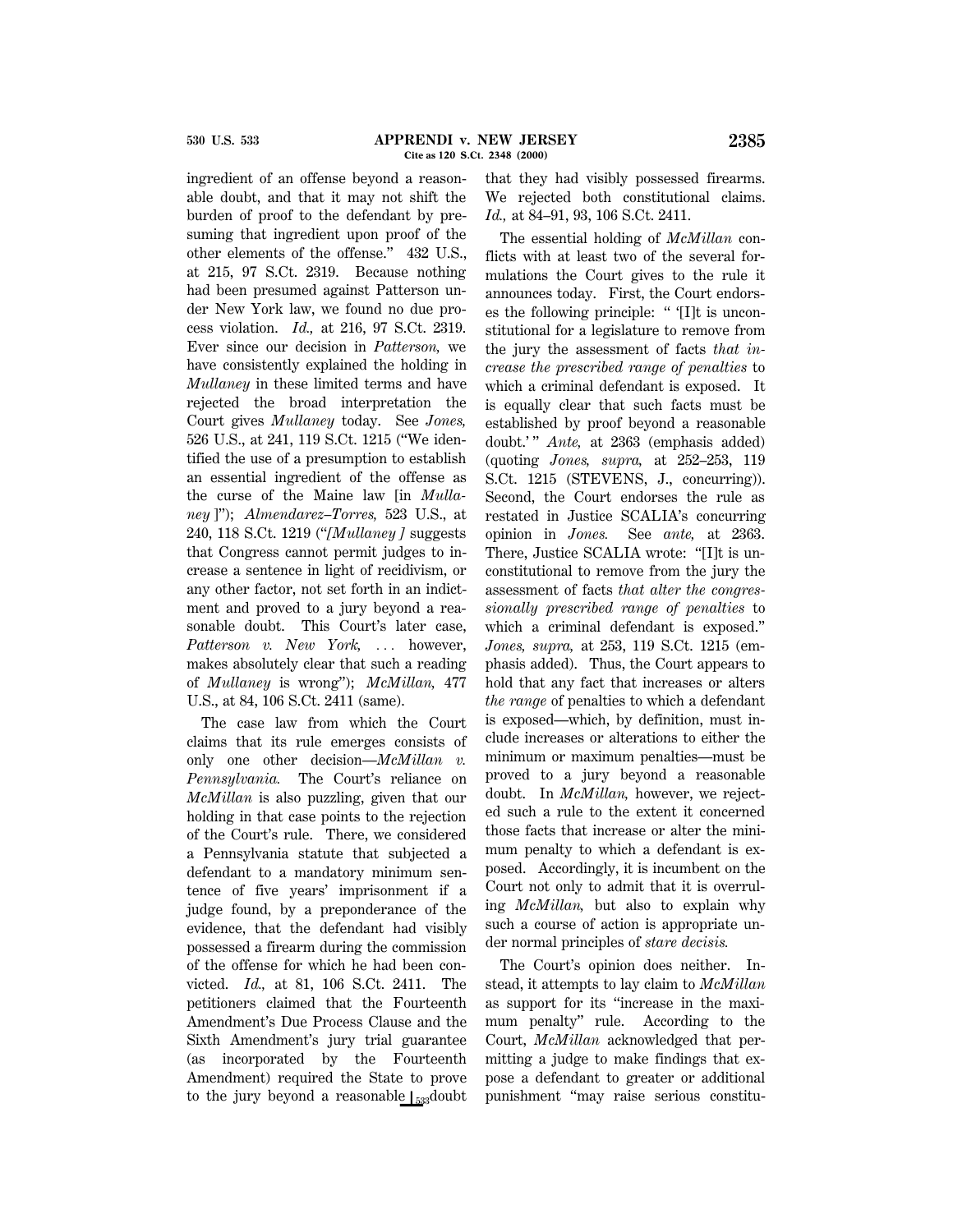tional concern.'' *Ante,* at 2360. We said nothing of the sort in *McMillan.* To the contrary, we  $\vert_{534}$ began our discussion of the petitioners' constitutional claims by emphasizing that we had already ''rejected the claim that whenever a State links the 'severity of punishment' to 'the presence or absence of an identified fact' the State must prove that fact beyond a reasonable doubt.'' 477 U.S., at 84, 106 S.Ct. 2411 (quoting *Patterson,* 432 U.S., at 214, 97 S.Ct. 2319). We then reaffirmed the rule set forth in *Patterson*—''that in determining what facts must be proved beyond a reasonable doubt the state legislature's definition of the elements of the offense is usually dispositive.'' *McMillan,* 477 U.S., at 85, 106 S.Ct. 2411. Although we acknowledged that there are constitutional limits to the State's power to define crimes and prescribe penalties, we found no need to establish those outer boundaries in *McMillan* because ''several factors'' persuaded us that the Pennsylvania statute did not exceed those limits, however those limits might be defined. *Id.,* at 86, 106 S.Ct. 2411. The Court's assertion that *McMillan* supports the application of its bright-line rule in this area is, therefore, unfounded.

The Court nevertheless claims to find support for its rule in our discussion of one factor in *McMillan*—namely, our statement that the petitioners' claim would have had ''at least more superficial appeal'' if the firearm possession finding had exposed them to greater or additional punishment. *Id.,* at 88, 106 S.Ct. 2411. To say that a claim may have had ''more superficial appeal'' is, of course, a far cry from saying that a claim would have been upheld. Moreover, we made that statement in the context of examining one of several factors that, in combination, ultimately gave ''no doubt that Pennsylvania's [statute fell] on the permissible side of the constitutional line.'' *Id.,* at 91, 106 S.Ct. 2411. The confidence of that conclusion belies any argument that our ruling would have been different had the Pennsylvania statute instead increased the maximum penalty to which the petitioners were exposed. In short, it is clear that we did not articulate any bright-line rule that States must prove to a jury beyond a reasonable doubt any fact that exposes a defendant to a greater punishment.  $\frac{1}{535}$ Such a rule would have been in substantial tension with both our earlier acknowledgment that *Patterson* rejected such a rule, see 477 U.S., at 84, 106 S.Ct. 2411, and our recognition that a state legislature's definition of the elements is normally dispositive, see *id.,* at 85, 106 S.Ct. 2411. If any single rule can be derived from *McMillan,* it is not the Court's ''increase in the maximum penalty'' principle, but rather the following: When a State takes a fact that has always been considered by sentencing courts to bear on punishment, and dictates the precise weight that a court should give that fact in setting a defendant's sentence, the relevant fact need not be proved to a jury beyond a reasonable doubt as would an element of the offense. See *id.,* at 89– 90, 106 S.Ct. 2411.

Apart from *Mullaney* and *McMillan,* the Court does not claim to find support for its rule in any other pre-*Jones* decision. Thus, the Court is in error when it says that its rule emerges from our case law. Nevertheless, even if one were willing to assume that *Mullaney* and *McMillan* lend some support for the Court's position, that feeble foundation is shattered by several of our precedents directly addressing the issue. The only one of those decisions that the Court addresses at any length is *Almendarez–Torres.* There, we squarely rejected the ''increase in the maximum penalty'' rule: ''Petitioner also argues, in essence, that this Court should simply adopt a rule that any significant increase in a statutory maximum sentence would trigger a constitutional 'elements' requirement. We have explained why we believe the Constitution, as interpreted in *McMillan* and earlier cases, does not impose that requirement.'' 523 U.S., at 247, 118 S.Ct. 1219. Whether *Almenda*-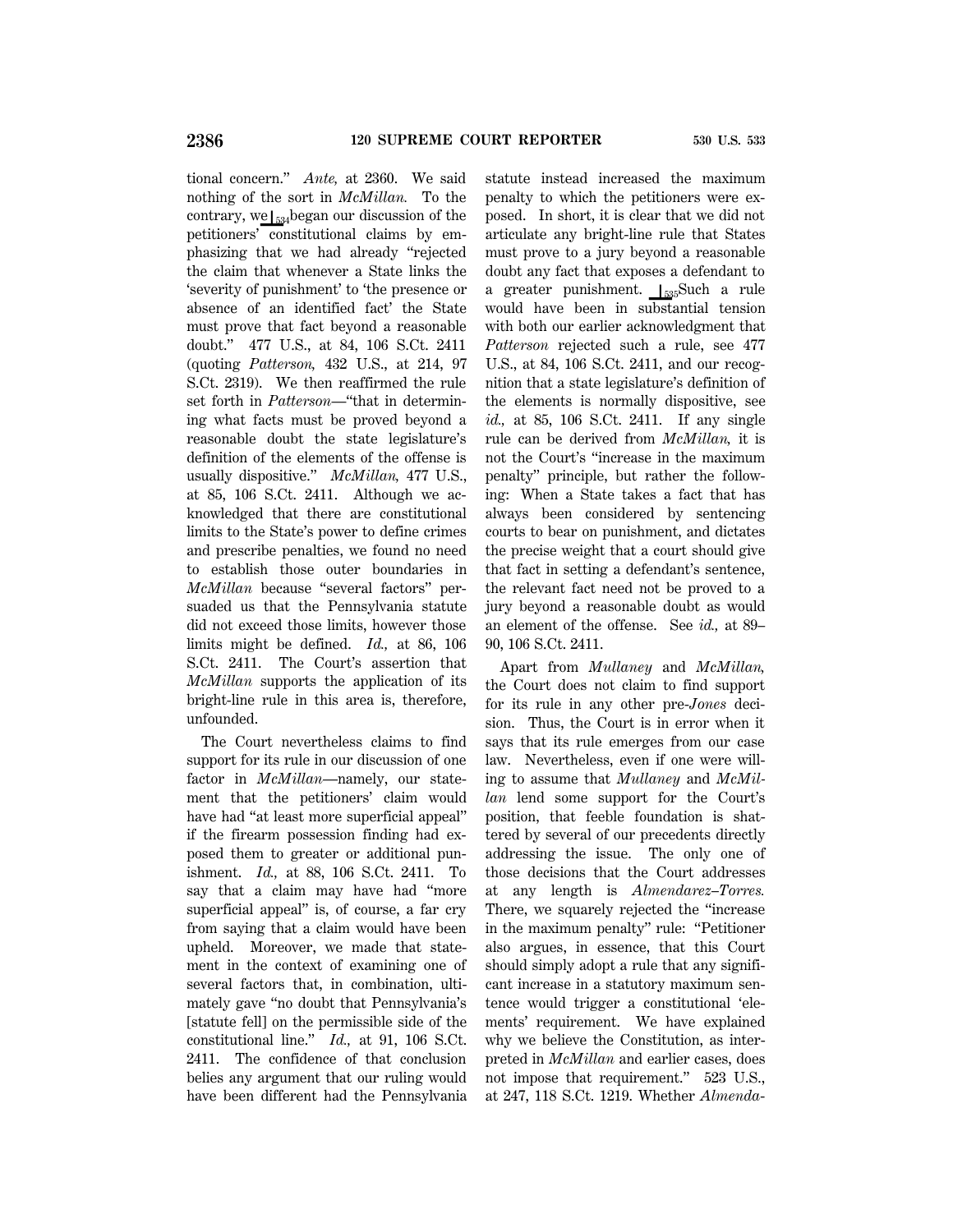*rez–Torres* directly refuted the ''increase in the maximum penalty'' rule was extensively debated in *Jones,* and that debate need not be repeated here. See 526 U.S., at 248–249, 119 S.Ct. 1215; *id.,* at 268–270, 119 S.Ct. 1215 (KENNEDY, J., dissenting). I continue to agree with Justice KENNEDY that *Almendarez–Torres* constituted a clear repudiation of the rule the Court adopts today. See *Jones, supra,* at 268, 119 S.Ct. 1215 (dissenting<sub>536</sub> opinion). My understanding is bolstered by *Monge v. California,* a decision relegated to a footnote by the Court today. In *Monge,* in reasoning essential to our holding, we reiterated that ''the Court has rejected an absolute rule that an enhancement constitutes an element of the offense any time that it increases the maximum sentence to which a defendant is exposed.'' 524 U.S., at 729, 118 S.Ct. 2246 (citing *Almendarez– Torres* ). At the very least, *Monge* demonstrates that *Almendarez–Torres* was not an ''exceptional departure'' from ''historic practice.'' *Ante,* at 2361.

Of all the decisions that refute the Court's ''increase in the maximum penalty'' rule, perhaps none is as important as *Walton v. Arizona,* 497 U.S. 639, 110 S.Ct. 3047, 111 L.Ed.2d 511 (1990). There, a jury found Walton, the petitioner, guilty of first-degree murder. Under Arizona law, a trial court conducts a separate sentencing hearing to determine whether a defendant convicted of first-degree murder should receive the death penalty or life imprisonment. See *id.,* at 643, 110 S.Ct. 3047 (citing Ariz.Rev.Stat. Ann. § 13– 703(B) (1989)). At that sentencing hearing, the judge, rather than the jury, must determine the existence or nonexistence of the statutory aggravating and mitigating factors. See *Walton,* 497 U.S., at 643, 110 S.Ct. 3047 (quoting § 13–703(B)). The Arizona statute directs the judge to '' 'impose a sentence of death if the court finds one or more of the aggravating circumstances enumerated in [the statute] and that there are no mitigating circumstances sufficiently substantial to call for lenien-

cy.' '' *Id.,* at 644, 110 S.Ct. 3047 (quoting  $§$  13–703(E)). Thus, under Arizona law, a defendant convicted of first-degree murder can be sentenced to death *only if* the judge finds the existence of a statutory aggravating factor.

Walton challenged the Arizona capital sentencing scheme, arguing that the Constitution requires that the jury, and not the judge, make the factual determination of the existence or nonexistence of the statutory aggravating factors. We rejected that contention: '' 'Any argument that the Constitution requires that a jury impose the sentence of death or  $\frac{1}{537}$ make the findings prerequisite to imposition of such a sentence has been soundly rejected by prior decisions of this Court.'" *Id.*, at 647, 110 S.Ct. 3047 (quoting *Clemons v. Mississippi,* 494 U.S. 738, 745, 110 S.Ct. 1441, 108 L.Ed.2d 725 (1990)). Relying in part on our decisions rejecting challenges to Florida's capital sentencing scheme, which also provided for sentencing by the trial judge, we added that '' 'the Sixth Amendment does not require that the specific findings authorizing the imposition of the sentence of death be made by the jury.'" *Walton, supra,* at 648, 110 S.Ct. 3047 (quoting *Hildwin v. Florida,* 490 U.S. 638, 640–641, 109 S.Ct. 2055, 104 L.Ed.2d 728 (1989) *(per curiam)* ).

While the Court can cite no decision that would require its ''increase in the maximum penalty'' rule, *Walton* plainly rejects it. Under Arizona law, the fact that a statutory aggravating circumstance exists in the defendant's case '' 'increases the maximum penalty for [the] crime'" of first-degree murder to death. *Ante,* at 2355 (quoting *Jones, supra,* at 243, n. 6, 119 S.Ct. 1215). If the judge does not find the existence of a statutory aggravating circumstance, the maximum punishment authorized by the jury's guilty verdict is life imprisonment. Thus, using the terminology that the Court itself employs to describe the constitutional fault in the New Jersey sentencing scheme presented here, under Arizona law, the judge's finding that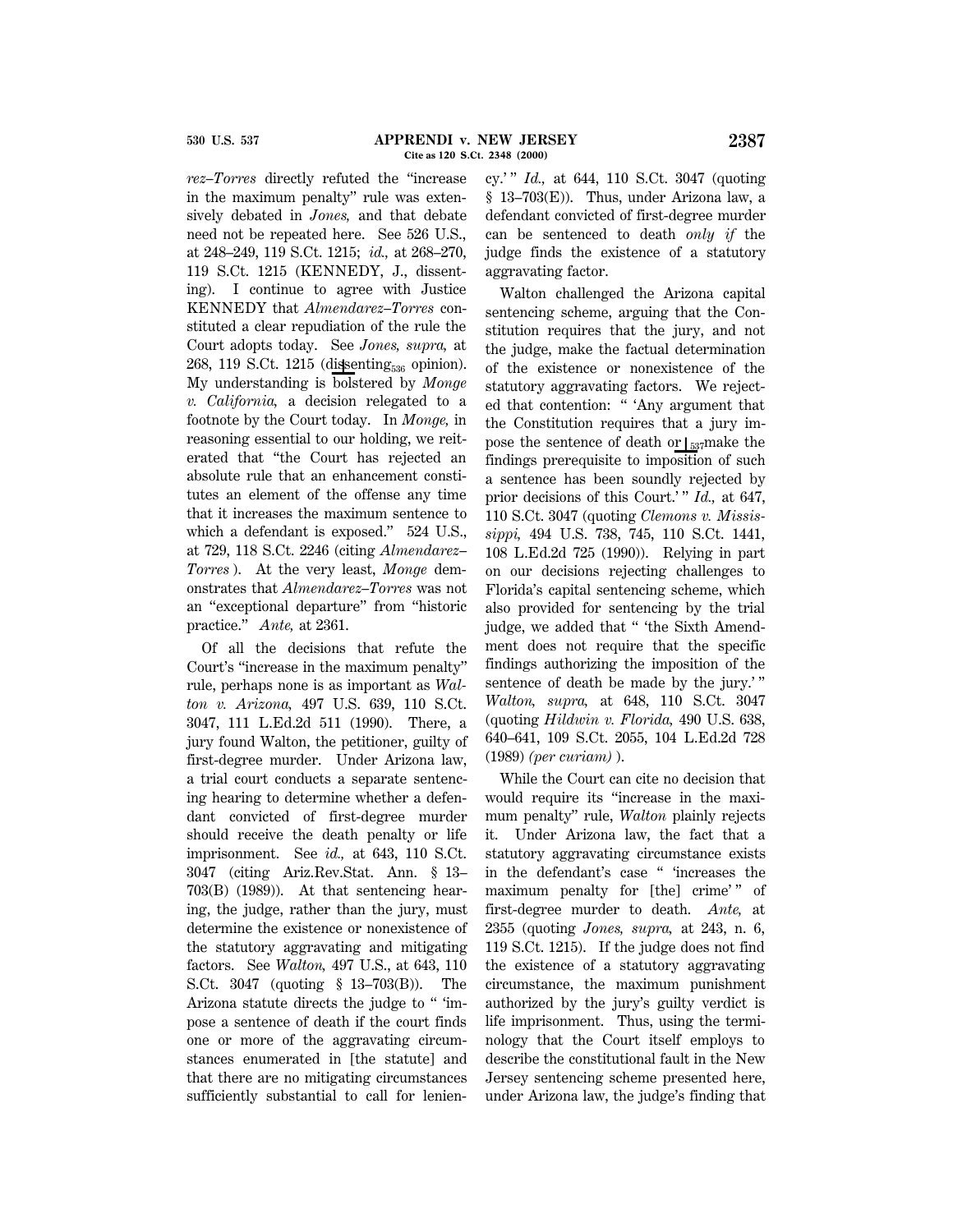a statutory aggravating circumstance exists ''exposes the criminal defendant to a penalty *exceeding* the maximum he would receive if punished according to the facts reflected in the jury verdict alone.'' *Ante,* at 2359 (emphasis in original). Even Justice THOMAS, whose vote is necessary to the Court's opinion today, agrees on this point. See *ante*, at 2380 (concurring opinion). If a State can remove from the jury a factual determination that makes the difference between life and death, as *Walton* holds that it can, it is inconceivable why a State cannot do the same with respect to a factual determination that results in only a 10–year increase in the maximum sentence to which a defendant is exposed.

S538The distinction of *Walton* offered by the Court today is baffling, to say the least. The key to that distinction is the Court's claim that, in Arizona, the jury makes all of the findings necessary to expose the defendant to a death sentence. See *ante,* at 2366 (quoting *Almendarez– Torres,* 523 U.S., at 257, n. 2, 118 S.Ct. 1219 (SCALIA, J., dissenting)). As explained above, that claim is demonstrably untrue. A defendant convicted of firstdegree murder in Arizona cannot receive a death sentence unless a judge makes the factual determination that a statutory aggravating factor exists. Without that critical finding, the maximum sentence to which the defendant is exposed is life imprisonment, and not the death penalty. Indeed, at the time *Walton* was decided, the author of the Court's opinion today understood well the issue at stake. See *Walton,* 497 U.S., at 709, 110 S.Ct. 3047 (STEVENS, J., dissenting) (''[U]nder Arizona law, as construed by Arizona's highest court, a first-degree murder is not punishable by a death sentence until at least one statutory aggravating circumstance has been proved''). In any event, the extent of our holding in *Walton* should have been perfectly obvious from the face of our decision. We upheld the Arizona scheme specifically on the ground that the Constitution does not require the jury to

make the factual findings that serve as the '' 'prerequisite to imposition of [a death] sentence,'" *id.*, at 647, 110 S.Ct. 3047 (quoting *Clemons, supra,* at 745, 110 S.Ct. 1441), or " 'the specific findings authorizing the imposition of the sentence of death,' '' *Walton, supra,* at 648, 110 S.Ct. 3047 (quoting *Hildwin, supra,* at 640–641, 109 S.Ct. 2055). If the Court does not intend to overrule *Walton,* one would be hard pressed to tell from the opinion it issues today.

The distinction of *Walton* offered by Justice THOMAS is equally difficult to comprehend. According to Justice THOMAS, because the Constitution requires state legislatures to narrow sentencing discretion in the capital punishment context, facts that expose a convicted defendant to a capital sentence may be different from all other facts that expose a defendant to a more severe sentence. See ante, at  $2379-2380$ .  $\frac{1}{539}$ Justice THOMAS gives no specific reason for excepting capital defendants from the constitutional protections he would extend to defendants generally, and none is readily apparent. If Justice THOMAS means to say that the Eighth Amendment's restriction on a state legislature's ability to define capital crimes should be compensated for by permitting States more leeway under the Fifth and Sixth Amendments in proving an aggravating fact necessary to a capital sentence, his reasoning is without precedent in our constitutional jurisprudence.

In sum, the Court's statement that its ''increase in the maximum penalty'' rule emerges from the history and case law that it cites is simply incorrect. To make such a claim, the Court finds it necessary to rely on irrelevant historical evidence, to ignore our controlling precedent *(e.g., Patterson)*, and to offer unprincipled and inexplicable distinctions between its decision and previous cases addressing the same subject in the capital sentencing context *(e.g., Walton)*. The Court has failed to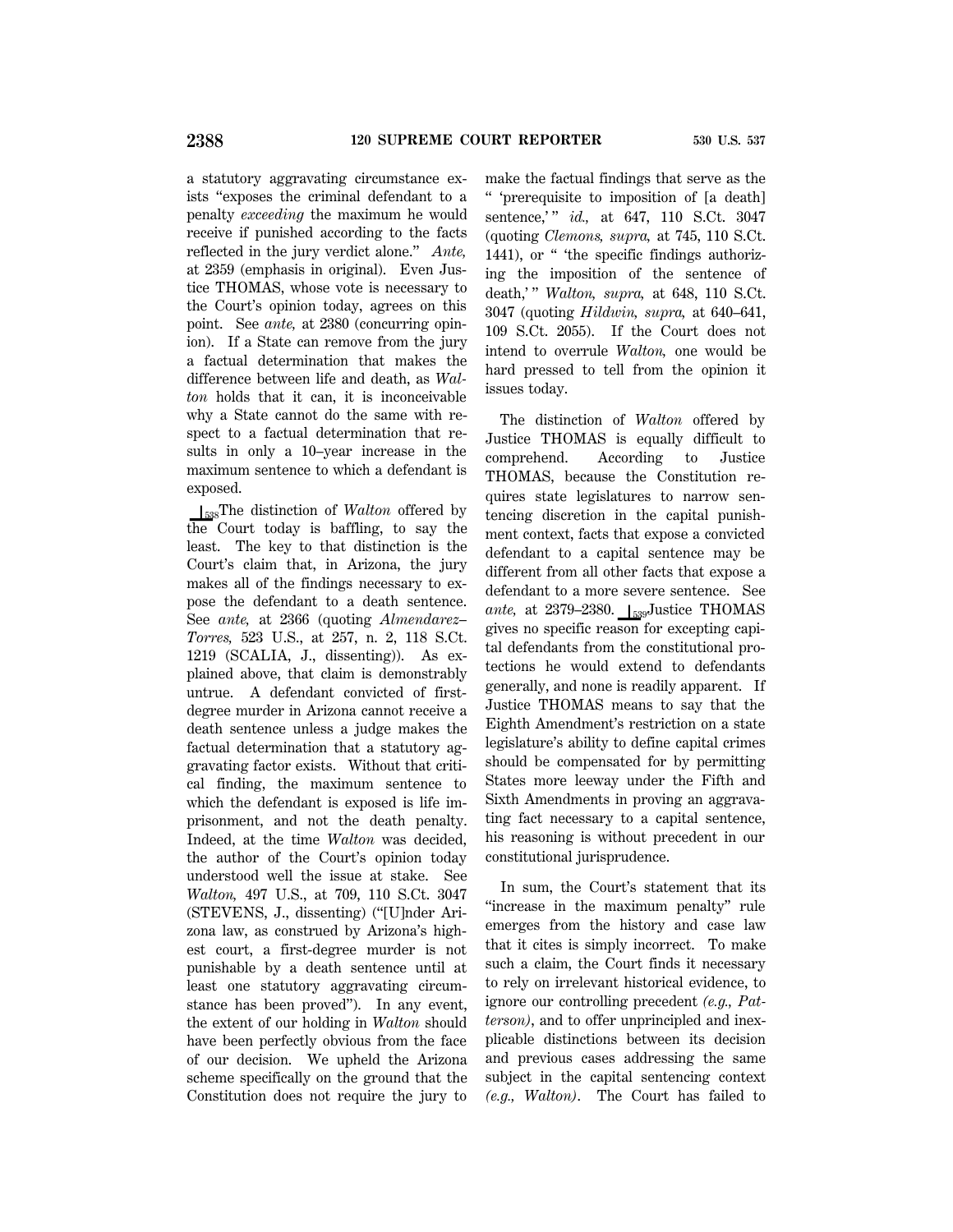offer any meaningful justification for deviating from years of cases both suggesting and holding that application of the ''increase in the maximum penalty'' rule is not required by the Constitution.

## II

That the Court's rule is unsupported by the history and case law it cites is reason enough to reject such a substantial departure from our settled jurisprudence. Significantly, the Court also fails to explain adequately why the Due Process Clauses of the Fifth and Fourteenth Amendments and the jury trial guarantee of the Sixth Amendment require application of its rule. Upon closer examination, it is possible that the Court's ''increase in the maximum penalty'' rule rests on a meaningless formalism that accords, at best, marginal protection for the constitutional rights that it seeks to effectuate.

 $\frac{1}{540}$ Any discussion of either the constitutional necessity or the likely effect of the Court's rule must begin, of course, with an understanding of what exactly that rule is. As was the case in *Jones,* however, that discussion is complicated here by the Court's failure to clarify the contours of the constitutional principle underlying its decision. See *Jones,* 526 U.S., at 267, 119 S.Ct. 1215 (KENNEDY, J., dissenting). In fact, there appear to be several plausible interpretations of the constitutional principle on which the Court's decision rests.

For example, under one reading, the Court appears to hold that the Constitution requires that a fact be submitted to a jury and proved beyond a reasonable doubt only if that fact, as a formal matter, extends the range of punishment *beyond the prescribed statutory maximum.* See, *e.g., ante,* at 2362–2363. A State could, however, remove from the jury (and subject to a standard of proof below ''beyond a reasonable doubt'') the assessment of those facts that define narrower ranges of punishment, *within the overall statutory range,* to which the defendant may be

sentenced. See, *e.g., ante,* at 2365–2366, n. 19. Thus, apparently New Jersey could cure its sentencing scheme, and achieve virtually the same results, by drafting its weapons possession statute in the following manner: First, New Jersey could prescribe, in the weapons possession statute itself, a range of 5 to 20 years' imprisonment for one who commits that criminal offense. Second, New Jersey could provide that only those defendants convicted under the statute who are found by a judge, by a preponderance of the evidence, to have acted with a purpose to intimidate an individual on the basis of race may receive a sentence greater than 10 years' imprisonment.

The Court's proffered distinction of *Walton v. Arizona* suggests that it means to announce a rule of only this limited effect. The Court claims the Arizona capital sentencing scheme is consistent with the constitutional principle underlying today's decision because Arizona's first-degree murder statute itself authorizes both life imprisonment and  $\mathcal{L}_{541}$ the death penalty. See Ariz.Rev.Stat. Ann. § 13–1105(C) (1989). '' '[O]nce a *jury* has found the defendant *guilty* of *all the elements* of an offense which carries as its maximum penalty the sentence of death, it may be left to the judge to decide whether that maximum penalty, rather than a lesser one, ought to be imposed.' '' *Ante,* at 2366 (emphasis in original) (quoting *Almendarez–Torres,* 523 U.S., at 257, n. 2, 118 S.Ct. 1219 (SCALIA, J., dissenting)). Of course, as explained above, an Arizona sentencing judge can impose the maximum penalty of death only if the judge first makes a statutorily required finding that at least one aggravating factor exists in the defendant's case. Thus, the Arizona first-degree murder statute authorizes a maximum penalty of death only in a formal sense. In real terms, however, the Arizona sentencing scheme removes from the jury the assessment of a fact that determines whether the defendant can receive that maximum pun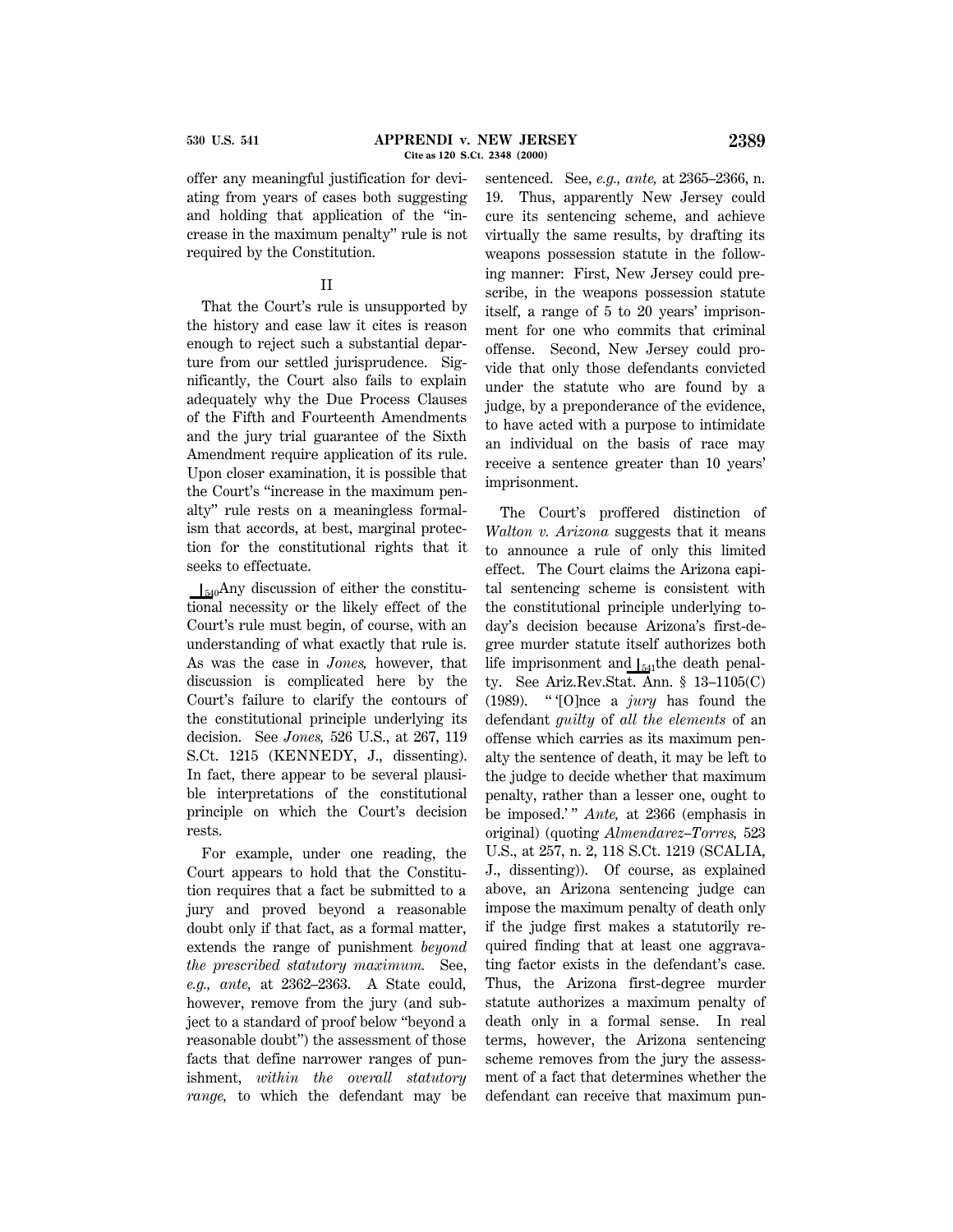ishment. The only difference, then, between the Arizona scheme and the New Jersey scheme we consider here—apart from the magnitude of punishment at stake—is that New Jersey has not prescribed the 20–year maximum penalty in the same statute that it defines the crime to be punished. It is difficult to understand, and the Court does not explain, why the Constitution would require a state legislature to follow such a meaningless and formalistic difference in drafting its criminal statutes.

Under another reading of the Court's decision, it may mean only that the Constitution requires that a fact be submitted to a jury and proved beyond a reasonable doubt if it, as a formal matter, *increases* the range of punishment *beyond that which could legally be imposed absent that fact.* See, *e.g., ante,* at 2358–2359, 2362– 2363. A State could, however, remove from the jury (and subject to a standard of proof below ''beyond a reasonable doubt'') the assessment of those facts that, as a formal matter, *decrease* the range of punishment *below that which could legally be imposed absent that fact.* Thus, consistent with our decision in *Patterson,* New  $\left| \right|$ <sub>542</sub>Jersey could cure its sentencing scheme, and achieve virtually the same results, by drafting its weapons possession statute in the following manner: First, New Jersey could prescribe, in the weapons possession statute itself, a range of 5 to 20 years' imprisonment for one who commits that criminal offense. Second, New Jersey could provide that a defendant convicted under the statute whom a judge finds, by a preponderance of the evidence, *not* to have acted with a purpose to intimidate an individual on the basis of race may receive a sentence no greater than 10 years' imprisonment.

The rule that Justice THOMAS advocates in his concurring opinion embraces this precise distinction between a fact that increases punishment and a fact that decreases punishment. See *ante,* at 2368– 2369 (''[A] 'crime' includes every fact that is by law a basis for imposing or increasing punishment (in contrast with a fact that mitigates punishment)''). The historical evidence on which Justice THOMAS relies, however, demonstrates both the difficulty and the pure formalism of making a constitutional ''elements'' rule turn on such a difference. For example, the Wisconsin statute considered in *Lacy v. State,* 15 Wis. \*13 (1862), could plausibly qualify as either increasing or mitigating punishment on the basis of the same specified fact. There, Wisconsin provided that the willful and malicious burning of a dwelling house in which ''the life of no person shall have been destroyed'' was punishable by 7 to 14 years in prison, but that the same burning at a time in which ''there was no person lawfully in the dwelling house'' was punishable by only 3 to 10 years in prison. Wis. Rev.Stat., ch. 165, § 1 (1858). Although the statute appeared to make the *absence* of persons from the affected dwelling house a fact that mitigated punishment, the Wisconsin Supreme Court found that the *presence* of a person in the affected house constituted an aggravating circumstance. *Lacy, supra,* at \*15–\*16. As both this example and the above hypothetical redrafted New Jersey statute demonstrate, see *supra,* at 2389, whether a fact is responsible for an  $\mathcal{L}_{\text{543}}$  increase or a decrease in punishment rests in the eye of the beholder. Again, it is difficult to understand, and neither the Court nor Justice THOMAS explains, why the Constitution would require a state legislature to follow such a meaningless and formalistic difference in drafting its criminal statutes.

If either of the above readings is all that the Court's decision means, ''the Court's principle amounts to nothing more than chastising [the New Jersey Legislature] for failing to use the approved phrasing in expressing its intent as to how [unlawful weapons possession] should be punished.'' *Jones,* 526 U.S., at 267, 119 S.Ct. 1215 (KENNEDY, J., dissenting). If New Jersey can, consistent with the Constitution, make precisely the same differences in punishment turn on precisely the same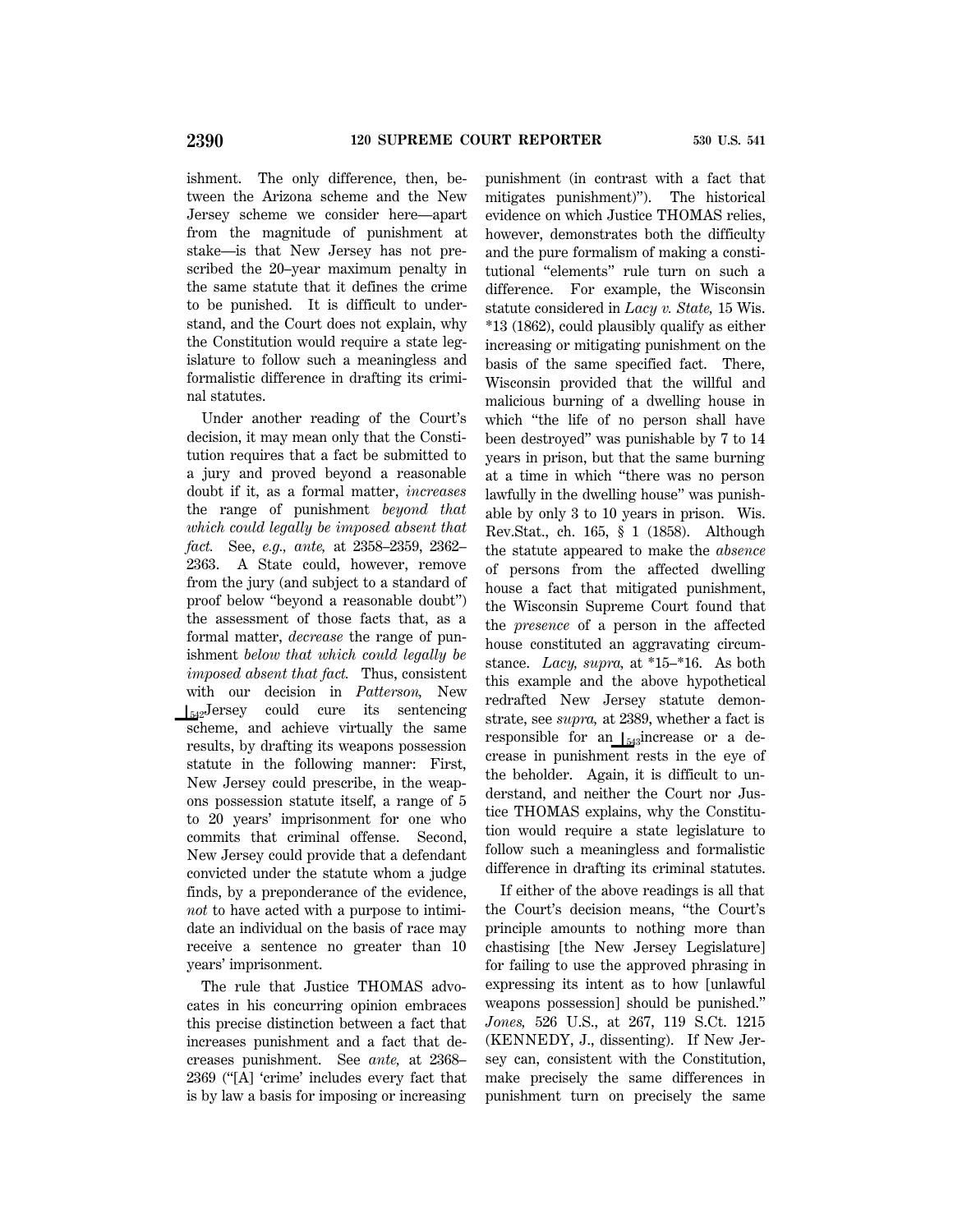facts, and can remove the assessment of those facts from the jury and subject them to a standard of proof below ''beyond a reasonable doubt,'' it is impossible to say that the Fifth, Sixth, and Fourteenth Amendments require the Court's rule. For the same reason, the ''structural democratic constraints'' that might discourage a legislature from enacting either of the above hypothetical statutes would be no more significant than those that would discourage the enactment of New Jersey's present sentence-enhancement statute. See *ante,* at 2363–2364, n. 16 (majority opinion). In all three cases, the legislature is able to calibrate punishment perfectly, and subject to a maximum penalty only those defendants whose cases satisfy the sentence-enhancement criterion. As Justice KENNEDY explained in *Jones,* ''[n]o constitutional values are served by so formalistic an approach, while its constitutional costs in statutes struck down ... are real.'' 526 U.S., at 267, 119 S.Ct. 1215.

Given the pure formalism of the above readings of the Court's opinion, one suspects that the constitutional principle underlying its decision is more far reaching. The actual principle underlying the Court's decision may be that any fact (other than prior conviction) that has the effect, *in real terms,* of increasing the maximum punishment beyond an  $I_{544}$ otherwise applicable range must be submitted to a jury and proved beyond a reasonable doubt. See, *e.g., ante,* at 2365 (''[T]he relevant inquiry is one not of form, but of effect—does the required finding expose the defendant to a greater punishment than that authorized by the jury's guilty verdict?''). The principle thus would apply not only to schemes like New Jersey's, under which a factual determination exposes the defendant to a sentence beyond the prescribed statutory maximum, but also to all determinate-sentencing schemes in which the length of a defendant's sentence within the statutory range turns on specific factual determinations (*e.g.,* the federal Sentencing Guidelines). Justice THOMAS essentially concedes that the rule outlined in his concurring opinion would require the invalidation of the Sentencing Guidelines. See *ante,* at 2380, n. 11.

I would reject any such principle. As explained above, it is inconsistent with our precedent and would require the Court to overrule, at a minimum, decisions like *Patterson* and *Walton.* More importantly, given our approval of—and the significant history in this country of—discretionary sentencing by judges, it is difficult to understand how the Fifth, Sixth, and Fourteenth Amendments could possibly require the Court's or Justice THOMAS' rule. Finally, in light of the adoption of determinate-sentencing schemes by many States and the Federal Government, the consequences of the Court's and Justice THOM-AS' rules in terms of sentencing schemes invalidated by today's decision will likely be severe.

As the Court acknowledges, we have never doubted that the Constitution permits Congress and the state legislatures to define criminal offenses, to prescribe broad ranges of punishment for those offenses, and to give judges discretion to decide where within those ranges a particular defendant's punishment should be set. See *ante,* at 2358–2359. That view accords with historical practice under the Constitution. ''From the beginning of the Republic, federal judges were entrusted with wide sentencing discretion. The great  $\left| \right|$ <sub>545</sub>majority of federal criminal statutes have stated only a maximum term of years and a maximum monetary fine, permitting the sentencing judge to impose any term of imprisonment and any fine up to the statutory maximum.'' K. Stith & J. Cabranes, Fear of Judging: Sentencing Guidelines in the Federal Courts 9 (1998) (footnote omitted). Under discretionarysentencing schemes, a judge bases the defendant's sentence on any number of facts neither presented at trial nor found by a jury beyond a reasonable doubt. As one commentator has explained: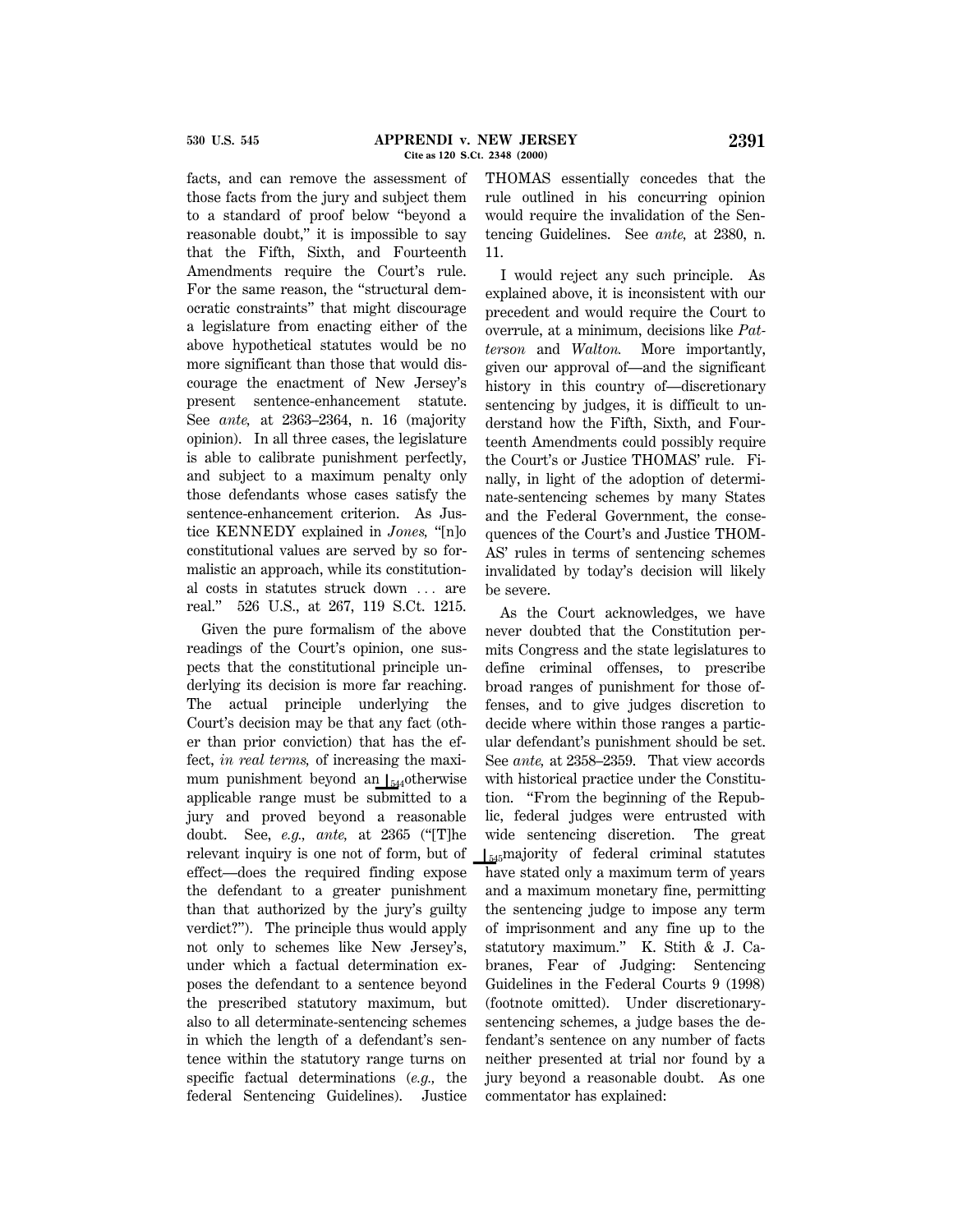''During the age of broad judicial sentencing discretion, judges frequently made sentencing decisions on the basis of facts that they determined for themselves, on less than proof beyond a reasonable doubt, without eliciting very much concern from civil libertarians. ... The sentence in any number of traditional discretionary situations depended quite directly on judicial findings of specific contested facts. ... Whether because such facts were directly relevant to the judge's retributionist assessment of how serious the particular offense was (within the spectrum of conduct covered by the statute of conviction), or because they bore on a determination of how much rehabilitation the offender's character was likely to need, the sentence would be higher or lower, in some specific degree determined by the judge, based on the judge's factual conclusions.'' Lynch, Towards A Model Penal Code, Second (Federal?), 2 Buffalo Crim. L.Rev. 297, 320 (1998) (footnote omitted).

Accordingly, under the discretionary-sentencing schemes, a factual determination made by a judge on a standard of proof below ''beyond a reasonable doubt'' often made the difference between a lesser and a greater punishment.

For example, in *Williams v. New York,* a jury found the defendant guilty of firstdegree murder and recommended life imprisonment. The judge, however, rejected the jury's  $\frac{1}{546}$ recommendation and sentenced Williams to death on the basis of additional facts that he learned through a pre-sentence investigation report and that had neither been charged in an indictment nor presented to the jury. 337 U.S., at 242–245, 69 S.Ct. 1079. In rejecting Williams' due process challenge to his death sentence, we explained that there was a long history of sentencing judges exercising ''wide discretion in the sources and types of evidence used to assist [them] in determining the kind and extent of punishment to be imposed within limits fixed by law.'' *Id.,* at 246, 69 S.Ct. 1079. Specifically, we held that the Constitution does not restrict a judge's sentencing decision to information that is charged in an indictment and subject to cross-examination in open court. ''The due process clause should not be treated as a device for freezing the evidential procedure of sentencing in the mold of trial procedure.'' *Id.,* at 251, 69 S.Ct. 1079.

Under our precedent, then, a State may leave the determination of a defendant's sentence to a judge's discretionary decision within a prescribed range of penalties. When a judge, pursuant to that sentencing scheme, decides to increase a defendant's sentence on the basis of certain contested facts, those facts need not be proved to a jury beyond a reasonable doubt. The judge's findings, whether by proof beyond a reasonable doubt or less, suffice for purposes of the Constitution. Under the Court's decision today, however, it appears that once a legislature constrains judges' sentencing discretion by prescribing certain sentences that may only be imposed (or must be imposed) in connection with the same determinations of the same contested facts, the Constitution requires that the facts instead be proved to a jury beyond a reasonable doubt. I see no reason to treat the two schemes differently. See, *e.g., McMillan,* 477 U.S., at 92, 106 S.Ct. 2411 (''We have some difficulty fathoming why the due process calculus would change simply because the legislature has seen fit to provide sentencing courts with additional guidance''). In this respect, I agree with the Solicitor General that "[a] sentence $_{547}$  that is constitutionally permissible when selected by a court on the basis of whatever factors it deems appropriate does not become impermissible simply because the court is permitted to select that sentence only after making a finding prescribed by the legislature.'' Brief for United States as *Amicus Curiae* 7. Although the Court acknowledges the legitimacy of discretionary sentencing by judges, see *ante,* at 2357–2358, it never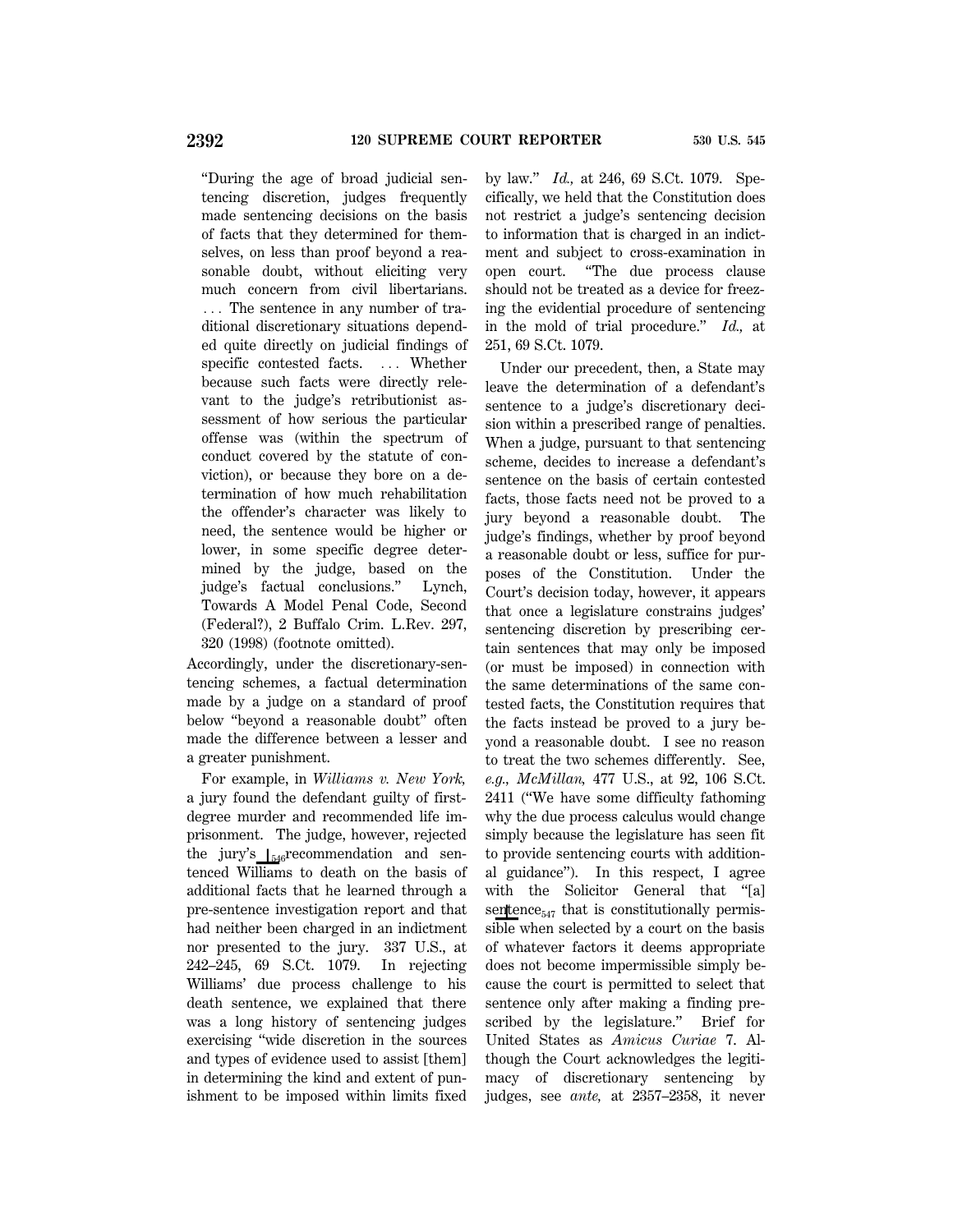provides a sound reason for treating judicial factfinding under determinate-sentencing schemes differently under the Constitution.

Justice THOMAS' attempt to explain this distinction is similarly unsatisfying. His explanation consists primarily of a quotation, in turn, of a 19th-century treatise writer, who contended that the aggravation of punishment within a statutory range on the basis of facts found by a judge '' 'is an entirely different thing from punishing one for what is not alleged against him.'" *Ante*, at 2378 (quoting 1 J. Bishop, Commentaries on Law of Criminal Procedure § 85, p. 54 (rev.2d ed. 1872)). As our decision in *Williams v. New York* demonstrates, however, that statement does not accurately describe the reality of discretionary sentencing conducted by judges. A defendant's actual punishment can be affected in a very real way by facts never alleged in an indictment, never presented to a jury, and never proved beyond a reasonable doubt. In Williams' case, facts presented for the first time to the judge, for purposes of sentencing alone, made the difference between life imprisonment and a death sentence.

Consideration of the purposes underlying the Sixth Amendment's jury trial guarantee further demonstrates why our acceptance of judge-made findings in the context of discretionary sentencing suggests the approval of the same judgemade findings in the context of determinate sentencing as well. One important purpose of the Sixth Amendment's jury trial guarantee is to protect the criminal defendant against potentially arbitrary judges. It effectuates this promise by preserving, as a constitutional matter, certain  $\int_{548}$ fundamental decisions for a jury of one's peers, as opposed to a judge. For example, the Court has recognized that the Sixth Amendment's guarantee was motivated by the English experience of "competition ... between judge and jury over the real significance of their respective roles,'' *Jones,* 526 U.S., at 245, 119 S.Ct. 1215, and ''measures [that were taken] to diminish the juries' power," *ibid.* We have also explained that the jury trial guarantee was understood to provide ''an inestimable safeguard against the corrupt or overzealous prosecutor and against the compliant, biased, or eccentric judge. If the defendant preferred the commonsense judgment of a jury to the more tutored but perhaps less sympathetic reaction of the single judge, he was to have it.'' *Duncan v. Louisiana,* 391 U.S. 145, 156, 88 S.Ct. 1444, 20 L.Ed.2d 491 (1968). Blackstone explained that the right to trial by jury was critically important in criminal cases because of ''the violence and partiality of judges appointed by the crown,  $\ldots$  who might then, as in France or Turkey, imprison, dispatch, or exile any man that was obnoxious to the government, by an instant declaration, that such is their will and pleasure." 4 Blackstone, Commentaries, at 343. Clearly, the concerns animating the Sixth Amendment's jury trial guarantee, if they were to extend to the sentencing context at all, would apply with greater strength to a discretionary-sentencing scheme than to determinate sentencing. In the former scheme, the potential for mischief by an arbitrary judge is much greater, given that the judge's decision of where to set the defendant's sentence within the prescribed statutory range is left almost entirely to discretion. In contrast, under a determinate-sentencing system, the discretion the judge wields within the statutory range is tightly constrained. Accordingly, our approval of discretionary-sentencing schemes, in which a defendant is not entitled to have a jury make factual findings relevant to sentencing despite the effect those findings have on the severity of the defendant's sentence, demonstrates that the defendant should have no right to demand that a jury make  $\mathcal{L}_{549}$ the equivalent factual determinations under a determinate-sentencing scheme.

The Court appears to hold today, however, that a defendant is entitled to have a jury decide, by proof beyond a reasonable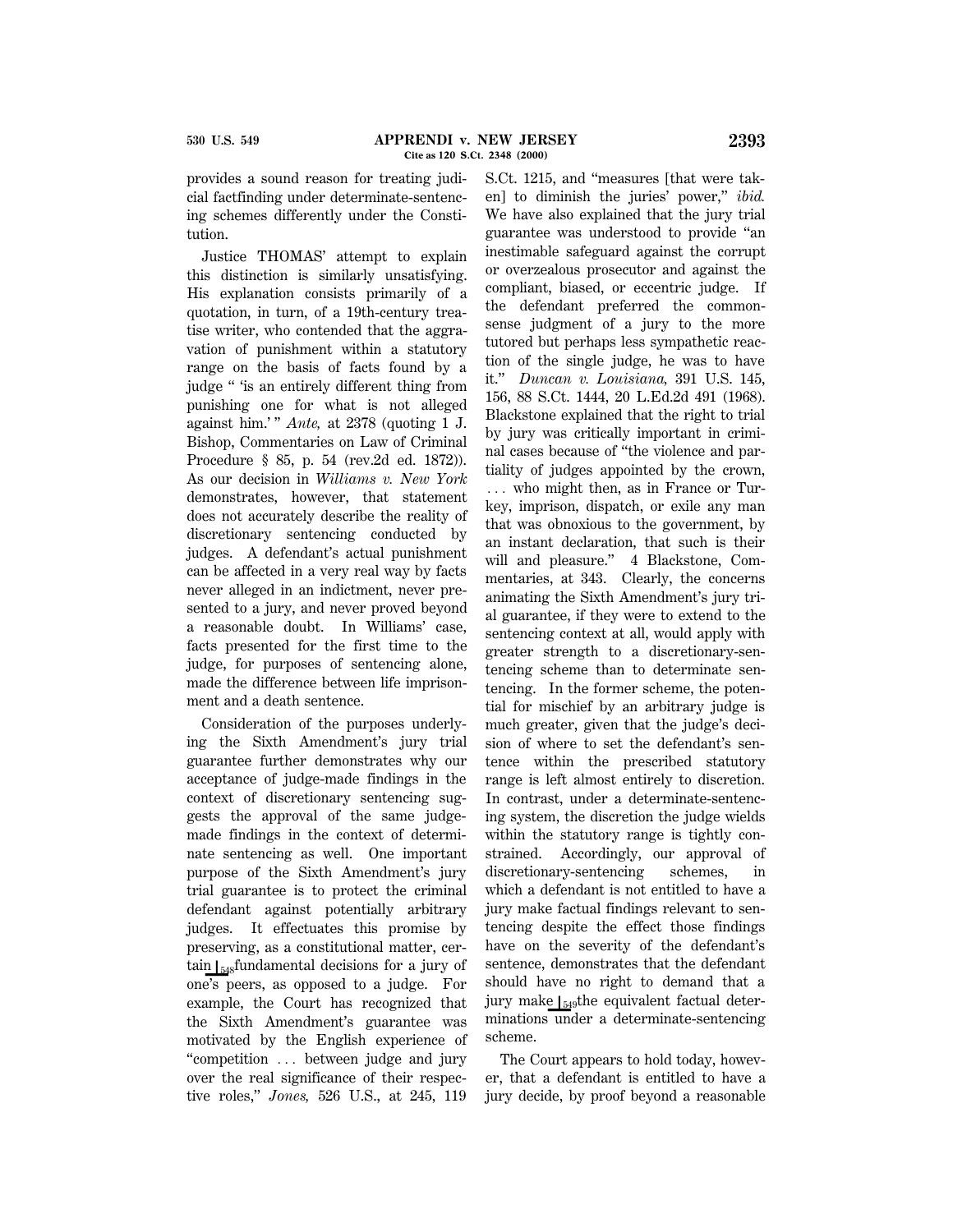doubt, every fact relevant to the determination of sentence under a determinatesentencing scheme. If this is an accurate description of the constitutional principle underlying the Court's opinion, its decision will have the effect of invalidating significant sentencing reform accomplished at the federal and state levels over the past three decades. Justice THOMAS' rule, as he essentially concedes, see *ante,* at 2380, n. 11, would have the same effect.

Prior to the most recent wave of sentencing reform, the Federal Government and the States employed indeterminatesentencing schemes in which judges and executive branch officials (*e.g.,* parole board officials) had substantial discretion to determine the actual length of a defendant's sentence. See, *e.g.,* U.S. Dept. of Justice, S. Shane–DuBow, A. Brown, & E. Olsen, Sentencing Reform in the United States: History, Content, and Effect 6–7 (Aug.1985) (hereinafter Shane–DuBow); Report of Twentieth Century Fund Task Force on Criminal Sentencing, Fair and Certain Punishment 11–13 (1976) (hereinafter Task Force Report); A. Dershowitz, Criminal Sentencing in the United States: An Historical and Conceptual Overview, 423 Annals Am. Acad. Pol. & Soc. Sci. 117, 128–129 (1976). Studies of indeterminatesentencing schemes found that similarly situated defendants often received widely disparate sentences. See, *e.g.,* Shane–Dubow 7; Task Force Report 14. Although indeterminate sentencing was intended to soften the harsh and uniform sentences formerly imposed under mandatory-sentencing systems, some studies revealed that indeterminate sentencing actually had the opposite effect. See, *e.g.,* A. Campbell, Law of Sentencing 13 (1978) (''Paradoxically the humanitarian impulse sparking the adoption of indeterminate sentencing systems in this country has resulted in  $L_{550}$ an actual increase of the average criminal's incarceration term''); Task Force Report 13 (''[T]he data seem to indicate that in those jurisdictions where the sentencing structure is more indeterminate, judicially imposed sentences tend to be longer'').

In response, Congress and the state legislatures shifted to determinate-sentencing schemes that aimed to limit judges' sentencing discretion and, thereby, afford similarly situated offenders equivalent treatment. See, *e.g.,* Cal.Penal Code Ann. § 1170 (West Supp.2000). The most well known of these reforms was the federal Sentencing Reform Act of 1984, 18 U.S.C. § 3551 *et seq.* In the Act, Congress created the United States Sentencing Commission, which in turn promulgated the Sentencing Guidelines that now govern sentencing by federal judges. See, *e.g.,* United States Sentencing Commission, Guidelines Manual (Nov.1998). Whether one believes the determinatesentencing reforms have proved successful or not—and the subject is one of extensive debate among commentators—the apparent effect of the Court's opinion today is to halt the current debate on sentencing reform in its tracks and to invalidate with the stroke of a pen three decades' worth of nationwide reform, all in the name of a principle with a questionable constitutional pedigree. Indeed, it is ironic that the Court, in the name of constitutional rights meant to protect criminal defendants from the potentially arbitrary exercise of power by prosecutors and judges, appears to rest its decision on a principle that would render unconstitutional efforts by Congress and the state legislatures to place constraints on that very power in the sentencing context.

Finally, perhaps the most significant impact of the Court's decision will be a practical one—its unsettling effect on sentencing conducted under current federal and state determinate-sentencing schemes. As I have explained, the Court does not say whether these schemes are constitutional,  $\mathcal{L}_{551}$ but its reasoning strongly suggests that they are not. Thus, with respect to past sentences handed down by judges under determinate-sentencing schemes, the Court's decision threatens to unleash a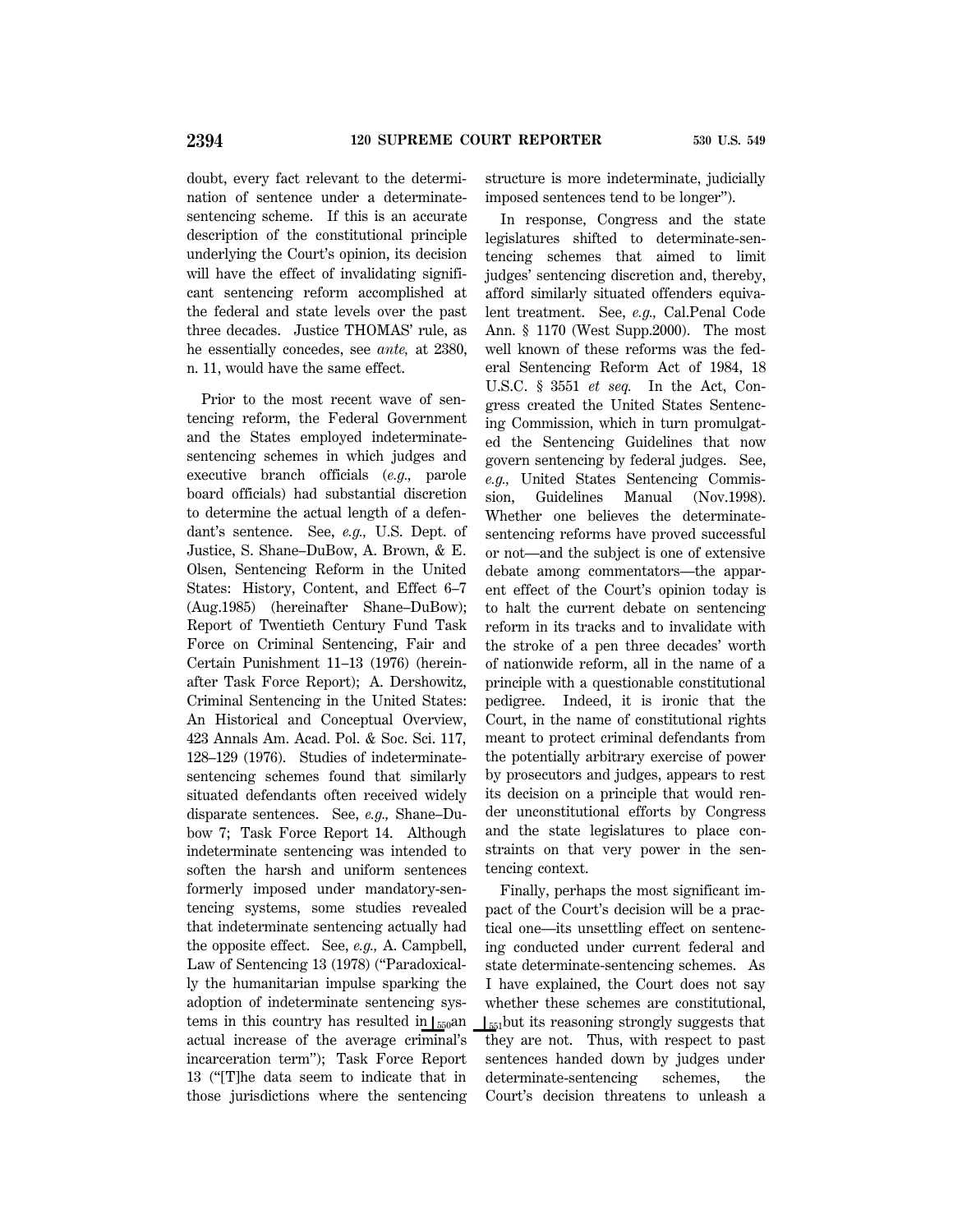flood of petitions by convicted defendants seeking to invalidate their sentences in whole or in part on the authority of the Court's decision today. Statistics compiled by the United States Sentencing Commission reveal that almost a half-million cases have been sentenced under the Sentencing Guidelines since 1989. See Memorandum from U.S. Sentencing Commission to Supreme Court Library, dated June 8, 2000 (total number of cases sentenced under federal Sentencing Guidelines since 1989) (available in Clerk of Court's case file). Federal cases constitute only the tip of the iceberg. In 1998, for example, federal criminal prosecutions represented only about 0.4% of the total number of criminal prosecutions in federal and state courts. See National Center for State Courts, A National Perspective: Court Statistics Project (federal and state court filings, 1998), http://www.ncsc.dni.us/divisions/ research/csp/csp98-fscf.html (showing that, in 1998, 57,691 criminal cases were filed in federal court compared to 14,623,330 in state courts) (available in Clerk of Courts' case file). Because many States, like New Jersey, have determinate-sentencing schemes, the number of individual sentences drawn into question by the Court's decision could be colossal.

The decision will likely have an even more damaging effect on sentencing conducted in the immediate future under current determinate-sentencing schemes. Because the Court fails to clarify the precise contours of the constitutional principle underlying its decision, federal and state judges are left in a state of limbo. Should they continue to assume the constitutionality of the determinate-sentencing schemes under which they have operated for so long, and proceed to sentence convicted defendants in accord with those governing statutes and guidelines? The Court provides no answer,  $\frac{1}{552}$  vet its reasoning suggests that each new sentence will rest on shaky ground. The most unfortunate aspect of today's decision is that our precedents did not foreordain this disruption in the world of sentencing. Rather, our cases traditionally took a cautious approach to questions like the one presented in this case. The Court throws that caution to the wind and, in the process, threatens to cast sentencing in the United States into what will likely prove to be a lengthy period of considerable confusion.

## III

Because I do not believe that the Court's ''increase in the maximum penalty'' rule is required by the Constitution, I would evaluate New Jersey's sentence-enhancement statute, N.J. Stat. Ann. § 2C:44–3 (West Supp.2000), by analyzing the factors we have examined in past cases. See, *e.g., Almendarez–Torres,* 523 U.S., at 242–243, 118 S.Ct. 1219; *McMillan,* 477 U.S., at 86–90, 106 S.Ct. 2411. First, the New Jersey statute does not shift the burden of proof on an essential ingredient of the offense by presuming that ingredient upon proof of other elements of the offense. See, *e.g., id.,* at 86– 87, 106 S.Ct. 2411; *Patterson,* 432 U.S., at 215, 97 S.Ct. 2319. Second, the magnitude of the New Jersey sentence enhancement, as applied in petitioner's case, is constitutionally permissible. Under New Jersey law, the weapons possession offense to which petitioner pleaded guilty carries a sentence range of 5 to 10 years' imprisonment. N.J. Stat. Ann. §§ 2C:39–4(a), 2C:43–6(a)(2) (West 1995). The fact that petitioner, in committing that offense, acted with a purpose to intimidate because of race exposed him to a higher sentence range of 10 to 20 years' imprisonment.  $§ 2C:43-7(a)(3)$ . The 10-year increase in the maximum penalty to which petitioner was exposed falls well within the range we have found permissible. See *Almendarez– Torres, supra,* at 226, 242–243, 118 S.Ct. 1219 (approving 18–year enhancement). Third, the New Jersey statute gives no impression of having been  $\frac{1}{553}$ enacted to evade the constitutional requirements that attach when a State makes a fact an element of the charged offense. For example, New Jersey did not take what had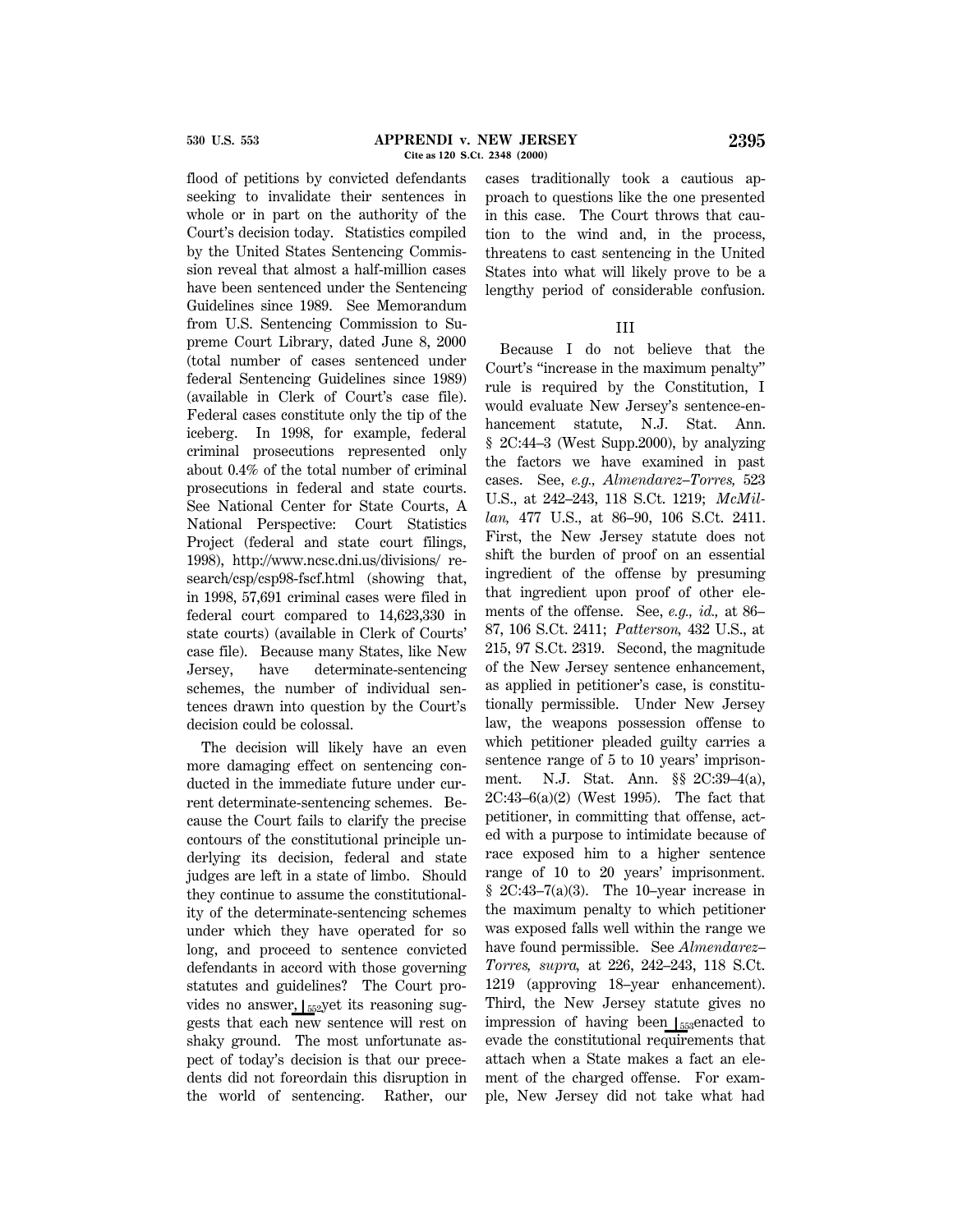previously been an element of the weapons possession offense and transform it into a sentencing factor. See *McMillan,* 477 U.S., at 89, 106 S.Ct. 2411.

In sum, New Jersey ''simply took one factor that has always been considered by sentencing courts to bear on punishment''—a defendant's motive for committing the criminal offense—''and dictated the precise weight to be given that factor'' when the motive is to intimidate a person because of race. *Id.,* at 89–90, 106 S.Ct. 2411. The Court claims that a purpose to intimidate on account of race is a traditional *mens rea* element, and not a motive. See *ante,* at 2363–2364. To make this claim, the Court finds it necessary once again to ignore our settled precedent. In *Wisconsin v. Mitchell,* 508 U.S. 476, 113 S.Ct. 2194, 124 L.Ed.2d 436 (1993), we considered a statute similar to the one at issue here. The Wisconsin statute provided for an increase in a convicted defendant's punishment if the defendant intentionally selected the victim of the crime because of that victim's race. *Id.,* at 480, 113 S.Ct. 2194. In a unanimous decision upholding the statute, we specifically characterized it as providing a sentence enhancement based on the ''motive'' of the defendant. See *id.,* at 485, 113 S.Ct. 2194 (distinguishing between punishment of defendant's "criminal conduct" and penalty enhancement ''for conduct *motivated* by a discriminatory point of view'' (emphasis added)); *id.,* at 484–485, 113 S.Ct. 2194 (''[U]nder the Wisconsin statute the same criminal conduct may be more heavily punished if the victim is selected because of his race ... than if no such *motive* obtained'' (emphasis added)). That same characterization applies in the case of the New Jersey statute. As we also explained in *Mitchell,* the motive for committing an offense has traditionally been an important factor in determining a defendant's sentence. *Id.,* at 485, 113 S.Ct. 2194. New Jersey, therefore, has done no more than what we held permissible  $\frac{1}{554}$ in *McMillan*; it has taken a traditional sentencing factor and dictated the precise weight judges should attach to that factor when the specific motive is to intimidate on the basis of race.

The New Jersey statute resembles the Pennsylvania statute we upheld in *McMillan* in every respect but one. That difference—that the New Jersey statute increases the maximum punishment to which petitioner was exposed—does not persuade me that New Jersey ''sought to evade the constitutional requirements associated with the characterization of a fact as an offense element.'' *Supra,* at 2381. There is no question that New Jersey could prescribe a range of 5 to 20 years' imprisonment as punishment for its weapons possession offense. Thus, as explained above, the specific means by which the State chooses to control judges' discretion within that permissible range is of no moment. Cf. *Patterson, supra,* at 207–208, 97 S.Ct. 2319 (''The Due Process Clause, as we see it, does not put New York to the choice of abandoning [the affirmative defense] or undertaking to disprove [its] existence in order to convict of a crime which otherwise is within its constitutional powers to sanction by substantial punishment''). The New Jersey statute also resembles in virtually every respect the federal statute we considered in *Almendarez–Torres.* That the New Jersey statute provides an enhancement based on the defendant's motive while the statute in *Almendarez–Torres* provided an enhancement based on the defendant's commission of a prior felony is a difference without constitutional importance. Both factors are traditional bases for increasing an offender's sentence and, therefore, may serve as the grounds for a sentence enhancement.

On the basis of our prior precedent, then, I would hold that the New Jersey sentence-enhancement statute is constitutional, and affirm the judgment of the Supreme Court of New Jersey.

## $\mathcal{L}_{\text{555}}$ Justice BREYER, with whom THE CHIEF JUSTICE joins, dissenting.

The majority holds that the Constitution contains the following requirement: ''[A]ny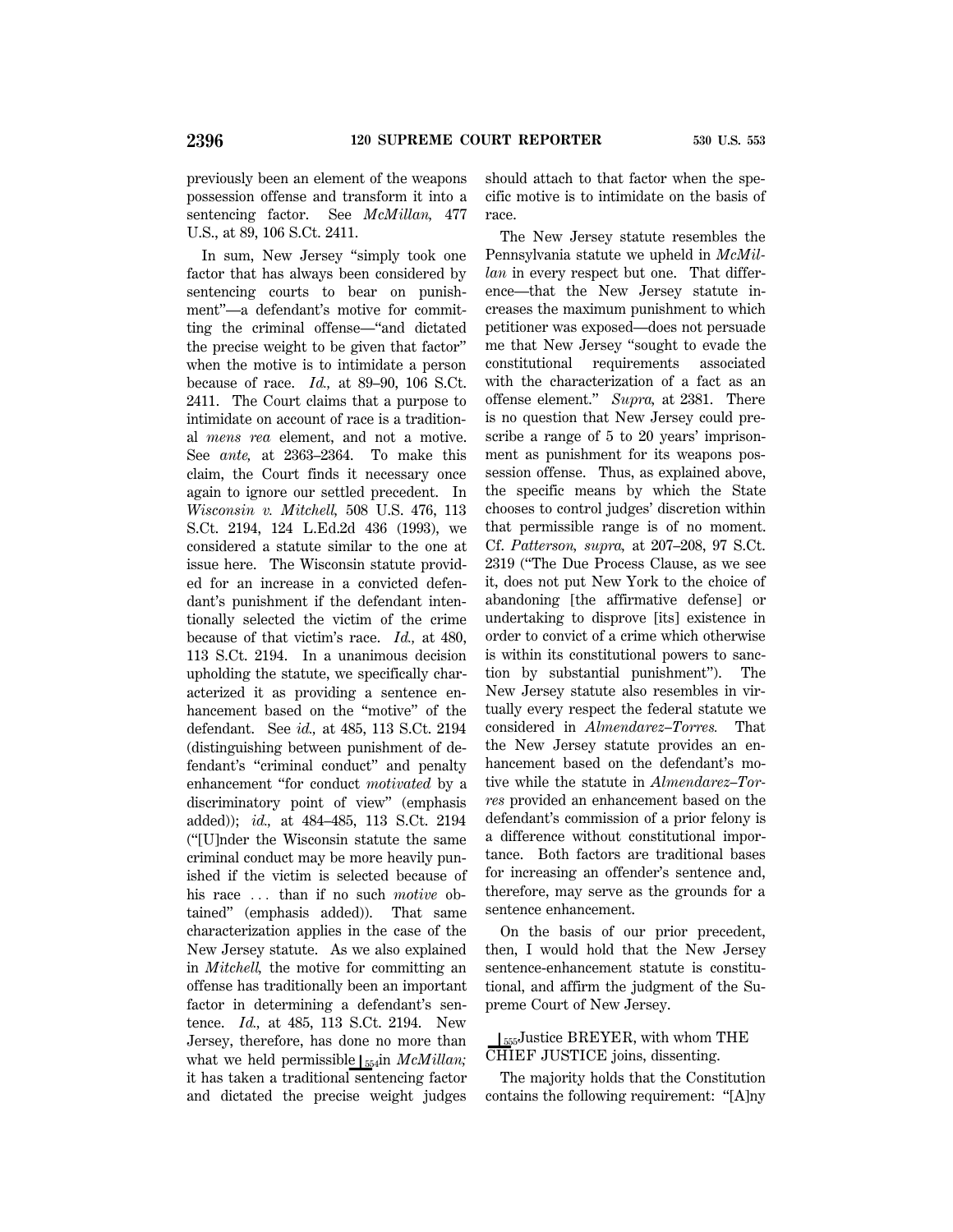fact [other than recidivism] that increases the penalty for a crime beyond the prescribed statutory maximum must be submitted to a jury, and proved beyond a reasonable doubt.'' *Ante,* at 2362–2363. This rule would seem to promote a procedural ideal—that of juries, not judges, determining the existence of those facts upon which increased punishment turns. But the real world of criminal justice cannot hope to meet any such ideal. It can function only with the help of procedural compromises, particularly in respect to sentencing. And those compromises, which are themselves necessary for the fair functioning of the criminal justice system, preclude implementation of the procedural model that today's decision reflects. At the very least, the impractical nature of the requirement that the majority now recognizes supports the proposition that the Constitution was not intended to embody it.

I

In modern times, the law has left it to the sentencing judge to find those facts which (within broad sentencing limits set by the legislature) determine the sentence of a convicted offender. The judge's factfinding role is not inevitable. One could imagine, for example, a pure ''charge offense'' sentencing system in which the degree of punishment depended only upon the crime charged (*e.g.,* eight mandatory years for robbery, six for arson, three for assault). But such a system would ignore many harms and risks of harm that the offender caused or created, and it would ignore many relevant offender characteristics. See United States Sentencing Commission, Sentencing Guidelines and Policy Statements, Part A, at 1.5 (1987) (hereinafter Sentencing Guidelines or Guidelines) (pointing out that a ''charge offense''  $\mathcal{L}_{556}$  system by definition would ignore any fact ''that did not constitute [a] statutory elemen[t] of the offens[e] of which the defendant was convicted''). Hence, that imaginary ''charge offense'' system would not be a fair system, for it would lack proportionality, *i.e.,* it would treat different offenders similarly despite major differences in the manner in which each committed the same crime.

There are many such manner-related differences in respect to criminal behavior. Empirical data collected by the Sentencing Commission make clear that, before the Guidelines, judges who exercised discretion within broad legislatively determined sentencing limits (say, a range of 0 to 20 years) would impose very different sentences upon offenders engaged in the same basic criminal conduct, depending, for example, upon the amount of drugs distributed (in respect to drug crimes), the amount of money taken (in respect to robbery, theft, or fraud), the presence or use of a weapon, injury to a victim, the vulnerability of a victim, the offender's role in the offense, recidivism, and many other offense-related or offender-related factors. See United States Sentencing Commission, Supplementary Report on the Initial Sentencing Guidelines and Policy Statements 35–39 (1987) (hereinafter Supplementary Report) (table listing data representing more than 20 such factors); see generally Department of Justice, W. Rhodes & C. Conly, Analysis of Federal Sentencing (May 1981). The majority does not deny that judges have exercised, and, constitutionally speaking, *may* exercise sentencing discretion in this way.

Nonetheless, it is important for present purposes to understand why *judges,* rather than *juries,* traditionally have determined the presence or absence of such sentenceaffecting facts in any given case. And it is important to realize that the reason is not a theoretical one, but a practical one. It does not reflect (Justice SCALIA's opinion to the contrary notwithstanding) an ideal of procedural ''fairness,'' *ante,* at 2367 (concurring opinion), but rather an administrative need  $\int_{.557}$ for procedural *compromise.* There are, to put it simply, far too many potentially relevant sentencing factors to permit submission of all (or even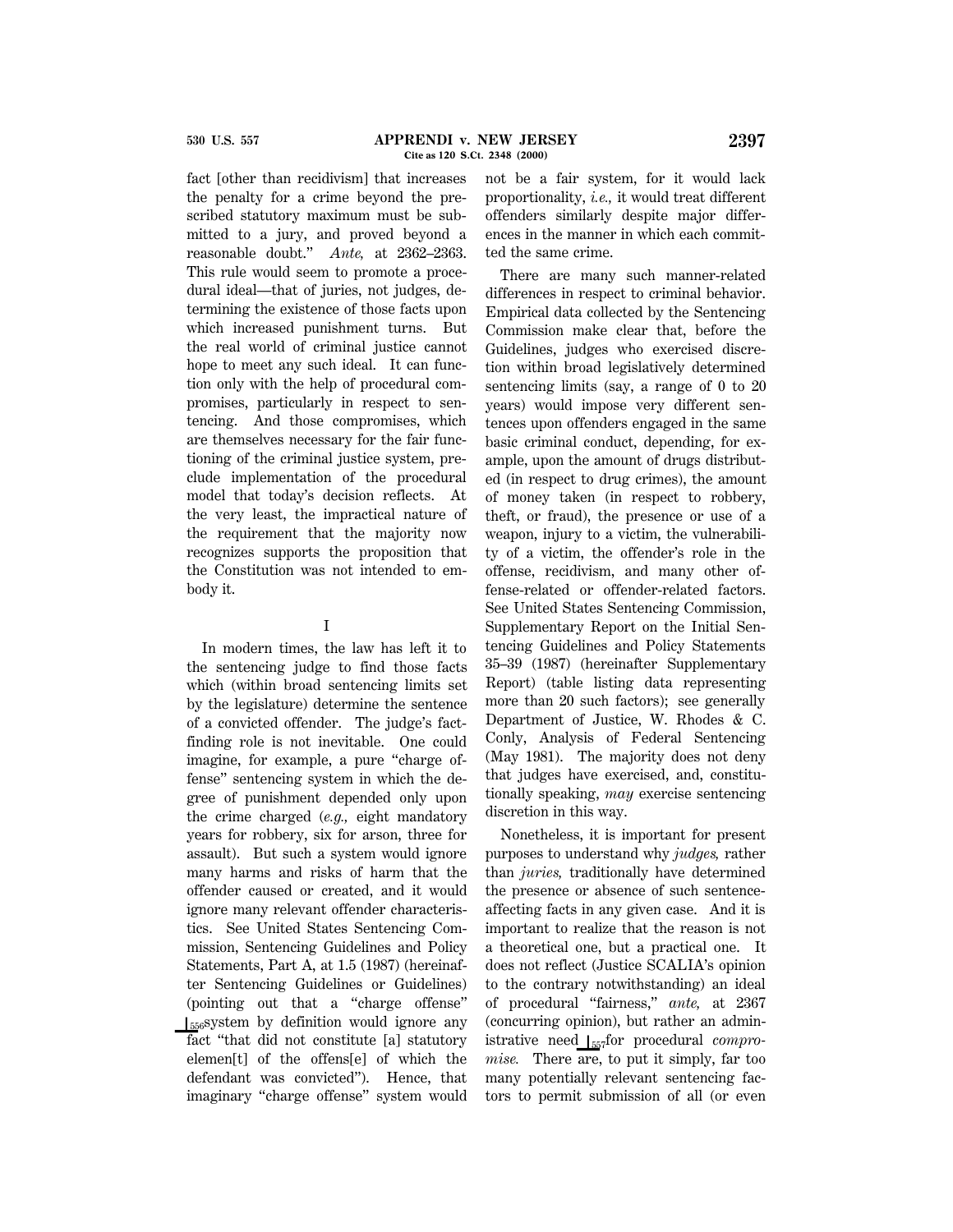many) of them to a jury. As the Sentencing Guidelines state the matter,

''[a] bank robber with (or without) a gun, which the robber kept hidden (or brandished), might have frightened (or merely warned), injured seriously (or less seriously), tied up (or simply pushed) a guard, a teller or a customer, at night (or at noon), for a bad (or arguably less bad) motive, in an effort to obtain money for other crimes (or for other purposes), in the company of a few (or many) other robbers, for the first (or fourth) time that day, while sober (or under the influence of drugs or alcohol), and so forth.'' Sentencing Guidelines, Part A, at 1.2.

The Guidelines note that ''a sentencing system tailored to fit every conceivable wrinkle of each case can become unworkable and seriously compromise the certainty of punishment and its deterrent effect.'' *Ibid.* To ask a jury to consider all, or many, such matters would do the same.

At the same time, to require jury consideration of all such factors—say, during trial where the issue is guilt or innocence—could easily place the defendant in the awkward (and conceivably unfair) position of having to deny he committed the crime yet offer proof about how he committed it, *e.g.*, "I did not sell drugs, but I sold no more than 500 grams." And while special postverdict sentencing juries could cure this problem, they have seemed (but for capital cases) not worth their administrative costs. Hence, before the Guidelines, federal sentencing judges typically would obtain relevant factual sentencing information from probation officers' presentence reports, while permitting a convicted offender to challenge the information's accuracy at a hearing before the judge without benefit of trial-type evidentiary rules. See *Williams v. New York,* 337 U.S. 241,  $\frac{558}{249}$ -251, 69 S.Ct. 1079, 93 L.Ed. 1337 (1949) (describing the modern ''practice of individualizing punishments'' under which judges often consider otherwise inadmissible information gleaned from probation reports); see also Kadish, Legal Norm and Discretion in the Police and Sentencing Processes, 75 Harv. L.Rev. 904, 915–917 (1962).

It is also important to understand how a judge traditionally determined which factors should be taken into account for sentencing purposes. In principle, the number of potentially relevant behavioral characteristics is endless. A judge might ask, for example, whether an unlawfully possessed knife was ''a switchblade, drawn or concealed, opened or closed, large or small, used in connection with a car theft (where victim confrontation is rare), a burglary (where confrontation is unintended) or a robbery (where confrontation is intentional).'' United States Sentencing Commission, Preliminary Observations of the Commission on Commissioner Robinson's Dissent 3, n. 3 (May 1, 1987). Again, the method reflects practical, rather than theoretical, considerations. Prior to the Sentencing Guidelines, federal law left the individual sentencing judge free to determine which factors were relevant. That freedom meant that each judge, in an effort to tailor punishment to the individual offense and offender, was guided primarily by experience, relevance, and a sense of proportional fairness. Cf. Supplementary Report 16–17 (noting that the goal of the Sentencing Guidelines was to create greater sentencing uniformity among judges, but in doing so the Guidelines themselves had to rely primarily upon empirical studies that showed which factors had proved important to federal judges in the past).

Finally, it is important to understand how a legislature decides which factual circumstances among all those potentially related to generally harmful behavior it should transform into elements of a statutorily defined crime (where they would become relevant to the guilt or innocence of an accused), and which factual circumstances it should leave to  $\frac{1}{559}$ the sentencing process (where, as sentencing factors, they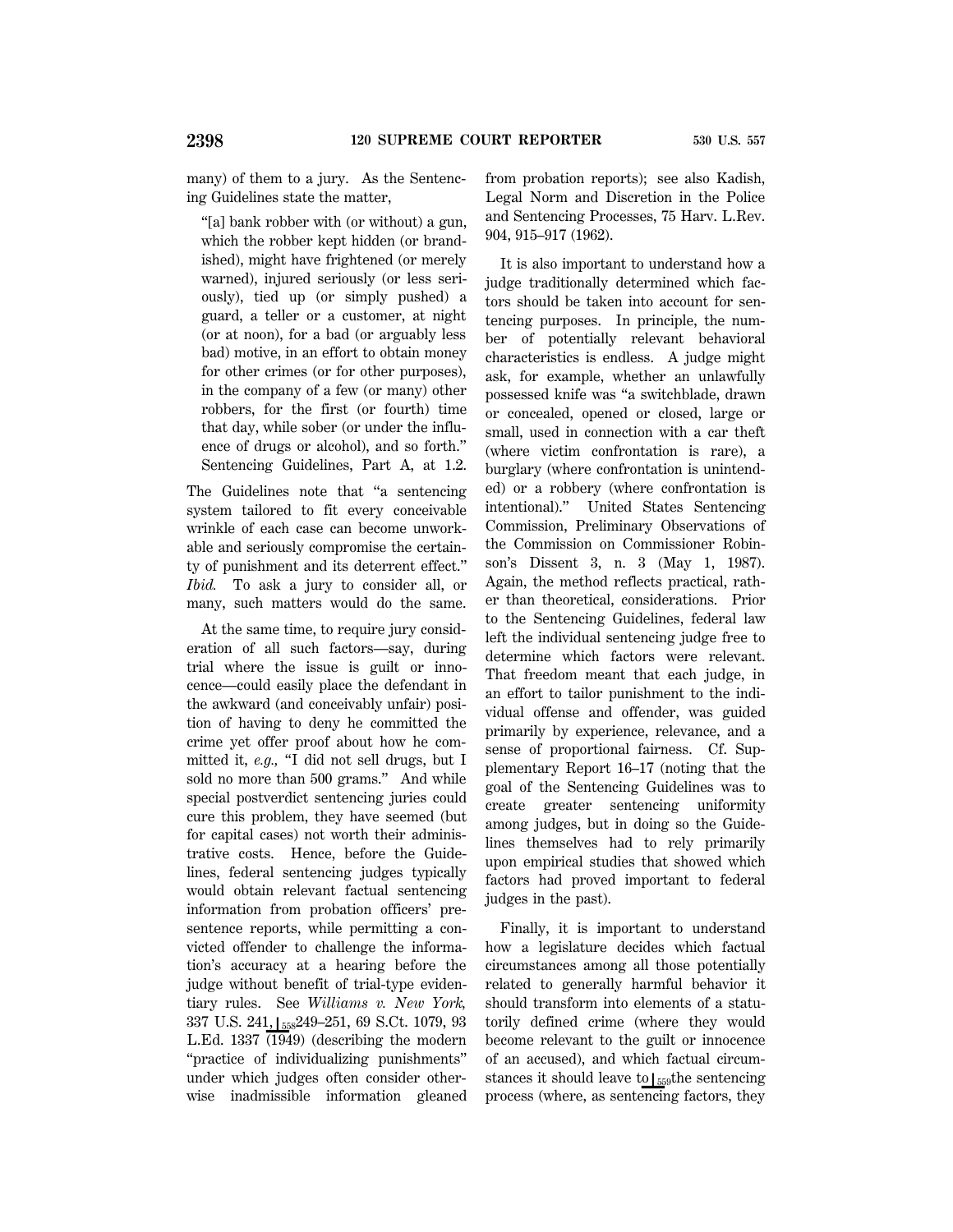would help to determine the sentence imposed upon one who has been found guilty). Again, theory does not provide an answer. Legislatures, in defining crimes in terms of elements, have looked for guidance to common-law tradition, to history, and to current social need. And, traditionally, the Court has left legislatures considerable freedom to make the element determination. See *Almendarez–Torres v. United States,* 523 U.S. 224, 228, 118 S.Ct. 1219, 140 L.Ed.2d 350 (1998); *McMillan v. Pennsylvania,* 477 U.S. 79, 85, 106 S.Ct. 2411, 91 L.Ed.2d 67 (1986).

By placing today's constitutional question in a broader context, this brief survey may help to clarify the nature of today's decision. It also may explain why, in respect to sentencing systems, proportionality, uniformity, and administrability are all aspects of that basic ''fairness'' that the Constitution demands. And it suggests my basic problem with the Court's rule: A sentencing system in which judges have discretion to find sentencing-related factors is a workable system and one that has long been thought consistent with the Constitution; why, then, would the Constitution treat sentencing *statutes* any differently?

## II

As Justice THOMAS suggests, until fairly recent times many legislatures rarely focused upon sentencing factors. Rather, it appears they simply identified typical forms of antisocial conduct, defined basic "crimes," and attached a broad sentencing range to each definition—leaving judges free to decide how to sentence within those ranges in light of such factors as they found relevant. *Ante,* at 2373–2375, 2377– 2378 (concurring opinion). But the Constitution does not freeze 19th-century sentencing practices into permanent law. And dissatisfaction with the traditional sentencing system (reflecting its tendency to treat similar cases differently) has led modern legislatures to write new laws that refer specifically to sentencing factors.

See Supplementary Report 1  $\left| \right|_{560}$ (explaining that "a growing recognition of the need to bring greater rationality and consistency to penal statutes and to sentences imposed under those statutes'' led to reform efforts such as the Federal Sentencing Guidelines).

Legislatures have tended to address the problem of too much judicial sentencing discretion in two ways. First, legislatures sometimes have created sentencing commissions armed with delegated authority to make more uniform judicial exercise of that discretion. Congress, for example, has created a federal Sentencing Commission, giving it the power to create Guidelines that (within the sentencing range set by individual statutes) reflect the host of factors that might be used to determine the actual sentence imposed for each individual crime. See 28 U.S.C. § 994(a); see also United States Sentencing Commission, Guidelines Manual (Nov.1999). Federal judges must apply those Guidelines in typical cases (those that lie in the ''heartland'' of the crime as the statute defines it) while retaining freedom to depart in atypical cases. *Id.,* ch. 1, pt. A, 4(b).

Second, legislatures sometimes have directly limited the use (by judges or by a commission) of particular factors in sentencing, either by specifying statutorily how a particular factor will affect the sentence imposed or by specifying how a commission should use a particular factor when writing a guideline. Such a statute might state explicitly, for example, that a particular factor, say, use of a weapon, recidivism, injury to a victim, or bad motive, "shall" increase, or "may" increase, a particular sentence in a particular way. See, *e.g., McMillan, supra,* at 83, 106 S.Ct. 2411 (Pennsylvania statute expressly treated ''visible possession of a firearm'' as a sentencing consideration that subjected a defendant to a mandatory 5–year term of imprisonment).

The issue the Court decides today involves this second kind of legislation. The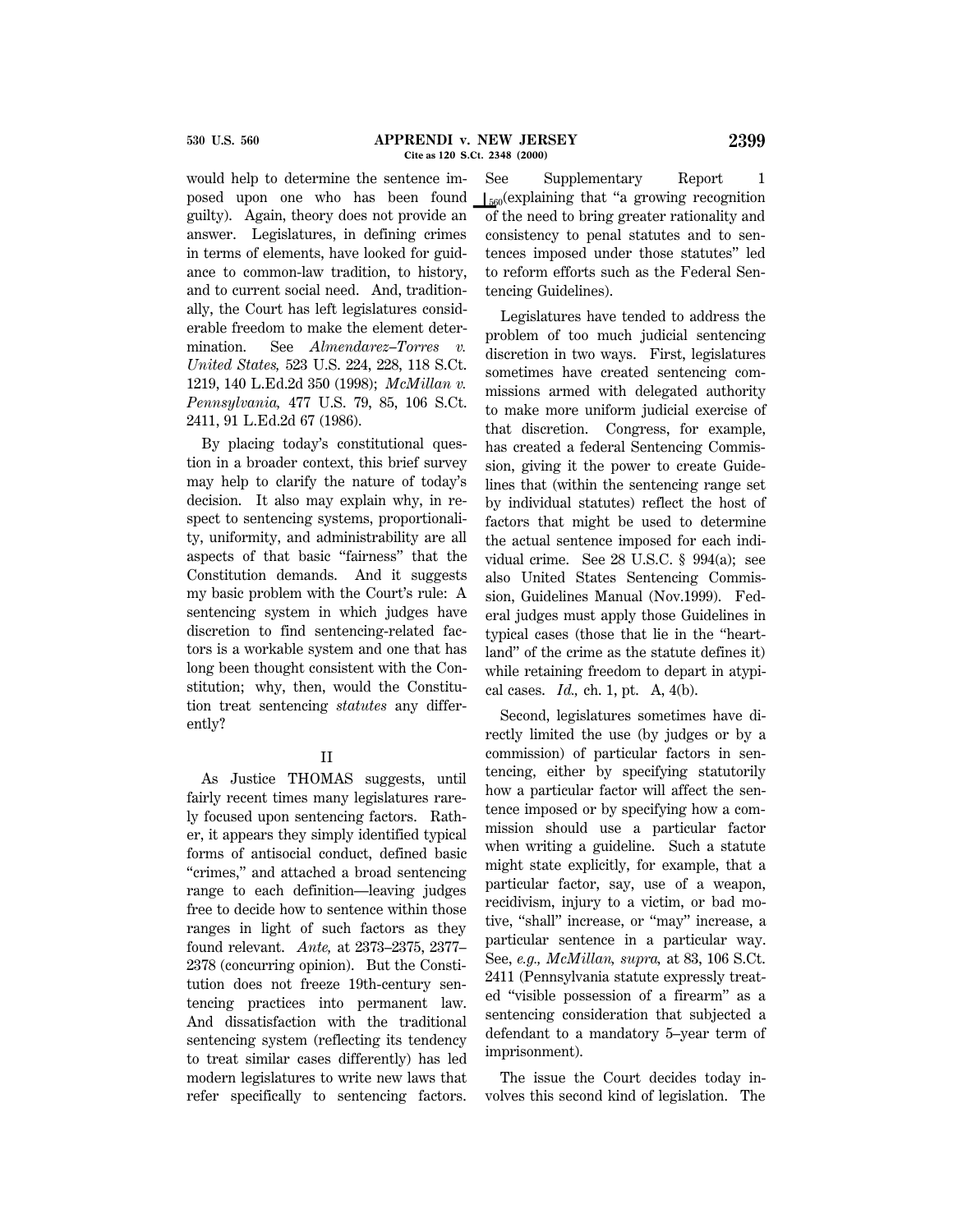Court holds that a legislature cannot enact such legislation (where an increase in the maximum is involved) unless the factor at issue has been charged,  $\int_{561}$ tried to a jury, and found to exist beyond a reasonable doubt. My question in respect to this holding is, simply, ''*why* would the Constitution contain such a requirement''?

#### III

In light of the sentencing background described in Parts I and II, I do not see how the majority can find in the Constitution a requirement that ''any fact'' (other than recidivism) that increases the maximum penalty for a crime "must be submitted to a jury.'' *Ante,* at 2363. As Justice O'CONNOR demonstrates, this Court has previously failed to view the Constitution as embodying any such principle, while sometimes finding to the contrary. See *Almendarez–Torres, supra,* at 239–247, 118 S.Ct. 1219; *McMillan, supra,* at 84– 91, 106 S.Ct. 2411. The majority raises no objection to traditional pre-Guidelines sentencing procedures under which judges, not juries, made the factual findings that would lead to an increase in an individual offender's sentence. How does a legislative determination differ in any significant way? For example, if a judge may on his or her own decide that victim injury or bad motive should increase a bank robber's sentence from 5 years to 10, why does it matter that a legislature instead enacts a statute that increases a bank robber's sentence from 5 years to 10 based on this same judicial finding?

With the possible exception of the last line of Justice SCALIA's concurring opinion, the majority also makes no constitutional objection to a legislative delegation to a commission of the authority to create guidelines that determine how a judge is to exercise sentencing discretion. See also *ante,* at 2380, n. 11 (THOMAS, J., concurring) (reserving the question). But if the Constitution permits Guidelines, why does it not permit Congress similarly to guide

the exercise of a judge's sentencing discretion? That is, if the Constitution permits a delegatee (the commission) to exercise sentencing-related rulemaking power, how can it deny the  $\mathcal{L}_{562}$ delegator (the legislature) what is, in effect, the same rulemaking power?

The majority appears to offer two responses. First, it argues for a limiting principle that would prevent a legislature with broad authority from transforming (jury-determined) facts that constitute elements of a crime into (judge-determined) sentencing factors, thereby removing procedural protections that the Constitution would otherwise require. See *ante,* at 2360 (''[C]onstitutional limits'' prevent States from ''defin[ing] away facts necessary to constitute a criminal offense"). The majority's cure, however, is not aimed at the disease.

The same "transformational" problem exists under traditional sentencing law, where legislation, silent as to sentencing factors, grants the judge virtually unchecked discretion to sentence within a broad range. Under such a system, judges or prosecutors can similarly ''transform'' crimes, punishing an offender convicted of one crime as if he had committed another. A prosecutor, for example, might charge an offender with five counts of embezzlement (each subject to a 10–year maximum penalty), while asking the judge to impose maximum and consecutive sentences because the embezzler murdered his employer. And, as part of the traditional sentencing discretion that the majority concedes judges retain, the judge, not a jury, would determine the last-mentioned relevant fact, *i.e.,* that the murder actually occurred.

This egregious example shows the problem's complexity. The source of the problem lies not in a legislature's power to enact sentencing factors, but in the traditional legislative power to select elements defining a crime, the traditional legislative power to set broad sentencing ranges, and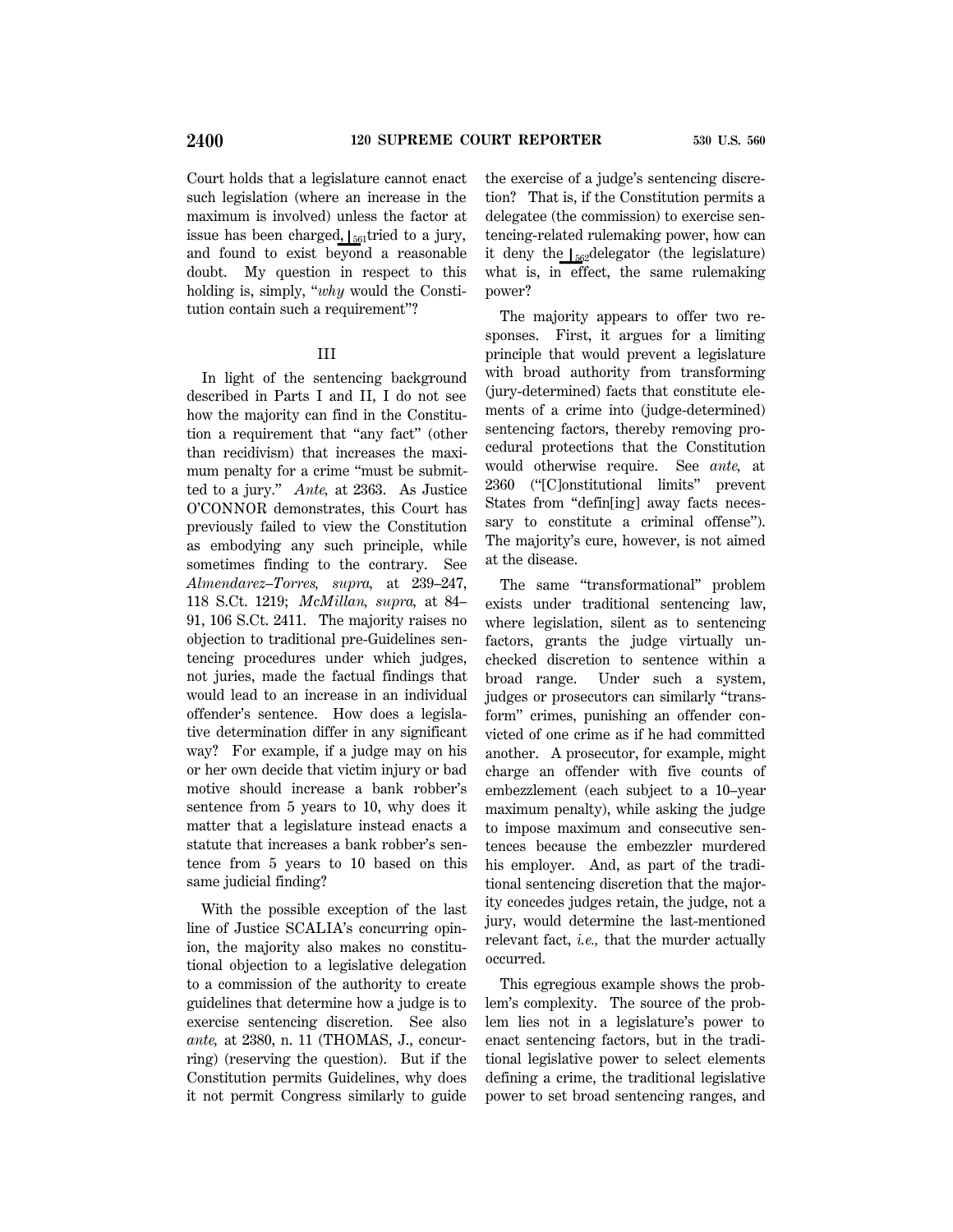the traditional judicial power to choose a sentence within that range on the basis of relevant offender conduct. Conversely, the solution to the problem lies, not in prohibiting legislatures from enacting sentencing factors, but in sentencing rules that determine punishments on the basis of properly defined  $\int_{563}$ relevant conduct, with sensitivity to the need for procedural protections where sentencing factors are determined by a judge (for example, use of a ''reasonable doubt'' standard), and invocation of the Due Process Clause where the history of the crime at issue, together with the nature of the facts to be proved, reveals unusual and serious procedural unfairness. Cf. *McMillan,* 477 U.S., at 88, 106 S.Ct. 2411 (upholding statute in part because it ''gives no impression of having been tailored to permit the [sentencing factor] to be a tail which wags the dog of the substantive offense'').

Second, the majority, in support of its constitutional rule, emphasizes the concept of a statutory ''maximum.'' The Court points out that a sentencing judge (or a commission) traditionally has determined, and now still determines, sentences *within* a legislated range capped by a maximum (a range that the legislature itself sets). See *ante,* at 2358–2359. I concede the truth of the majority's statement, but I do not understand its relevance.

From a defendant's perspective, the legislature's decision to cap the possible range of punishment at a statutorily prescribed "maximum" would affect the actual sentence imposed no differently than a sentencing commission's (or a sentencing judge's) similar determination. Indeed, as a practical matter, a legislated mandatory "minimum" is far more important to an actual defendant. A judge and a commission, after all, are legally free to select any sentence below a statute's maximum, but they are not free to subvert a statutory minimum. And, as Justice THOMAS indicates, all the considerations of fairness that might support submission to a jury of a factual matter that increases a statutory

maximum apply *a fortiori* to any matter that would increase a statutory minimum. See *ante*, at 2379–2380 (concurring opinion). To repeat, I do not understand why, when a legislature *authorizes* a judge to impose a higher penalty for bank robbery (based, say, on the court's finding that a victim was injured or the defendant's motive was bad), a new crime is born; but S564where a legislature *requires* a judge to impose a higher penalty than he otherwise would (within a pre-existing statutory range) based on similar criteria, it is not. Cf. *Almendarez–Torres,* 523 U.S., at 246, 118 S.Ct. 1219.

## IV

I certainly do not believe that the present sentencing system is one of ''perfect equity,'' *ante,* at 2367 (SCALIA, J., concurring), and I am willing, consequently, to assume that the majority's rule would provide a degree of increased procedural protection in respect to those particular sentencing factors currently embodied in statutes. I nonetheless believe that any such increased protection provides little practical help and comes at too high a price. For one thing, by leaving mandatory minimum sentences untouched, the majority's rule simply encourages any legislature interested in asserting control over the sentencing process to do so by creating those minimums. That result would mean significantly less procedural fairness, not more.

For another thing, this Court's case law, prior to *Jones v. United States,* 526 U.S. 227, 243, n. 6, 119 S.Ct. 1215, 143 L.Ed.2d 311 (1999), led legislatures to believe that they were permitted to increase a statutory maximum sentence on the basis of a sentencing factor. See *ante,* at 2383–2389 (O'CONNOR, J., dissenting); see also, *e.g., McMillan, supra,* at 84–91, 106 S.Ct. 2411 (indicating that a legislature could impose mandatory sentences on the basis of sentencing factors, thereby suggesting it could impose more flexible statutory maxi